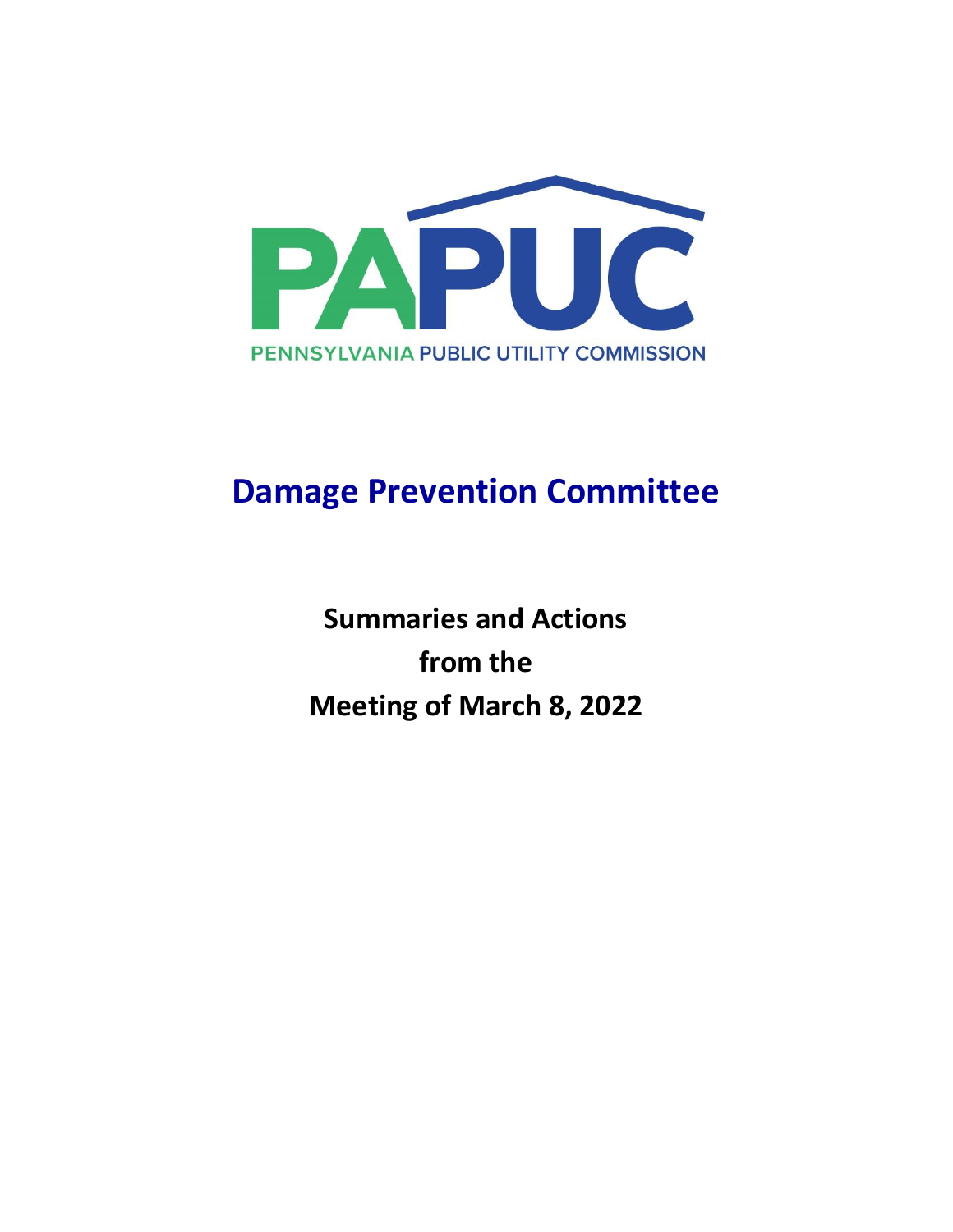

# **Damage Prevention Committee Meeting Case List**

## **Omnibus Session**

| Case          | <b>Stakeholders</b>                                                                                                   | <b>Summary</b>                                                                                                                                                                                                                                                                                                                                                                                                                                                                                                     | Violations &                                                                                    |
|---------------|-----------------------------------------------------------------------------------------------------------------------|--------------------------------------------------------------------------------------------------------------------------------------------------------------------------------------------------------------------------------------------------------------------------------------------------------------------------------------------------------------------------------------------------------------------------------------------------------------------------------------------------------------------|-------------------------------------------------------------------------------------------------|
| <b>Number</b> |                                                                                                                       |                                                                                                                                                                                                                                                                                                                                                                                                                                                                                                                    | Recommendation                                                                                  |
| 11435         | <b>Facility Owner:</b>                                                                                                | On 11/7/2019 9:00:00 AM at N MAIN ST, DERRY                                                                                                                                                                                                                                                                                                                                                                                                                                                                        | <b>UGI Utilities Inc:</b>                                                                       |
|               | <b>LEWISTOWN</b><br><b>BOROUGH MUNICIPAL</b><br><b>AUTHORITY</b><br><b>Facility Owner: UGI</b><br>Utilities Inc       | TWP, MIFFLIN Incident occurred on 11/07/2019, on N.<br>Main Street in Derry Township, in Mifflin County.<br>Lewistown Borough Municipal Authority submitted an<br>emergency ticket to repair a leak in the water main. A<br>mismarked UGI gas main was hit and damaged, 911 was                                                                                                                                                                                                                                    | \$2,600.00<br>Section 2(5)(i) Subsequent<br>\$2,600.00                                          |
|               | Contractor/Excavator: J<br>Porter Enterprises<br>Contractor/Excavator:<br><b>LEWISTOWN</b>                            | called, 12 people were evacuated, and the cost of<br>damage was \$1001 - \$5,000.<br>UGI stated in their Alleged Violation Report (AVR) that                                                                                                                                                                                                                                                                                                                                                                       |                                                                                                 |
|               | <b>BOROUGH MUNICIPAL</b><br><b>AUTHORITY</b><br><b>Project Owner:</b><br><b>LEWISTOWN</b><br><b>BOROUGH MUNICIPAL</b> | Lewistown Borough Municipal Authority were digging<br>with a Backhoe/Trackhoe when an inaccurately marked<br>2" PE Gas Main was struck and damaged. Pictures were<br>submitted.                                                                                                                                                                                                                                                                                                                                    |                                                                                                 |
|               | <b>AUTHORITY</b>                                                                                                      | Lewistown Municipal Authority stated in their Alleged<br>Violation Report (AVR) that an Emergency One Call<br>was placed to repair a leaking water main valve. The<br>Locator had given the "OK" to start the excavating. The<br>gas pipe was damaged and 911 was notified, residents<br>were evacuated, power and gas were shut off, and repairs<br>were made. The UGI line was mismarked because there<br>was no trace wire, and the line was plastic. Service cards<br>had to be used to identify the location. |                                                                                                 |
|               |                                                                                                                       | J. Porter Enterprises submitted ticket for UGI gas repair.<br>No AVR needed from this excavator. The Gas line was<br>hit by an excavator from Municipal Authority of the<br>Borough of Lewistown. Both UGI and Lewistown<br>Borough wrote that the lines were not marked correctly.                                                                                                                                                                                                                                |                                                                                                 |
|               |                                                                                                                       | On 11/4/2019 Lewistown Borough Municipal Authority<br>created emergency ticket #20193084222, to repair a<br>water main valve at N Main St., Derry Twp., Mifflin Co.<br>They are the project owner, facility owner, and locator.<br>Lewistown Municipal Authority made the necessary<br>repairs to the main water valve on 11/8/2019.                                                                                                                                                                               |                                                                                                 |
|               |                                                                                                                       | UGI is in violation of Section:<br>$2(5)(i)$ penalty is applied. Failed to locate underground<br>lines within 18 inches horizontally of the outside wall of<br>line. This is a subsequent penalty. 12 people were<br>evacuated from the area, for more than 3 hours. Fine<br>factor of .3 added into the penalty.                                                                                                                                                                                                  |                                                                                                 |
| 12310         | <b>Facility Owner: Verizon</b><br><b>Contractor/Excavator:</b><br><b>DOLI CONSTRUCTION</b>                            | On 1/2/2020 7:00:00 AM at LEWIS ST, HATFIELD<br>TWP, MONTGOMERY Verizon did not attend the<br>preconstruction meeting for the complex project or<br>respond to Complex Project Ticket No. 20193472246.                                                                                                                                                                                                                                                                                                             | Verizon: \$2,000.00<br>Section $2(5)$ (viii) 2nd<br>Offense \$1,000.00<br>Section $2(5)(v)$ 2nd |
|               |                                                                                                                       | DPI Andrade-Locke did not send an AVR letter to<br>Verizon as they should be aware whether or not they<br>responded to both tickets or attended the complex<br>project meeting.                                                                                                                                                                                                                                                                                                                                    | Offense \$1,000.00                                                                              |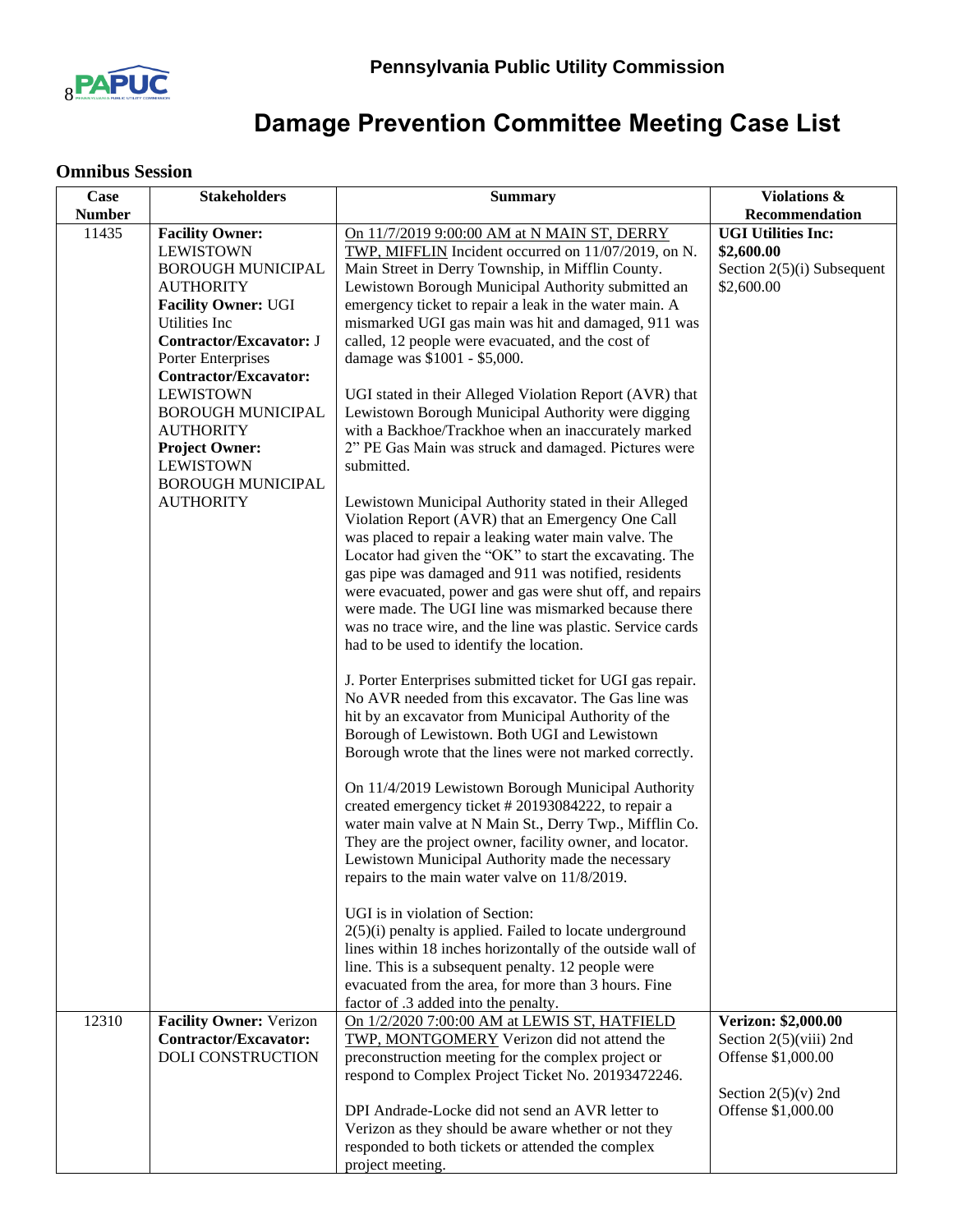| Case          | <b>Stakeholders</b>                                                                                                   | <b>Summary</b>                                                                                                                                                                                                                                                                                                                                                                                                                        | Violations &                                                                                                              |
|---------------|-----------------------------------------------------------------------------------------------------------------------|---------------------------------------------------------------------------------------------------------------------------------------------------------------------------------------------------------------------------------------------------------------------------------------------------------------------------------------------------------------------------------------------------------------------------------------|---------------------------------------------------------------------------------------------------------------------------|
| <b>Number</b> |                                                                                                                       |                                                                                                                                                                                                                                                                                                                                                                                                                                       | Recommendation                                                                                                            |
|               |                                                                                                                       | Verizon is cited for failure to participate in a<br>preconstruction meeting and for failing to respond to<br>routine One Call Ticket No. 20193610702.                                                                                                                                                                                                                                                                                 |                                                                                                                           |
| 12334         | <b>Contractor/Excavator:</b><br>PRIDE CONSTRUCTION<br><b>Project Owner:</b><br>Homeowner<br><b>Other: PECO ENERGY</b> | On 1/2/2020 1:00:00 PM at 303 S MAIN ST,<br>PHOENIXVILLE BORO, CHESTER Pride<br>Construction was driving curb pins into the ground for a<br>sidewalk form directly in front of 5 meter gas service<br>when they struck a 1-inch plastic gas line. No One Call<br>Ticket. No AVR.                                                                                                                                                      | <b>PRIDE</b><br><b>CONSTRUCTION:</b><br>\$1,250.00<br>Section 5(8) 1st Offense<br>\$1,000.00<br>Section 5(16) 1st Offense |
|               |                                                                                                                       | On March 9, 2020, DPI Andrade-Locke sent AVR letters<br>to the Project Owner and Excavator. As of April 15,<br>2020, neither party has sent an AVR.<br>Pride Construction is cited for failure to call 911 after a<br>release of natural gas, and failure to submit an AVR<br>within 10 business days of a line strike. Pride<br>Construction is also cited for failing to submit an AVR<br>within 10 days of committing a violation. | \$250.00                                                                                                                  |
| 12371         | <b>Facility Owner: UGI</b><br>Utilities Inc<br><b>Contractor/Excavator:</b><br>Henkels & McCoy                        | On 1/7/2020 8:05:00 AM at SUNSET RD, WEST<br>READING BORO, BERKS Incident occurred on<br>January 7, 2020 on Sunset Rd., West Reading Borough,<br>Berks County.                                                                                                                                                                                                                                                                        | <b>UGI Utilities Inc:</b><br>\$1,500.00<br>Section 2(5)(i) 2nd<br>Offense \$1,000.00                                      |
|               | <b>Other:</b> Metropolitan<br>Edison/FirstEnergy<br><b>Other:</b> Verizon<br>Pennsylvania LLC                         | On January 7, 2020, Henkels and McCoy was working<br>for UGI when they struck and damaged an unmarked gas<br>1/2-inch plastic gas line belonging to UGI. Both UGI                                                                                                                                                                                                                                                                     | Section $2(5)(v)$ 1st Offense<br>\$500.00                                                                                 |
|               | <b>Other:</b> West Reading<br>Borough                                                                                 | and Henkels state in their AVRs that the line was not<br>marked.                                                                                                                                                                                                                                                                                                                                                                      | Section $2(5)(v.1)$ 1st<br>Offense \$0.00                                                                                 |
|               |                                                                                                                       | UGI is cited for failing to mark their line within 18<br>inches.<br>UGI is also cited for failure to respond to Ticket No.                                                                                                                                                                                                                                                                                                            | Section $2(5)(v.1)$ 1st<br>Offense \$0.00                                                                                 |
|               |                                                                                                                       | 20193301751. Markout due on 11/26. UGI responded<br>"Scheduled Mark" on 12/2, already 6 days late, and not a<br>final response. UGI was renotified on 12/3 at 10:19 and                                                                                                                                                                                                                                                               | Metropolitan<br><b>Edison/FirstEnergy:</b><br>\$0.00                                                                      |
|               |                                                                                                                       | responded on 12/3 at 15:03 (4 hours, 44 minutes). Met<br>Ed was renotified again that there were sites that were<br>missing marks 12/4 at 11:59 to which they responded at                                                                                                                                                                                                                                                            | Section $2(5)(v.1)$ 1st<br>Offense \$0.00                                                                                 |
|               |                                                                                                                       | 15:51 (3 hours, 52 minutes). UGI has been cited for<br>failing to respond to the original One Call Ticket, and I<br>have also cited them for their late responses to the                                                                                                                                                                                                                                                              | Section $2(5)(v.1)$ 1st<br>Offense \$0.00                                                                                 |
|               |                                                                                                                       | renotification tickets, but reduced the penalties to \$0<br>because they did respond within a few hours.                                                                                                                                                                                                                                                                                                                              | Verizon Pennsylvania<br>LLC: \$1,000.00<br>Section $2(5)$ (viii) 2nd                                                      |
|               |                                                                                                                       | The Borough of West Reading is cited for failing to<br>respond to a designer's request for information within 10                                                                                                                                                                                                                                                                                                                      | Offense \$1,000.00                                                                                                        |
|               |                                                                                                                       | business days. Design Ticket No. 20191833586. Ticket<br>placed on $7/2/19$ with a response due date of $7/17/2019$ .<br>West Reading made no response. West Reading                                                                                                                                                                                                                                                                   | <b>West Reading Borough:</b><br>\$3,250.00<br>Section $2(5)(v)$ 1st Offense                                               |
|               |                                                                                                                       | Borough is also cited for failing to respond to routine<br>One Call Ticket No. 20193431807. Response due on                                                                                                                                                                                                                                                                                                                           | \$500.00                                                                                                                  |
|               |                                                                                                                       | 12/11. West Reading did not respond to this ticket. West<br>Reading Borough is cited for failure to respond to, or<br>attend the preconstruction meeting for Complex Project                                                                                                                                                                                                                                                          | Section $2(5)(v.1)$ 1st<br>Offense \$500.00                                                                               |
|               |                                                                                                                       | Ticket No. 20193190809. Ticket placed on 11/15 with a<br>meeting date of 11/26. West Reading made no response                                                                                                                                                                                                                                                                                                                         | Section $2(5)(v.1)$ 2nd<br>Offense \$1,000.00                                                                             |
|               |                                                                                                                       | and did not attend the meeting. West Reading Borough<br>is further cited for failure to respond to Ticket No.                                                                                                                                                                                                                                                                                                                         | Section 2(4) 1st Offense                                                                                                  |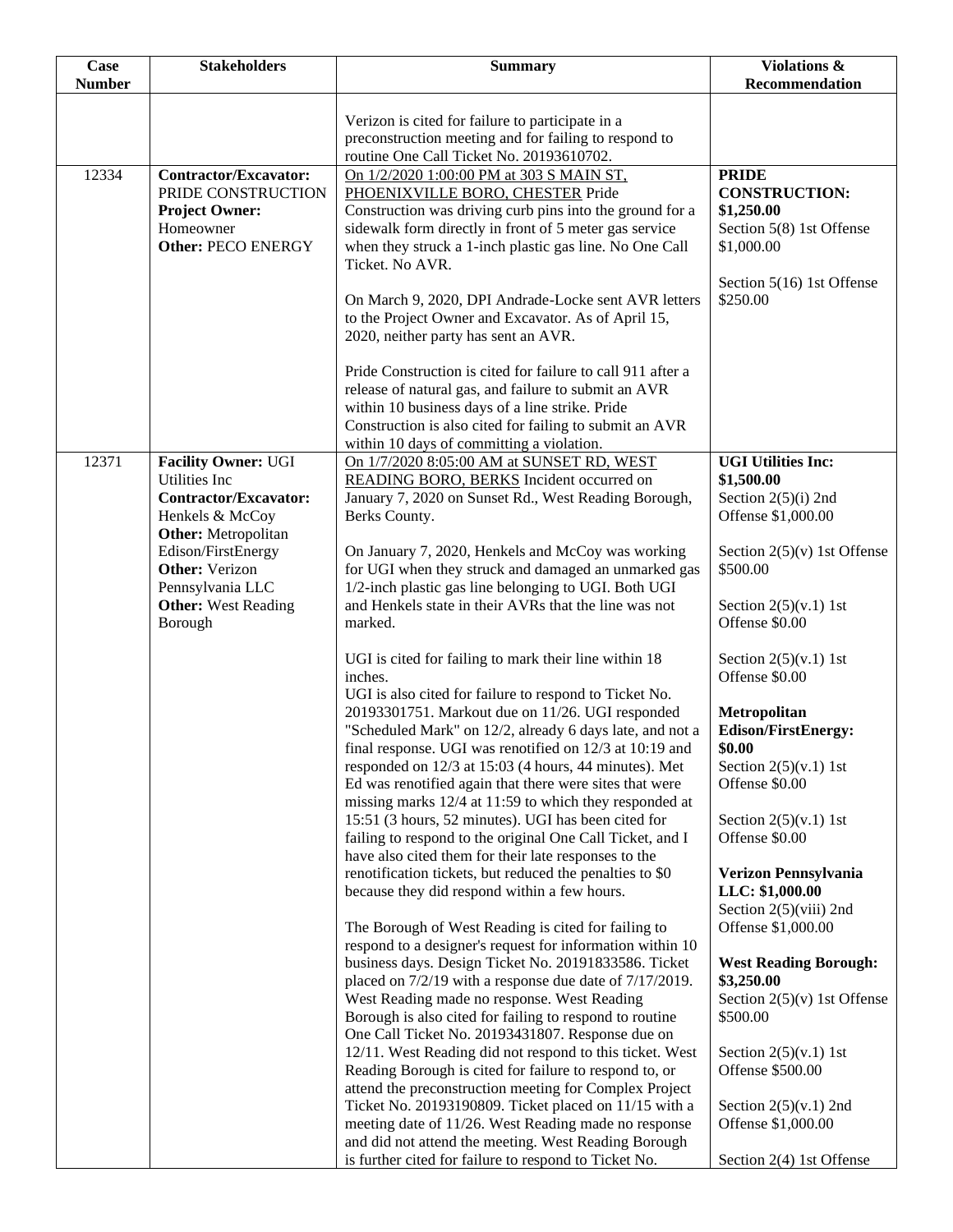| Case          | <b>Stakeholders</b>                                                                                                                                                                       | <b>Summary</b>                                                                                                                                                                                                                                                                                                                                                                                                                                                                                                                                                                                                                                                                                                                                                                                | <b>Violations &amp;</b>                                                                                                              |
|---------------|-------------------------------------------------------------------------------------------------------------------------------------------------------------------------------------------|-----------------------------------------------------------------------------------------------------------------------------------------------------------------------------------------------------------------------------------------------------------------------------------------------------------------------------------------------------------------------------------------------------------------------------------------------------------------------------------------------------------------------------------------------------------------------------------------------------------------------------------------------------------------------------------------------------------------------------------------------------------------------------------------------|--------------------------------------------------------------------------------------------------------------------------------------|
| <b>Number</b> |                                                                                                                                                                                           |                                                                                                                                                                                                                                                                                                                                                                                                                                                                                                                                                                                                                                                                                                                                                                                               | Recommendation                                                                                                                       |
|               |                                                                                                                                                                                           | 20193301751. Response due on 11/26. West Reading<br>was renotified on 12/3 at 10:19 and again at 12/4 at<br>11:59. West Reading made no response until 12/5 at<br>11:16, nearly a full 24 hours after their second<br>renotification, meaning they failed to respond to the<br>original ticket, and did not respond to either the first or<br>second renotification ticket within two hours, and have<br>been fined as a first offense for the first renotification,<br>and for a second offense for failing to respond to the<br>second renotification until the following day. The<br>Borough has ignored every ticket associated with this<br>project and I recommend zero reduction in fines without<br>proof of having attended education if the DPC sees fit to<br>recommend education. | \$250.00<br>Section $2(5)(v)$ 1st Offense<br>\$500.00<br>Section $2(5)(viii)$ 1st<br>Offense \$500.00                                |
|               |                                                                                                                                                                                           | Verizon Pennsylvania and Verizon Business both failed<br>to respond to Complex Project Ticket No. 20193190809.<br>Ticket placed on 11/15 with a meeting date of 11/26.<br>Verizon Business failed to respond. Verizon<br>Pennsylvania did not respond until 1/4/2020, more than<br>1 month after the meeting, and Verizon did not attend<br>the meeting.                                                                                                                                                                                                                                                                                                                                                                                                                                      |                                                                                                                                      |
|               |                                                                                                                                                                                           | Metropolitan Edison is cited for making late responses to<br>two renotification tickets for Ticket No. 20193301751.<br>Met Ed was renotified on 12/3 at 10:19 and responded<br>on 12/3 at 15:04 (4 hours, 45 minutes). Met Ed was<br>renotified again that there were sites that were missing<br>marks 12/4 at 11:59 to which they responded at 15:52 (3)<br>hours, 53 minutes). Met Ed has been cited for failing to<br>respond to the original One Call Ticket, and I have also<br>cited them for their late responses to the renotification<br>tickets, but reduced the penalties to \$0 because they did<br>respond within a few hours.                                                                                                                                                   |                                                                                                                                      |
| 12390         | <b>Facility Owner: PECO</b><br><b>Contractor/Excavator:</b><br><b>Caddick Utilities</b><br>Project Owner: AQUA<br>PA<br>Other: Borough of<br>Jenkintown<br><b>Other:</b> Enbridge/Spectra | On 1/8/2020 10:00:00 AM at GREENWOOD AVE,<br>CHELTENHAM TWP, MONTGOMERY Incident<br>occurred on January 8, 2020 on Greenwood Ave,<br>Cheltenham Twp., Montgomery County.<br>On January 8, 2020, Caddick Utilities struck and<br>damaged a mis-marked PECO gas line. The line was<br>approximately 9-feet away from the mark. Caddick had                                                                                                                                                                                                                                                                                                                                                                                                                                                      | <b>PECO: \$500.00</b><br>Section $2(5)(i)$ 1st Offense<br>\$500.00<br>Section 2(4) 2nd Offense<br>\$0.00<br>Section 2(4) 2nd Offense |
|               | Energy<br>Other: Verizon<br>Pennsylvania LLC                                                                                                                                              | soft-dug on the original mark and was not able to find<br>the line so they called out USIC who came out to mark<br>the area again and it was the new mark that was off by<br>nine feet.                                                                                                                                                                                                                                                                                                                                                                                                                                                                                                                                                                                                       | \$0.00<br>Section 2(4) 2nd Offense<br>\$0.00                                                                                         |
|               |                                                                                                                                                                                           | PECO is cited for not marking their line within 18-<br>inches horizontally from the outside wall of the line.<br>PECO is also cited for not responding to Design Ticket<br>No. 20192340808. Response due 9/6. PECO responded                                                                                                                                                                                                                                                                                                                                                                                                                                                                                                                                                                  | Section $2(5)(v)$ 2nd<br>offense \$0.00<br>Verizon Pennsylvania                                                                      |
|               |                                                                                                                                                                                           | "Conflict DCTF" on 8/22, but did not issue a final<br>response. PECO is cited for failing to respond to Design<br>Ticket No. 20192340853. Response due 9/6. PECO                                                                                                                                                                                                                                                                                                                                                                                                                                                                                                                                                                                                                              | LLC: \$750.00<br>Section $2(5)(v)$ 3rd offense<br>\$750.00                                                                           |
|               |                                                                                                                                                                                           | responded "Conflict DCTF" on 8/22, but did not issue a<br>final response. PECO is cited for failing to respond to<br>Design Ticket No. 20192340878. Response due 9/6.<br>PECO responded "Conflict DCTF" on 8/22, but did not                                                                                                                                                                                                                                                                                                                                                                                                                                                                                                                                                                  | Section 2(4) 2nd Offense<br>\$0.00                                                                                                   |
|               |                                                                                                                                                                                           | issue a final response. PECO is cited for responding late<br>to Ticket No. 20193470397. Response due 12/17. PECO                                                                                                                                                                                                                                                                                                                                                                                                                                                                                                                                                                                                                                                                              | Section 2(4) 2nd Offense<br>\$0.00                                                                                                   |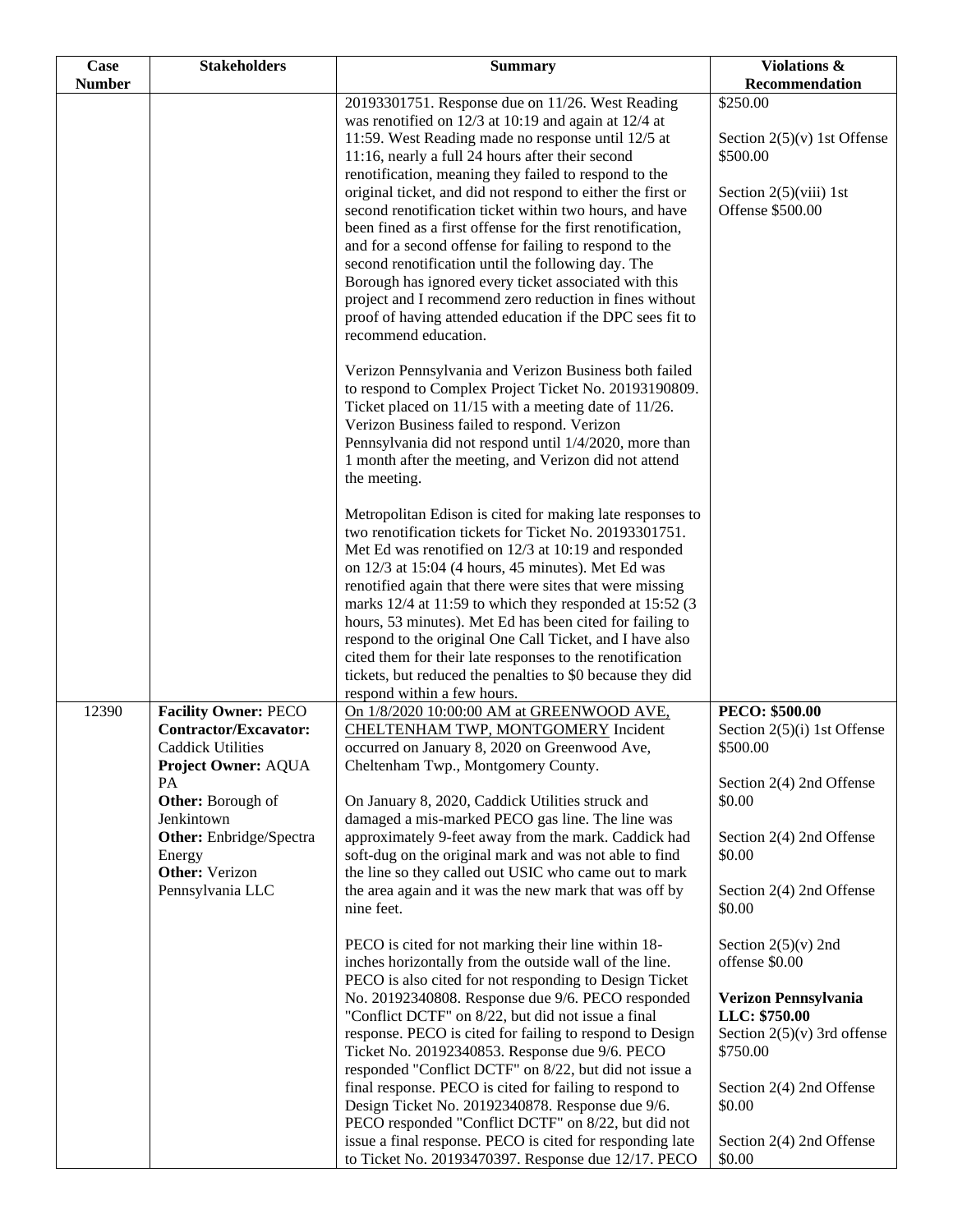| Case          | <b>Stakeholders</b>                             | <b>Summary</b>                                                                                                                                                     | Violations &                                       |
|---------------|-------------------------------------------------|--------------------------------------------------------------------------------------------------------------------------------------------------------------------|----------------------------------------------------|
| <b>Number</b> |                                                 |                                                                                                                                                                    | <b>Recommendation</b>                              |
|               |                                                 | responded "Conflict" on 12/17 and did not mark their<br>line until $12/18$ (1 day late).                                                                           | Section 2(4) 2nd Offense<br>\$0.00                 |
|               |                                                 | Verizon is cited for not responding to Design Ticket No.<br>20192340808. Response due 9/6. Verizon responded<br>"Conflict DCTF" on 8/22, but did not issue a final |                                                    |
|               |                                                 | response. Verizon is cited for not responding to Design                                                                                                            |                                                    |
|               |                                                 | Ticket No. 20192340853. Response due 9/6. Verizon<br>responded "Conflict DCTF" on 8/22, but did not issue a                                                        |                                                    |
|               |                                                 | final response. Verizon is cited for not responding to<br>Design Ticket No. 20192340878. Response due 9/6.                                                         |                                                    |
|               |                                                 | Verizon responded "Conflict DCTF" on 8/22, but did not                                                                                                             |                                                    |
|               |                                                 | issue a final response. Verizon is cited for responding<br>late to Ticket No. 20193470397. Response due 12/17.                                                     |                                                    |
|               |                                                 | Verizon responded "Conflict" on 12/17 and did not mark<br>their line until $12/18$ (1 day late).                                                                   |                                                    |
|               |                                                 |                                                                                                                                                                    |                                                    |
|               |                                                 | Jenkintown Borough is cited for failing to respond to                                                                                                              |                                                    |
| 12405         | <b>Facility Owner:</b><br>Pennsylvania American | On 1/8/2020 10:00:00 AM at RAMSEY & WEBER,<br>LOWER MAKEFIELD TWP, BUCKS Incident                                                                                  | <b>INTREN: \$1,250.00</b><br>Section $5(11.2)$ 1st |
|               | Water                                           | occurred on January 7, 2020 near the intersection of                                                                                                               | Offense \$500.00                                   |
|               | Contractor/Excavator:                           | Ramsey & Weber, Lower Makefield Township, Bucks                                                                                                                    |                                                    |
|               | <b>INTREN</b><br>Project Owner: PECO            | County.                                                                                                                                                            | Section 5(4) 1st Offense<br>\$500.00               |
|               | Designer: Roussey Ltd.                          | On January 7, 2020, Intren LLC, struck Pennsylvania                                                                                                                |                                                    |
|               | <b>Other:</b> Verizon                           | American Water's main during an HDD excavation.                                                                                                                    | Section 5(3.1) 1st Offense                         |
|               | Pennsylvania                                    | PAWC states that the main was mismarked but that there<br>was evidence of a line in the area by a meter pit, marker,                                               | \$250.00                                           |
|               |                                                 | and valve box in the area. Intren maintains that the line                                                                                                          | Verizon Pennsylvania:                              |
|               |                                                 | was correctly marked and that they had located the line                                                                                                            | \$3,000.00                                         |
|               |                                                 | prior to drilling, however they had to excavate to find the<br>leak which would indicate that by "Located" they do not                                             | Section $2(5)(v)$ 3rd<br>Offense \$1,500.00        |
|               |                                                 | meant that they potholed to actually see where the line                                                                                                            |                                                    |
|               |                                                 | was. Intren states that that PAWC did not believe that it                                                                                                          | Section $2(5)(v)$ 3rd                              |
|               |                                                 | was a direct hit by Interen's drill because the trajectory<br>was approximately 7-inches above the top of the water                                                | Offense \$1,500.00                                 |
|               |                                                 | main and the break was at the bottom of the line, so                                                                                                               |                                                    |
|               |                                                 | pressure may have caused the line to break. PAWC's                                                                                                                 |                                                    |
|               |                                                 | AVR contradicts Intren's claim that PA American had                                                                                                                |                                                    |
|               |                                                 | released Intren from fault by stating that the line was<br>struck directly, and their photographs bear out that the                                                |                                                    |
|               |                                                 | hole in the line is on top, and not below as Intren                                                                                                                |                                                    |
|               |                                                 | claimed. The photograph from Intren shows that they                                                                                                                |                                                    |
|               |                                                 | passed about 2-inches above PAWC's line. Intren's claim                                                                                                            |                                                    |
|               |                                                 | that hey passed over Aqua's line by 7-inches is proven<br>by measuring the distance of the drill from the bottom of                                                |                                                    |
|               |                                                 | Aqua's line, not from the top of the line they had passed                                                                                                          |                                                    |
|               |                                                 | over. This is not in accordance with HDD Best Practices                                                                                                            |                                                    |
|               |                                                 | Section 5.4 states that acceptable clearances must be<br>maintained. Two inches is not enough clearance. Intren                                                    |                                                    |
|               |                                                 | also neglected to expose this line before crossing it with                                                                                                         |                                                    |
|               |                                                 | their drill as they had to excavate to find the leak. This is                                                                                                      |                                                    |
|               |                                                 | not according to HDD Best Practices 5.4 which states<br>that HDD excavators must verify line locates.                                                              |                                                    |
|               |                                                 | On March 5, 2020, DPI Andrade-Locke sent AVR letters                                                                                                               |                                                    |
|               |                                                 | to the designer and project owner. Their respective                                                                                                                |                                                    |
|               |                                                 |                                                                                                                                                                    |                                                    |
|               |                                                 | counties would have gone into lockdown shortly after<br>this and as of June 11, 2020 their counties are still in the                                               |                                                    |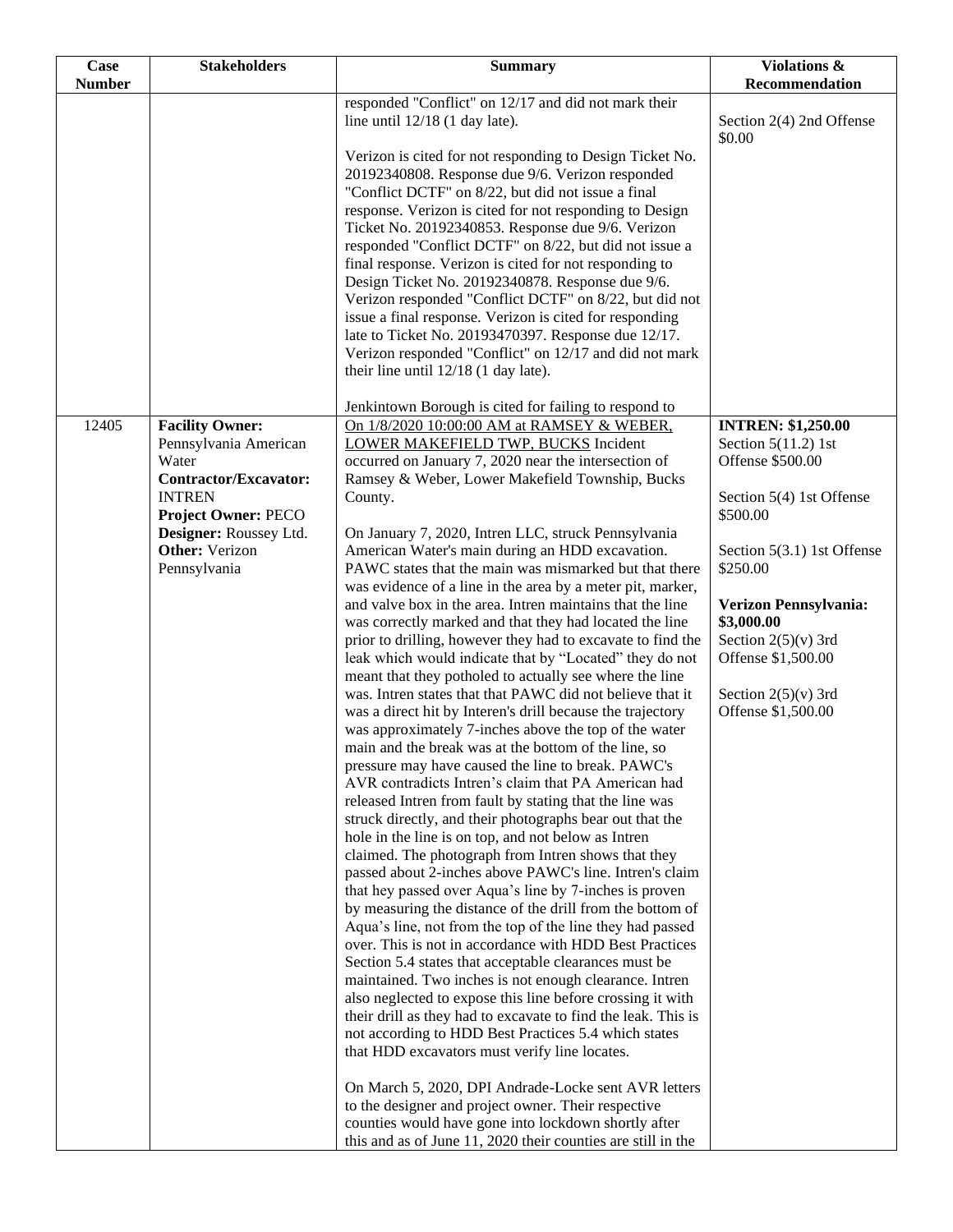| Case          | <b>Stakeholders</b>                                                                                             | <b>Summary</b>                                                                                                                                                                                                                                                                                                                                                                                                                                                                                                                                                                    | Violations &                                                                          |
|---------------|-----------------------------------------------------------------------------------------------------------------|-----------------------------------------------------------------------------------------------------------------------------------------------------------------------------------------------------------------------------------------------------------------------------------------------------------------------------------------------------------------------------------------------------------------------------------------------------------------------------------------------------------------------------------------------------------------------------------|---------------------------------------------------------------------------------------|
| <b>Number</b> |                                                                                                                 |                                                                                                                                                                                                                                                                                                                                                                                                                                                                                                                                                                                   | Recommendation                                                                        |
|               |                                                                                                                 | yellow phase, so I have not cited them for failing to<br>submit an AVR.<br>On March 5, 2020, DPI Andrade also sent emails to                                                                                                                                                                                                                                                                                                                                                                                                                                                      |                                                                                       |
|               |                                                                                                                 | PAWC and Intren LLC asking for photographs and both<br>parties complied.                                                                                                                                                                                                                                                                                                                                                                                                                                                                                                          |                                                                                       |
|               |                                                                                                                 | Intren is cited for failing to excavate prudently in the<br>tolerance zone and for failing to follow HDD Best<br>Practices Section 5.4. Intren is also cited for failing to<br>submit a complex project ticket for an excavation that<br>was measured by the designer to to be 13,000 feet long<br>The tickets we see are only placed as part of this large<br>project, but there is no complex project number provided<br>by Intren and One Call did not locate a Complex Project<br>Ticket in relation to this worksite Please see design<br>ticket 20182121636 for dimensions. |                                                                                       |
|               |                                                                                                                 | Verizon is cited for failing to respond to One Call Ticket<br>No. 20193522172. Response due 12/20. Verizon<br>responded "Conflict DCTF" on 12/20 and never<br>finalized their response. Verizon is cited for failing to<br>respond to One Call Ticket No. 20193522211. Response<br>due 12/20. Verizon responded "Conflict DCTF" on<br>12/20 and never finalized their response.                                                                                                                                                                                                   |                                                                                       |
| 12461         | <b>Facility Owner: People's</b><br>Gas<br>Contractor/Excavator:<br><b>PENNSYLVANIA</b><br><b>AMERICAN WATER</b> | On 1/9/2020 2:00:00 AM at 119 W OLIVER RD,<br>MUNHALL BORO, ALLEGHENY Incident occurred<br>on January 8, 2020 at 119 W. Oliver Rd., Munhall<br>Borough, Allegheny County.                                                                                                                                                                                                                                                                                                                                                                                                         | <b>People's Gas: \$250.00</b><br>Section $2(5)(i)$ 1st Offense<br>\$250.00            |
|               |                                                                                                                 | Pennsylvania American Water states that they struck a<br>gas service line belonging to Peoples Gas. PAWC<br>alleges that the line was more than 18-inches from the<br>mark. Peoples states in their AVR that there was no wire<br>for their locator to hook to so a vac truck was called in.<br>There was an undocumented offset that was not found at<br>this time, and this is what was struck by PA American<br>Water. Peoples Gas has placed a locator ball at the site<br>of the service and documented the offset.                                                          |                                                                                       |
|               |                                                                                                                 | Peoples is cited for failing to mark their line within 18-<br>inches, however I have reduced the fine by 50% from<br>\$500.00 to \$250.00 given the proactive action taken by<br>Peoples by ordering the vac truck and by placing the<br>marker ball and documenting the offset to prevent future<br>line strikes.                                                                                                                                                                                                                                                                |                                                                                       |
| 12406         | <b>Facility Owner: Chadds</b><br>Ford Township Sewer<br>Authority<br><b>Contractor/Excavator:</b>               | On 1/9/2020 1:00:00 PM at SR 202, CHADDS FORD<br>TWP, DELAWARE Incident occurred on January 9,<br>2020, on SR 202 Chadds Ford Township, Delaware<br>County                                                                                                                                                                                                                                                                                                                                                                                                                        | <b>Mark Mader</b><br><b>Construction Inc.: \$0.00</b>                                 |
|               | <b>Mark Mader Construction</b><br>Inc.<br><b>Project Owner: Parkside</b><br>Holdings<br><b>Other:</b> Verizon   | ***NO DAMAGE**.<br>Chadds Ford states that their photos were taken on<br>1/9/2020. One Call Ticket No. 20200062710 was placed                                                                                                                                                                                                                                                                                                                                                                                                                                                     | <b>Parkside Holdings:</b><br>\$250.00<br>Section 6.1(7) 1st Offense<br>\$250.00       |
|               | Pennsylvania LLC                                                                                                | on Thursday 1/6/2020 with the excavator having set a<br>lawful start date of 1/13/2020. Chadds Ford discovered<br>the excavator digging on the site when they came out to<br>mark their lines on 1/9/2020.                                                                                                                                                                                                                                                                                                                                                                        | Verizon Pennsylvania<br>LLC: \$1,000.00<br>Section $2(5)(v)$<br>Subsequent \$1,000.00 |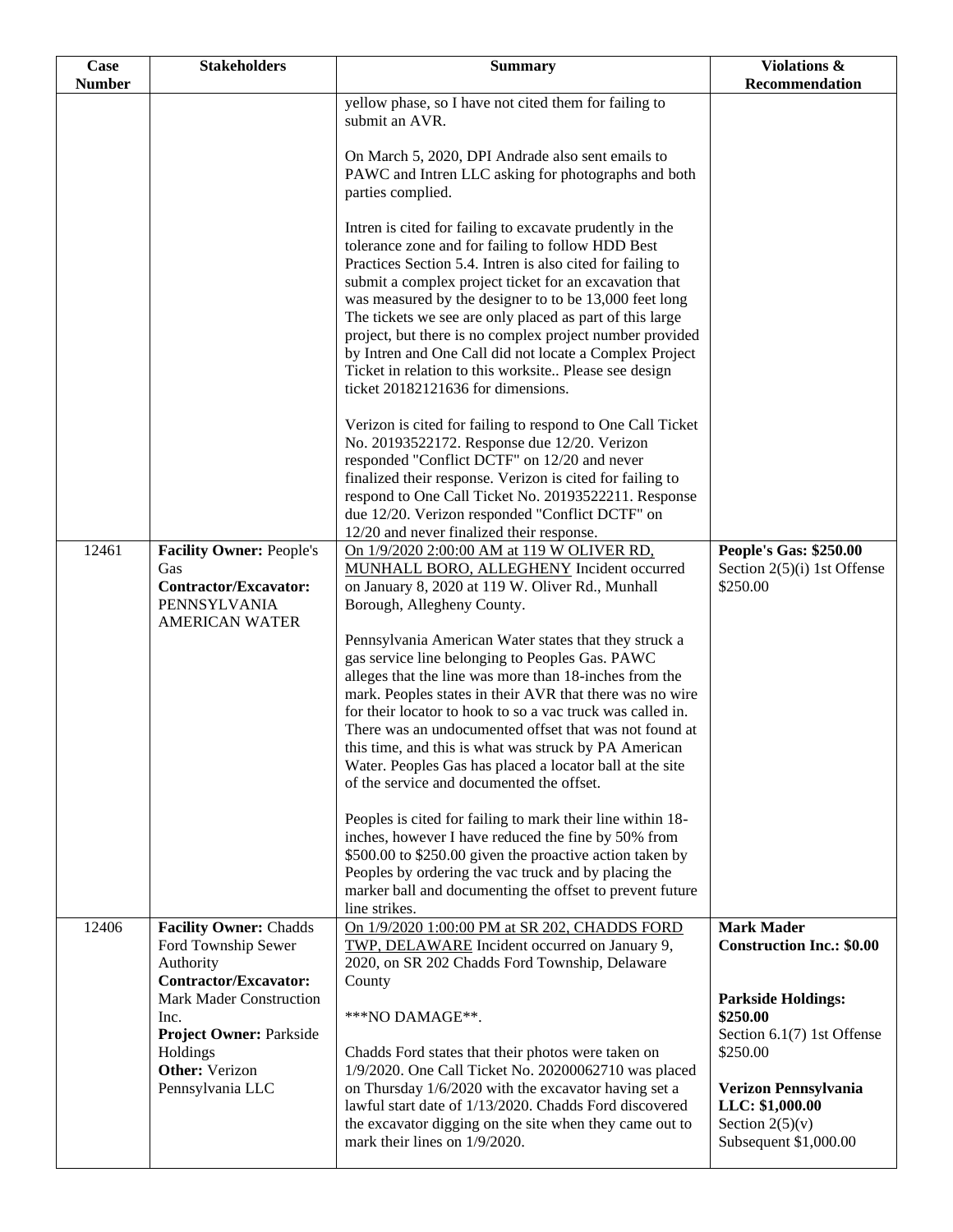| Case          | <b>Stakeholders</b>                                                                                                               | <b>Summary</b>                                                                                                                                                                                                                                                                                                                                                                                                                                                                  | Violations &                                                                                                  |
|---------------|-----------------------------------------------------------------------------------------------------------------------------------|---------------------------------------------------------------------------------------------------------------------------------------------------------------------------------------------------------------------------------------------------------------------------------------------------------------------------------------------------------------------------------------------------------------------------------------------------------------------------------|---------------------------------------------------------------------------------------------------------------|
| <b>Number</b> |                                                                                                                                   |                                                                                                                                                                                                                                                                                                                                                                                                                                                                                 | Recommendation                                                                                                |
|               |                                                                                                                                   | On March 9, 2020, DPI Andrade sent AVR letters to<br>Mark Madder and Parkside Holdings. To date, no AVR<br>has been received from either entity.                                                                                                                                                                                                                                                                                                                                |                                                                                                               |
|               |                                                                                                                                   | Mark Mader Construction is cited for failing to submit<br>an One Call Ticket 3 business days before excavating<br>meaning their ticket was not valid Mark Mader<br>Construction is also cited for failing to submit an AVR<br>within 10 business days of committing a violation of Act<br>50.                                                                                                                                                                                   |                                                                                                               |
|               |                                                                                                                                   | Park Side Holdings is cited for failing to submit an AVR<br>after being notified that their excavator committed a<br>violation of Act 50.                                                                                                                                                                                                                                                                                                                                       |                                                                                                               |
|               |                                                                                                                                   | Verizon is cited for responding 1 day late to Ticket No.<br>20200062710, even with the extended time to mark the<br>line. The penalty has been escalated to a subsequent<br>offense due to Verizon's history of violations.                                                                                                                                                                                                                                                     |                                                                                                               |
| 14402         | <b>Facility Owner: UGI</b><br><b>Contractor/Excavator:</b><br>Lester Packer                                                       | On 4/13/2020 8:13:00 AM at 400 Wilson St, JERSEY<br>SHORE BORO, LYCOMING Incident occurred on<br>4/13/2020, at 400 Wilson St, Jersey Shore Borough,<br>Lycoming Co. where a gas line was damaged.                                                                                                                                                                                                                                                                               | <b>Lester Packer: \$0.00</b><br>Section $5(2.1)$ 1st Offense<br>\$0.00                                        |
|               |                                                                                                                                   | UGI stated in their Alleged Violation Report (AVR) that<br>an UGI Service line was struck while a landscaper was<br>digging with a Backhoe/Trackhoe at his private property<br>without a One Call ticket. Two people were evacuated.<br>911 was called. UGI submitted pictures.                                                                                                                                                                                                 |                                                                                                               |
|               |                                                                                                                                   | Bob Packer, who is Lester Packer's brother stated in his<br>AVR that he was helping his brother, and now<br>understands that digging with any powered equipment<br>needs a One Call ticket. He agrees that he did not call<br>PA One Call prior to excavating. Ticket 20201090014<br>was submitted on $4/18/2020 - 5$ days after the incident<br>for 407 Wilson Street. Mr. Wilson submitted a ticket<br>while helping a neighbor who was also having his<br>sidewalk replaced. |                                                                                                               |
|               |                                                                                                                                   | Packer is in violation of Section $5(2.1)$ for failing to<br>submit a location request to One Call. \$1000. Penalty is<br>reduced to a warning. Education is mandatory.                                                                                                                                                                                                                                                                                                         |                                                                                                               |
| 14374         | <b>Contractor/Excavator:</b><br>York Landscape Service<br>Project Owner: LITTLE<br><b>MEADOWS BOROUGH</b><br><b>Other: BEAVER</b> | On 4/17/2020 1:00:00 PM at KING RD, LITTLE<br>MEADOWS BORO, SUSQUEHANNA Synopsis 14374<br>Incident occurred on 4/17/2020, on King Road in Little<br>Meadows Borough, Susquehanna Co.<br>****Near miss                                                                                                                                                                                                                                                                           | <b>York Landscape Service:</b><br>\$0.00<br>Section 5(20) 1st Offense<br>\$0.00                               |
|               | <b>VALLEY CABLE</b><br><b>COMPANY INC</b>                                                                                         | Little Meadow Borough \$500 penalty is reduced to a<br>warning for this first-time offense. This was correct in<br>the synopsis, but not in the penalty box.                                                                                                                                                                                                                                                                                                                    | <b>LITTLE MEADOWS</b><br><b>BOROUGH: \$0.00</b><br>Section $2(5)(v)$ 1st Offense<br>\$0.00                    |
|               |                                                                                                                                   | Beaver Valley Cable Company has been working with<br>the liaison in their area. This is a first-time offense of<br>violations $2(5)(v)$ and $2(5)(i)$ The penalties are reduced<br>to a warning. $2(5)(i)$ has been changed from $2(5)(i.1)$<br>because there were no markings.                                                                                                                                                                                                 | <b>BEAVER VALLEY</b><br><b>CABLE COMPANY</b><br><b>INC: \$0.00</b><br>Section $2(5)(v)$ 1st Offense<br>\$0.00 |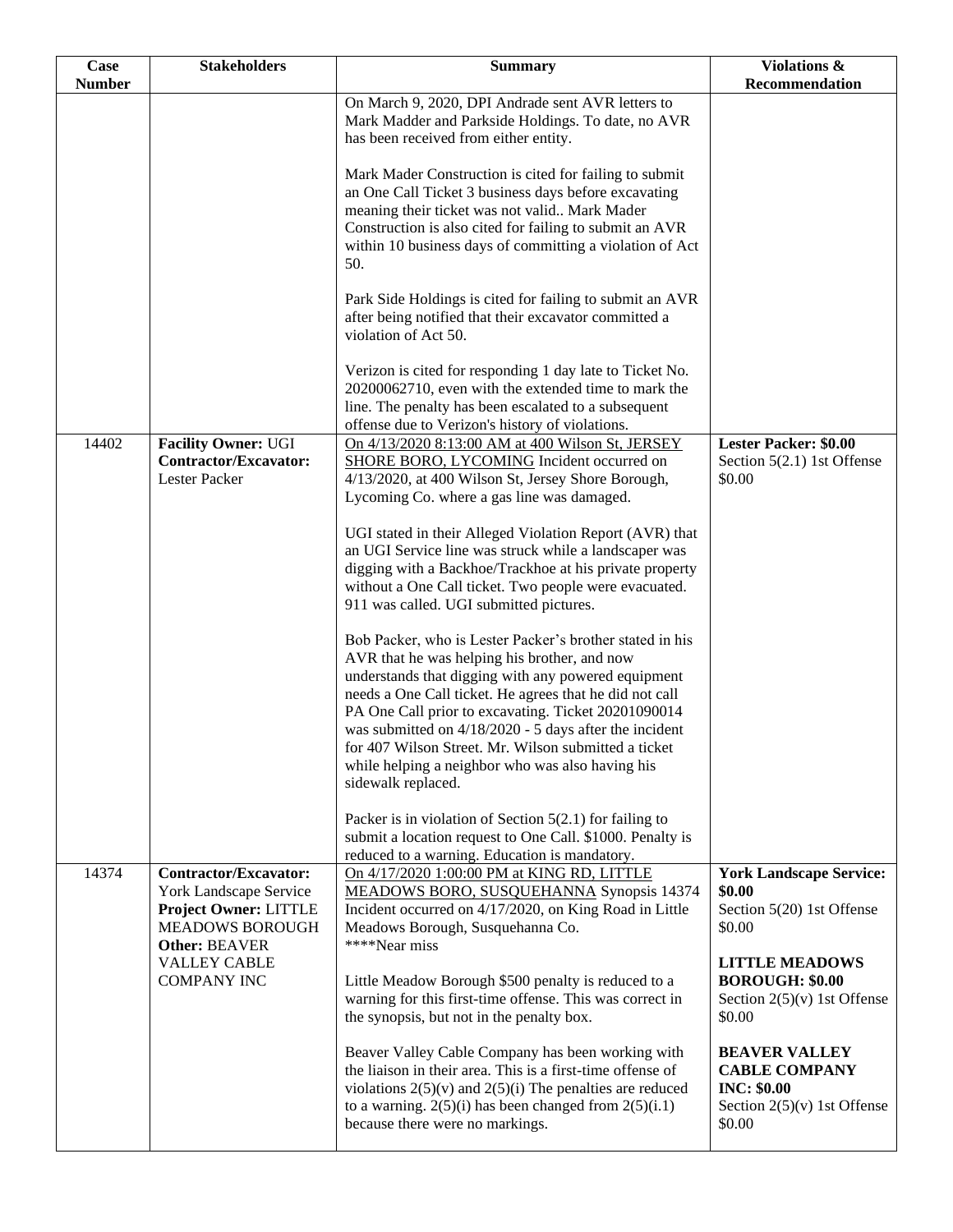| Case          | <b>Stakeholders</b>                          | <b>Summary</b>                                                                                                                                                                                                                                                                                                                                                                                                                                                                                                                                                                          | Violations &                                |
|---------------|----------------------------------------------|-----------------------------------------------------------------------------------------------------------------------------------------------------------------------------------------------------------------------------------------------------------------------------------------------------------------------------------------------------------------------------------------------------------------------------------------------------------------------------------------------------------------------------------------------------------------------------------------|---------------------------------------------|
| <b>Number</b> |                                              |                                                                                                                                                                                                                                                                                                                                                                                                                                                                                                                                                                                         | Recommendation                              |
|               |                                              | AVR from Project Owner Little Meadows Borough<br>stated that on 4/17/20 excavator York Landscaping<br>Service had reported a near miss with an Electric line.<br>Pictures submitted by Little Meadows Borough show a<br>cable, that looks orange, with no markings on it. This<br>orange line was determined to belong to Beaver Valley<br>Cable Company. Pictures were submitted.                                                                                                                                                                                                      | Section $2(5)(i)$ 1st Offense<br>\$0.00     |
|               |                                              | AVR from Beaver Valley Cable admits that their<br>markings were late and add that part of the issue was<br>COVID 19 and many things shut down. They also<br>submitted many pictures with good markings, but there<br>are no markings to show there is more than one<br>Communication cable going into the utility box, when<br>York Landscaping Service had uncovered the orange<br>cable. Beaver Valley Cable had not marked their utility<br>line leading into the Utility Box. They also state that<br>they marked the area according to how they understood<br>ticket 202010505521. |                                             |
|               |                                              | AVR from York Landscaping states that they came<br>across a line that was not marked. York Landscaping<br>carefully uncovered the unmarked cable, which was<br>going into the utility box. The appurtenance has two<br>markings that are shown going into the box. There are<br>two cable companies and an electric company listed on<br>ticket 20201050552. Pictures were submitted.                                                                                                                                                                                                   |                                             |
|               |                                              | Beaver Valley Cable Company is in violation of<br>Sections:<br>$2(5)(v)$ Failed to respond to One Call ticket<br>20201050552. The responses took 10 days. This is a<br>first-time offenses and \$250 penalty is reduced to a<br>warning. Education is mandatory.<br>$2(5)(i)$ failed to locate underground lines within 18<br>inches horizontally of the outside wall of line. This is a<br>first-time offense and the \$500, penalty is reduced to a<br>warning.                                                                                                                       |                                             |
|               |                                              | York Landscaping Service is in violation of Section:<br>5(20) Excavator failed to renotify the One Call of an<br>unmarked or incorrectly marked facility upon arrival at<br>the work site. There were two marked facilities and<br>Beaver Valley cable company did not yet respond in<br>KARL. This is a first-time offense and the \$250. penalty<br>is reduced to a warning.                                                                                                                                                                                                          |                                             |
|               |                                              | Listed below are facility owners in violation of Act 50,<br>Section $2(5)(v)$ Failed to respond to a routine One Call<br>ticket and $2(5)(v)$ Failed to respond to a routine One Call<br>ticket within the required amount of time.                                                                                                                                                                                                                                                                                                                                                     |                                             |
|               |                                              | Little Meadows Borough is in violation of Section:<br>$2(5)(v)$ Failed to respond to a routine One Call ticket.<br>This is a first-time offense, and the \$500 penalty is<br>reduced to a warning. Education is mandatory.                                                                                                                                                                                                                                                                                                                                                              |                                             |
| 14766         | <b>Facility Owner: UGI</b><br>Utilities Inc. | On 5/12/2020 9:29:00 AM at 1405 E. Main Street,<br><b>ANNVILLE TWP, LEBANON Incident occurred on</b>                                                                                                                                                                                                                                                                                                                                                                                                                                                                                    | <b>Martin Pole Barns LLC:</b><br>\$1,500.00 |
|               | Contractor/Excavator:                        | 5/12/2020 at 1405 E. Main Street, Annville Twp.                                                                                                                                                                                                                                                                                                                                                                                                                                                                                                                                         | Section 5(2.1) 1st Offense                  |
|               | Martin Pole Barns LLC                        | Lebanon County.                                                                                                                                                                                                                                                                                                                                                                                                                                                                                                                                                                         | \$1,000.00                                  |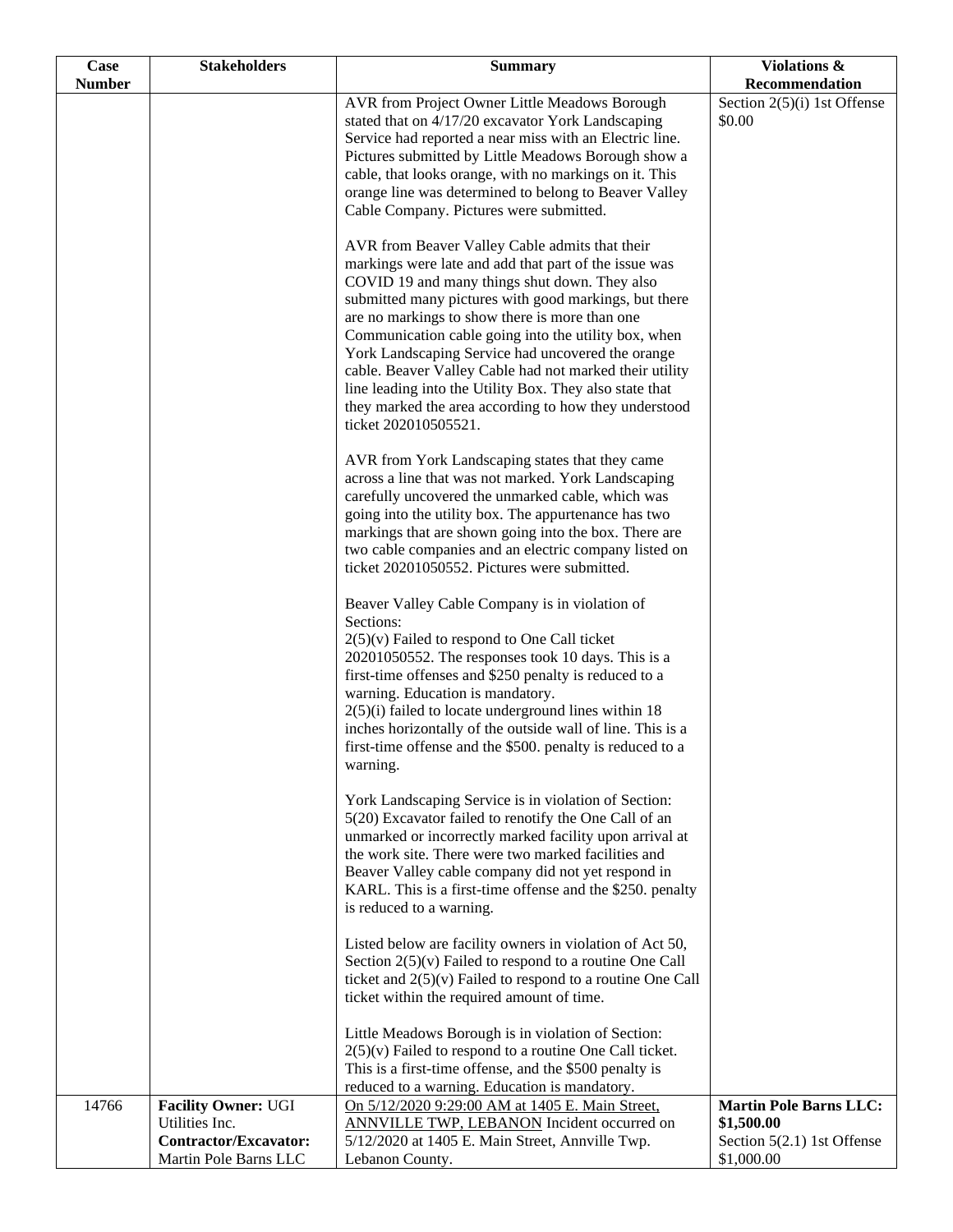| Case          | <b>Stakeholders</b>                                                                                               | <b>Summary</b>                                                                                                                                                                                                                                                                                                                                                                                                                                                                                                                                                                                                                                                                                                                                                                                                                                                                                                                                                                                                                                                                                                                                                                                                                                                                                                                                                                                                                                                                                                                                                                                                                                       | Violations &                                                                                                           |
|---------------|-------------------------------------------------------------------------------------------------------------------|------------------------------------------------------------------------------------------------------------------------------------------------------------------------------------------------------------------------------------------------------------------------------------------------------------------------------------------------------------------------------------------------------------------------------------------------------------------------------------------------------------------------------------------------------------------------------------------------------------------------------------------------------------------------------------------------------------------------------------------------------------------------------------------------------------------------------------------------------------------------------------------------------------------------------------------------------------------------------------------------------------------------------------------------------------------------------------------------------------------------------------------------------------------------------------------------------------------------------------------------------------------------------------------------------------------------------------------------------------------------------------------------------------------------------------------------------------------------------------------------------------------------------------------------------------------------------------------------------------------------------------------------------|------------------------------------------------------------------------------------------------------------------------|
| <b>Number</b> |                                                                                                                   |                                                                                                                                                                                                                                                                                                                                                                                                                                                                                                                                                                                                                                                                                                                                                                                                                                                                                                                                                                                                                                                                                                                                                                                                                                                                                                                                                                                                                                                                                                                                                                                                                                                      | Recommendation                                                                                                         |
|               |                                                                                                                   | Martins Pole Barns LLC was excavating without a One<br>Call Ticket when they struck and damaged UGI's gas<br>line. 911 was called. One Call reports that this company<br>was not a member of PA One Call as they had never<br>placed a ticket with PAOC until they placed<br>20201331541 after the accident.                                                                                                                                                                                                                                                                                                                                                                                                                                                                                                                                                                                                                                                                                                                                                                                                                                                                                                                                                                                                                                                                                                                                                                                                                                                                                                                                         | Section 5(16) 1st Offense<br>\$250.00<br>Section 5(21) 1st Offense<br>\$250.00                                         |
|               |                                                                                                                   | On July 8, 2020, DPI Andrade-Locke sent an AVR<br>request email to Martins Pole Barns LLC. As of July 22,<br>Martins Pole Barns has not responded to the email or<br>submitted an AVR.                                                                                                                                                                                                                                                                                                                                                                                                                                                                                                                                                                                                                                                                                                                                                                                                                                                                                                                                                                                                                                                                                                                                                                                                                                                                                                                                                                                                                                                               |                                                                                                                        |
|               |                                                                                                                   | Martins Pole Barns LLC is cited for excavating without<br>a One Call Ticket, failure to be a member of One Call<br>and pay appropriate dues, failure to submit an AVR<br>within 10 business days of a line strike I recommend<br>mandatory training in addition to the financial penalties<br>assessed. I also recommend no reduction in fines. This<br>company has consistently ignored the law and has<br>refused to cooperate with this investigation.                                                                                                                                                                                                                                                                                                                                                                                                                                                                                                                                                                                                                                                                                                                                                                                                                                                                                                                                                                                                                                                                                                                                                                                            |                                                                                                                        |
| 16495         | <b>Contractor/Excavator:</b><br><b>Osmose Utility Services</b><br>Project Owner: Penelec /<br><b>First Energy</b> | On 6/4/2020 2:00:00 AM at 3290 Yohe Rd, CORYDON<br>TWP, MCKEAN ~Incident occurred on 6/4/2020 at<br>3290 Yohe Rd., Corydon Twp., McKean County. A<br>Penelec / FirstEnergy line was damaged when Osmose<br>Utility Services was hand digging to install a<br>reinforcement pole during storm mode activity.                                                                                                                                                                                                                                                                                                                                                                                                                                                                                                                                                                                                                                                                                                                                                                                                                                                                                                                                                                                                                                                                                                                                                                                                                                                                                                                                          | <b>Osmose Utility Services:</b><br>\$500.00<br>Section 5(16) 2nd Offense<br>\$500.00<br><b>Penelec / First Energy:</b> |
|               |                                                                                                                   | Penelec / First Energy submitted an AVR stating, "While<br>operating in storm mode, Penelec placed emergency<br>POCS notification 20201560005 on June 4, 2020 at 1:19<br>AM to replace a damaged underground line and for<br>Osmose to install reinforcement on the pole as part of<br>the same emergency repair excavation. USIC, Penelec's<br>locate contractor, made contact with Penelec at 1:39 AM<br>time and stated that they were on their way to complete<br>the locate with the drive time of approximately two<br>hours to arrive. Following this notification, Penelec<br>contacted Osmose to make them aware of the timing of<br>the locate. However, prior to the locate, the Osmose<br>crew started to hand dig and damaged a Penelec<br>underground line. Penelec also states that the root cause<br>of this dig-in was that the excavator, Osmose, began<br>excavation prior to the lawful start time." The AVR<br>indicated hand tools were used, which is not a violation<br>of Act 50.<br>A One Call ticket was placed by Osmose on 5/22/2020,<br>#20201431471, for reinforcement of the utility pole.<br>Penelec responded to the One Call ticket as "Clear-No<br>facilities" when underground facilities were in the area.<br>A violation of $2(5)(i)$ - failed to mark, stake, locate or<br>otherwise provide the position of the facility owner's<br>underground lines at the work site within eighteen inches<br>horizontally from the outside wall of such line in a<br>manner so as to enable the excavator, where appropriate,<br>to employ prudent techniques. This ticket was not<br>directly connected to the damage. | \$1,800.00<br>Section 2(5)(i) 3rd Offense<br>\$1,800.00                                                                |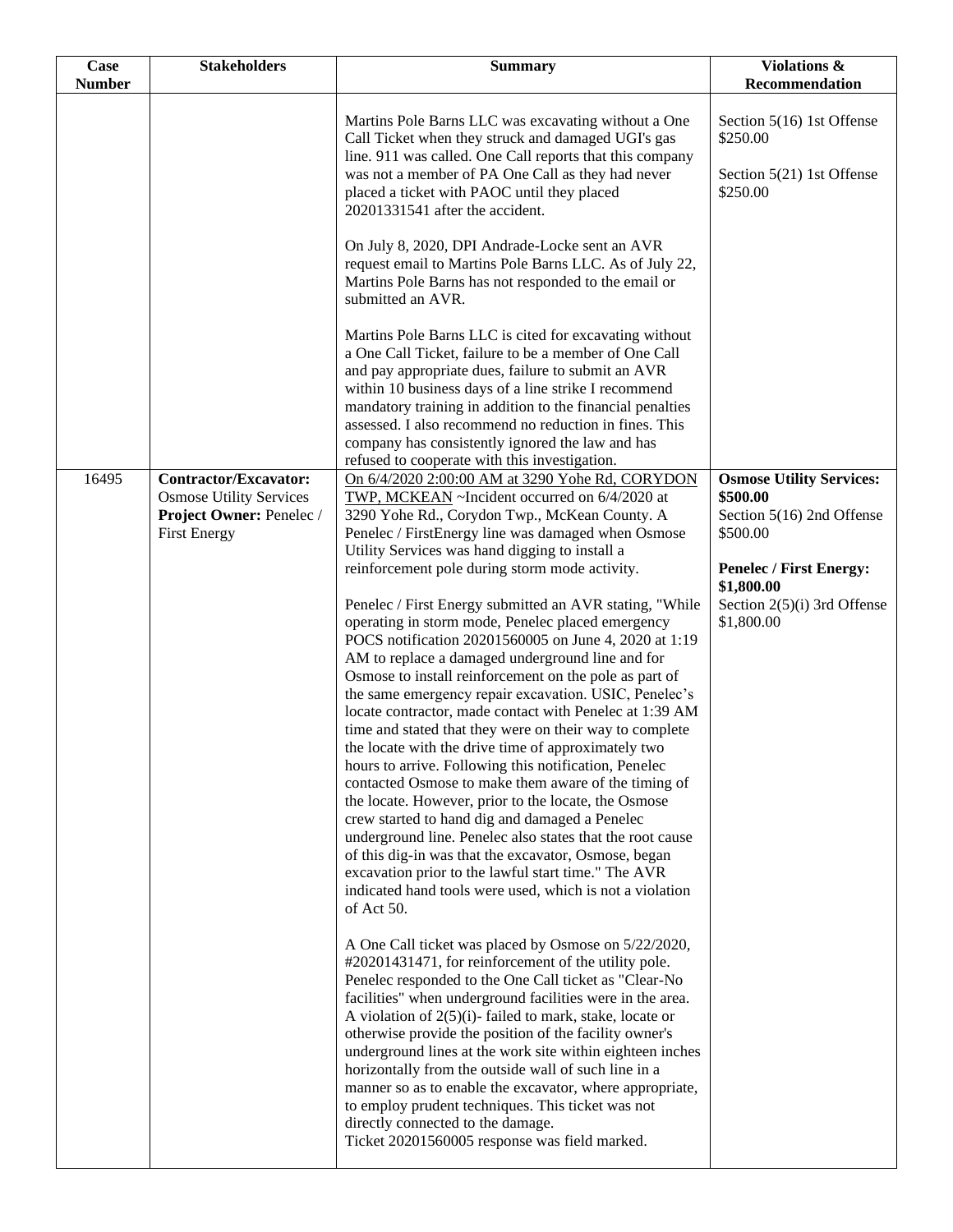| Case          | <b>Stakeholders</b>                                                                   | <b>Summary</b>                                                                                                                                                                                                                                                                                                                                                                                                                                                                                                                                                                                                                                                                                                                                                                                                                                                                                                                                                                                                                                                            | Violations &                                                                    |
|---------------|---------------------------------------------------------------------------------------|---------------------------------------------------------------------------------------------------------------------------------------------------------------------------------------------------------------------------------------------------------------------------------------------------------------------------------------------------------------------------------------------------------------------------------------------------------------------------------------------------------------------------------------------------------------------------------------------------------------------------------------------------------------------------------------------------------------------------------------------------------------------------------------------------------------------------------------------------------------------------------------------------------------------------------------------------------------------------------------------------------------------------------------------------------------------------|---------------------------------------------------------------------------------|
| <b>Number</b> |                                                                                       |                                                                                                                                                                                                                                                                                                                                                                                                                                                                                                                                                                                                                                                                                                                                                                                                                                                                                                                                                                                                                                                                           | Recommendation                                                                  |
|               |                                                                                       | An AVR was requested from Osmose on 6/30/2021 No<br>AVR has been submitted to date. Address has been<br>updated per One Call. A violation of $5(16)$ -failing to<br>submit a report of an alleged violation to the commission<br>through the One Call System not more than ten business<br>days after striking or damaging a facility owner's line<br>during excavation or demolition is recommended.                                                                                                                                                                                                                                                                                                                                                                                                                                                                                                                                                                                                                                                                     |                                                                                 |
|               |                                                                                       | Violations:                                                                                                                                                                                                                                                                                                                                                                                                                                                                                                                                                                                                                                                                                                                                                                                                                                                                                                                                                                                                                                                               |                                                                                 |
|               |                                                                                       | Penelec-<br>$\sim$ 2(5)(i)- ticket 20201431471 was responded to as clear<br>no facilities. Pen Elect failed to mark, stake, locate or<br>otherwise provide the position of the facility owner's<br>underground lines at the work site within eighteen inches<br>horizontally from the outside wall of such line in a<br>manner so as to enable the excavator, where appropriate,<br>to employ prudent techniques This is a third offense, and<br>the penalty is applied.                                                                                                                                                                                                                                                                                                                                                                                                                                                                                                                                                                                                  |                                                                                 |
|               |                                                                                       | Osmose-<br>$\sim$ 5(16)-failing to submit a report of an alleged violation<br>to the commission through the One Call System not<br>more than ten business days after striking or damaging a<br>facility owner's line during excavation or demolition.<br>This is a second offense, and the penalty is applied.                                                                                                                                                                                                                                                                                                                                                                                                                                                                                                                                                                                                                                                                                                                                                            |                                                                                 |
| 15621         | <b>Facility Owner: PECO</b><br><b>Contractor/Excavator:</b><br><b>GILLEO ELECTRIC</b> | On 6/4/2020 9:00:00 AM at 59 GRIFFIN WAY,<br>LOWER MAKEFIELD TWP, BUCKS ~Incident<br>occurred on 6/4/2020 at 59 Griffin Way, near Regency<br>Blvd and Oxford Valley Road, Lower Makefield<br>Township, Bucks County. Gilleo Electric was digging<br>with hand tools when they hit and damaged a PECO gas<br>line. 911 was not notified.<br>PECO submitted an AVR stating, "Contractor digging<br>without PA1 ticket damaged an unmarked 1" plastic gas<br>service willing using a ground rod. This new<br>construction so no customers affected." The AVR<br>indicated hand tools were used which would not be a<br>violation of Act 50.                                                                                                                                                                                                                                                                                                                                                                                                                                  | <b>GILLEO ELECTRIC:</b><br>\$1,000.00<br>Section 5(8) 1st Offense<br>\$1,000.00 |
|               |                                                                                       | An AVR was requested from the excavator to confirm<br>the information on 6/30/2021. An AVR was submitted<br>on 7/1/2020 stating, "According to Peco we hit a gas line<br>to the unit with a ground rod that was be replaced during<br>the construction phrase due to being damaged by the<br>excavator. We do have any pictures or proof to proof one<br>side or the other. Later in the day, hours after the rod<br>was replaced, gas was smelled on site. The project<br>manager asked that all the workers leave at which time<br>he contacted Peco. PA1Call was not notified because we<br>did not think they needed to be." A violation of $5(8)$ -<br>failing to immediately notify 911 and the facility owner<br>if the damage results in the escape of any flammable,<br>toxic or corrosive gas or liquid which endangers life,<br>health or property is recommended. Education is<br>mandatory. One Call made mention of One Call<br>notifications being placed in the past.<br>An email was sent on 7/14/2021 to the excavator<br>requesting the name of the PO |                                                                                 |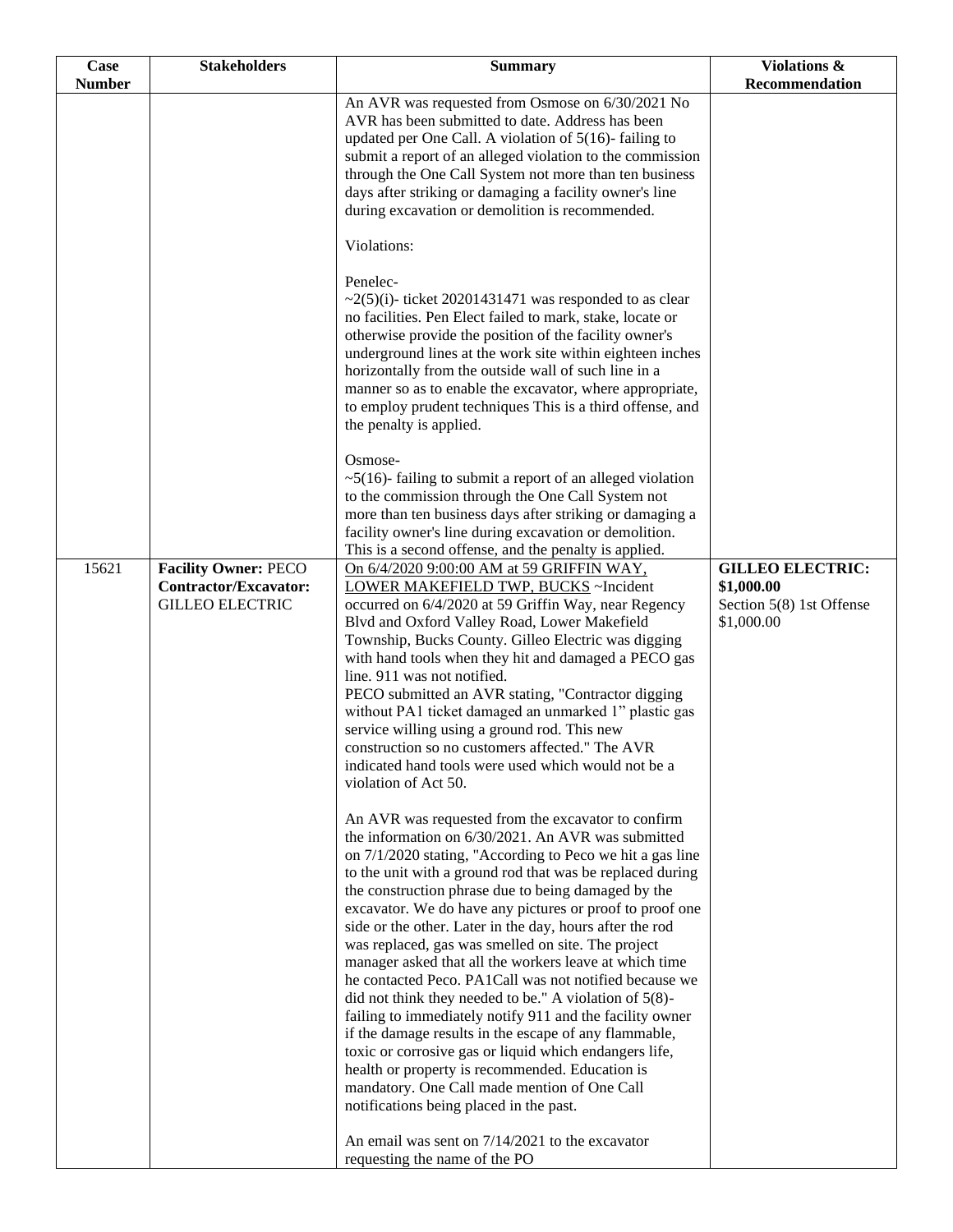| Case          | <b>Stakeholders</b>         | <b>Summary</b>                                                                                              | <b>Violations &amp;</b>               |
|---------------|-----------------------------|-------------------------------------------------------------------------------------------------------------|---------------------------------------|
| <b>Number</b> |                             |                                                                                                             | Recommendation                        |
|               |                             | Gilleo Electric is in violation of Section:                                                                 |                                       |
|               |                             | 5(8) Excavator failed to immediately notify 911 when                                                        |                                       |
|               |                             | damage resulted in the smell of gas. penalty is applied.<br>Education is mandatory.                         |                                       |
| 16473         | <b>Facility Owner: UGI</b>  | On 6/20/2020 8:00:00 AM at 131 Cemetary St,                                                                 | <b>UGI Utilities, Inc.:</b>           |
|               | Utilities, Inc.             | ARCHBALD BORO, LACKAWANNA ~Incident                                                                         | \$250.00                              |
|               | Contractor/Excavator: C     | occurred on 6/20/2020 at 131 Cemetary Street, Archbald                                                      | Section 2(11) 1st Offense             |
|               | & C Masonry and             | Borough, Lackawanna County.                                                                                 | \$250.00                              |
|               | Concrete                    |                                                                                                             |                                       |
|               | <b>Other:</b> C & C Masonry | UGI submitted an AVR stating, "Contractor struck a                                                          | C & C Masonry and                     |
|               | and Concrete                | service line while excavating without a one call. Clear                                                     | <b>Concrete: \$2,000.00</b>           |
|               |                             | evidence of facilities present. Digging just a few feet                                                     | Section 5(2.1) 1st Offense            |
|               |                             | from curbvalve that was readily visible. Refused to give                                                    | \$1,000.00                            |
|               |                             | name and business info, was able to get info from                                                           |                                       |
|               |                             | homeowner." Photos were also submitted by UGI. A                                                            | Section 5(4) 1st Offense              |
|               |                             | violation of $5(2.1)$ - excavator failed to submit a location                                               | \$500.00                              |
|               |                             | request to One Call within the correct timeframe is                                                         |                                       |
|               |                             | recommended as well as 5(4)-failed to exercise due care<br>and employ prudent techniques. After viewing the | Section 5(16) 1st Offense<br>\$250.00 |
|               |                             | photos, the excavator pulled the service line extremely                                                     |                                       |
|               |                             | far into the air. Clear evidence of not being prudent is                                                    | Section 5(17) 1st Offense             |
|               |                             | demonstrated.                                                                                               | \$250.00                              |
|               |                             |                                                                                                             |                                       |
|               |                             | One Call indicated C & C Masonry and Concrete has                                                           |                                       |
|               |                             | contacted One Call in the past.                                                                             |                                       |
|               |                             |                                                                                                             |                                       |
|               |                             | A courtesy letter was sent to the excavator on 7/9/2021                                                     |                                       |
|               |                             | requesting an AVR be submitted. To date the excavator                                                       |                                       |
|               |                             | has not filed an AVR nor contacted the DPI.                                                                 |                                       |
|               |                             | An email was sent to UGI requesting information                                                             |                                       |
|               |                             | regarding the 911 call placed. A response has not been                                                      |                                       |
|               |                             | received. A violation of of $2(11)$ - facility owner failed to                                              |                                       |
|               |                             | comply with all requests for information by the                                                             |                                       |
|               |                             | Commission relating to the commission's enforcement                                                         |                                       |
|               |                             | authority under this act within thirty days of the receipt                                                  |                                       |
|               |                             | of the request.                                                                                             |                                       |
|               |                             |                                                                                                             |                                       |
|               |                             | Violations:                                                                                                 |                                       |
|               |                             | C&C Concrete-                                                                                               |                                       |
|               |                             | $\sim$ 5(2.1)- excavator failed to submit a location request to                                             |                                       |
|               |                             | One Call within the correct timeframe.                                                                      |                                       |
|               |                             | $\sim$ 5(4)-failed to exercise due care and employ prudent                                                  |                                       |
|               |                             | techniques.                                                                                                 |                                       |
|               |                             | $\sim$ 5(16)-failing to submit a report of an alleged violation                                             |                                       |
|               |                             | to the commission through the One Call System not                                                           |                                       |
|               |                             | more than ten business days after striking or damaging a                                                    |                                       |
|               |                             | facility owner's line during excavation or demolition                                                       |                                       |
|               |                             | $\sim$ 5(17)- failed to comply with all requests for                                                        |                                       |
|               |                             | information from the PUC within 30 days of the receipt                                                      |                                       |
|               |                             | of the request                                                                                              |                                       |
|               |                             | UGI-                                                                                                        |                                       |
|               |                             | $\sim$ 2(11)-facility owner failed to comply with all requests                                              |                                       |
|               |                             | for information by the Commission relating to the                                                           |                                       |
|               |                             | commission's enforcement authority under this act                                                           |                                       |
|               |                             | within thirty days of the receipt of the request.                                                           |                                       |
| 16924         | <b>Facility Owner:</b>      | On 7/14/2020 11:11:00 AM at 966 COUGAR POINTE                                                               | <b>Cantarero Construction</b>         |
|               | <b>COLUMBIA GAS OF PA</b>   | CIR, Springfield Township, Loganville Borough, YORK                                                         | LLC: \$1,500.00                       |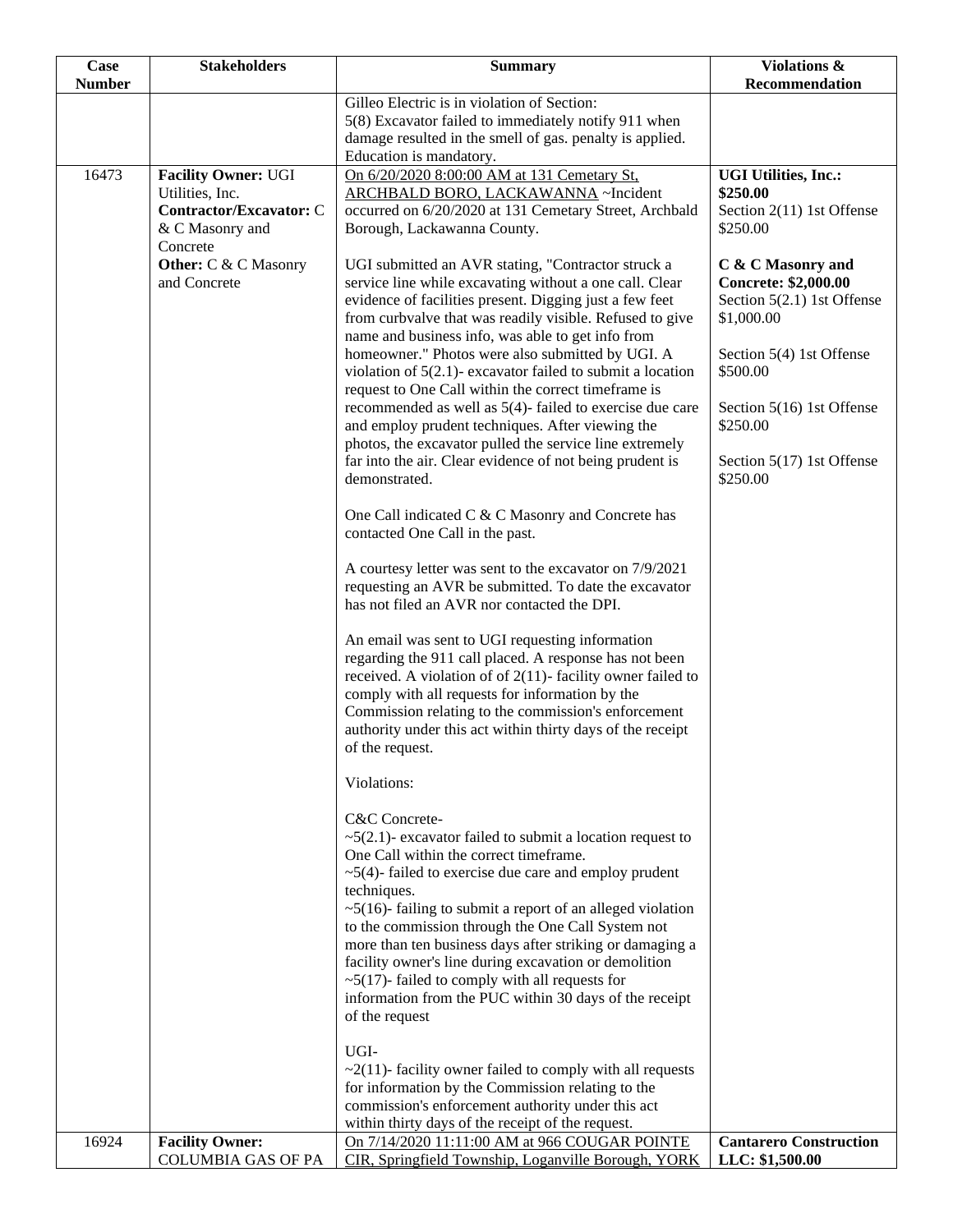| <b>Case</b>   | <b>Stakeholders</b>             | <b>Summary</b>                                                                                                     | Violations &                           |
|---------------|---------------------------------|--------------------------------------------------------------------------------------------------------------------|----------------------------------------|
| <b>Number</b> |                                 |                                                                                                                    | Recommendation                         |
|               | - EAST<br>Contractor/Excavator: | The Incident occurred on Tuesday, July 14, 2020, at 966                                                            | Section 5(2.1) 1st Offense             |
|               | <b>Cantarero Construction</b>   | Cougar Pointe Circle, in Loganville Borough, York<br>County, where a gas line was damaged.                         | \$500.00                               |
|               | <b>LLC</b>                      |                                                                                                                    | Section 5(4) 1st Offense               |
|               | Project Owner: Shilo            | Columbia Gas stated, Cantarero Construction (Sub-                                                                  | \$500.00                               |
|               | Technology Inc                  | Contractor) hit a correctly marked line; the excavator                                                             |                                        |
|               |                                 | was swinging a pickaxe when a 1-inch plastic gas                                                                   | Section 5(16) 1st Offense              |
|               |                                 | service line was damaged. The Sub-Contractor was                                                                   | \$250.00                               |
|               |                                 | working on the behalf of Shilo Technology to install                                                               |                                        |
|               |                                 | cable for Comcast. Columbia Gas provided pictures.                                                                 | Section 5(17) 1st Offense              |
|               |                                 |                                                                                                                    | \$250.00                               |
|               |                                 | All the excavation routine tickets, and the damage                                                                 |                                        |
|               |                                 | emergency ticket was called in by Shilo Technology;                                                                | <b>Shilo Technology Inc:</b>           |
|               |                                 | working for Shilo Technology, type of work was                                                                     | \$250.00                               |
|               |                                 | maintenance, and method of excavation was directional.                                                             | Section 6.1(7) 1st Offense<br>\$250.00 |
|               |                                 | The Sub-Contractor did not place excavation routine<br>tickets.                                                    |                                        |
|               |                                 |                                                                                                                    |                                        |
|               |                                 | On Tuesday, May 25, 2021, emails were sent to                                                                      |                                        |
|               |                                 | Cantarero Construction and Shilo Technology requesting                                                             |                                        |
|               |                                 | Alleged Violations Reports (AVR). There were no                                                                    |                                        |
|               |                                 | responses to the emails and AVRs were not submitted.                                                               |                                        |
|               |                                 |                                                                                                                    |                                        |
|               |                                 | *Cantarero Construction is in violation of sections:                                                               |                                        |
|               |                                 | $5(2.1)$ - failing to request the location and type of facility                                                    |                                        |
|               |                                 | owner through the One Call System before excavation.<br>5(4)-failed to exercise due care and employ prudent        |                                        |
|               |                                 | excavation techniques.                                                                                             |                                        |
|               |                                 | 5(16)- Excavator failed to submit an AVR within 10                                                                 |                                        |
|               |                                 | business days of striking a line.                                                                                  |                                        |
|               |                                 | There are no previous violations for Cantarero                                                                     |                                        |
|               |                                 | Construction. Recommending: Education for every                                                                    |                                        |
|               |                                 | violation, 50% reduction for $5(2.1)$ . No reductions for                                                          |                                        |
|               |                                 | failure to use prudent techniques and no reduction for                                                             |                                        |
|               |                                 | failure to respond to PUC request for information.                                                                 |                                        |
|               |                                 | *Shilo Technology is in violation of section:                                                                      |                                        |
|               |                                 | 6.1(7)- Project owner failed to submit an AVR within 10                                                            |                                        |
|               |                                 | business days of a line strike or notification from the                                                            |                                        |
|               |                                 | DPI.                                                                                                               |                                        |
| 16479         | <b>Facility Owner: Peoples</b>  | On 7/15/2020 8:23:00 AM at 1104 Woodward Ave,                                                                      | <b>LINDY PAVING:</b>                   |
|               | <b>Contractor/Excavator:</b>    | APOLLO BORO, ARMSTRONG ~ The incident                                                                              | \$1,250.00                             |
|               | <b>LINDY PAVING</b>             | occurred on 7/15/2020 at 1104 Woodward Ave, near N.                                                                | Section $5(2.1)$ 1st Offense           |
|               |                                 | 9th St. and N. 7th St., Apollo Borough, Armstrong                                                                  | \$0.00                                 |
|               |                                 | County.                                                                                                            | Section 5(8) 1st Offense               |
|               |                                 | Peoples submitted an AVR stating, "While saw cutting                                                               | \$1,000.00                             |
|               |                                 | to perform road work, Lindy Paving cut through a 1"                                                                |                                        |
|               |                                 | PLA SL. No one call was made for the work being                                                                    | Section 5(16) 1st Offense              |
|               |                                 | performed." A violation of $5(2.1)$ - excavator failed to                                                          | \$250.00                               |
|               |                                 | submit a location request to One Call within the correct                                                           |                                        |
|               |                                 | timeframe is recommended against Lindy Paving with an                                                              |                                        |
|               |                                 | educational component in lieu of the monetary penalty.                                                             |                                        |
|               |                                 |                                                                                                                    |                                        |
|               |                                 | Peoples indicated 911 was not called after the damage. A                                                           |                                        |
|               |                                 | violation of 5(8)-failing to immediately notify 911 and                                                            |                                        |
|               |                                 | the facility owner if the damage results in the escape of<br>any flammable, toxic or corrosive gas or liquid which |                                        |
|               |                                 | endangers life, health or property is recommended.                                                                 |                                        |
|               |                                 |                                                                                                                    |                                        |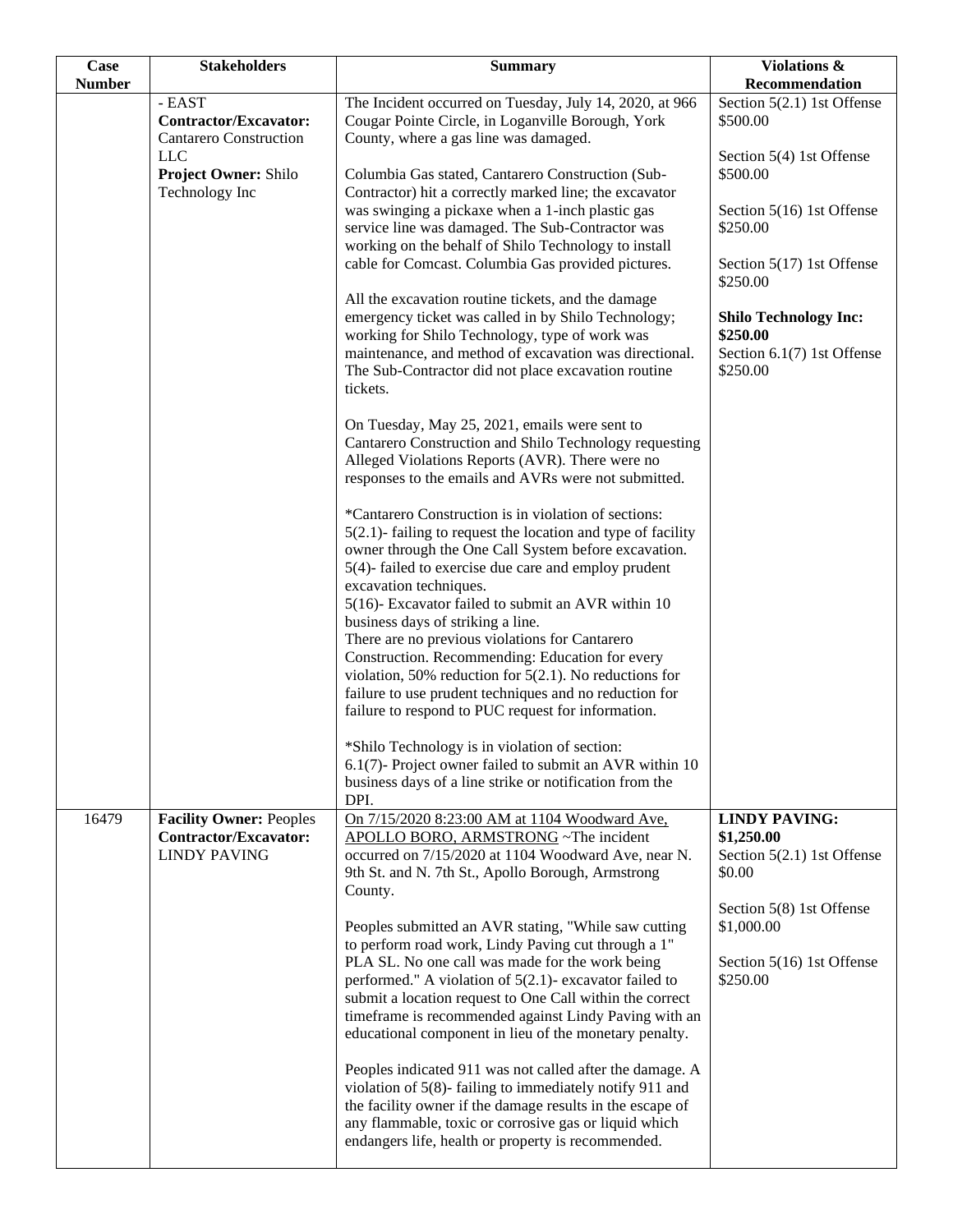| <b>Case</b>            | <b>Stakeholders</b>                                                                                    | <b>Summary</b>                                                                                                                                                                                                                                                                                                                                                                                                                                                                                                                                                                                                                                                                                                                                                                                                                                                                                                                                                                                                                                                                                                                                                                                                                                                                                                               | Violations &                                                                                                                                           |
|------------------------|--------------------------------------------------------------------------------------------------------|------------------------------------------------------------------------------------------------------------------------------------------------------------------------------------------------------------------------------------------------------------------------------------------------------------------------------------------------------------------------------------------------------------------------------------------------------------------------------------------------------------------------------------------------------------------------------------------------------------------------------------------------------------------------------------------------------------------------------------------------------------------------------------------------------------------------------------------------------------------------------------------------------------------------------------------------------------------------------------------------------------------------------------------------------------------------------------------------------------------------------------------------------------------------------------------------------------------------------------------------------------------------------------------------------------------------------|--------------------------------------------------------------------------------------------------------------------------------------------------------|
|                        |                                                                                                        |                                                                                                                                                                                                                                                                                                                                                                                                                                                                                                                                                                                                                                                                                                                                                                                                                                                                                                                                                                                                                                                                                                                                                                                                                                                                                                                              |                                                                                                                                                        |
| <b>Number</b><br>16639 | <b>Facility Owner: PECO</b>                                                                            | A courtesy letter was sent on 7/14/2021 to Lindy<br>Excavating requesting an AVR be submitted. A violation<br>of 5(16)-failing to submit a report of an alleged<br>violation to the commission through the One Call<br>System not more than ten business days after striking or<br>damaging a facility owner's line during excavation or<br>demolition is recommended. To date Lindy has not<br>responded to the letter nor filed an AVR.<br>Violations:<br>Lindy Paving-<br>$\sim$ 5(2.1)- excavator failed to submit a location request to<br>One Call within the correct timeframe.<br>$\sim$ 5(8)-failing to immediately notify 911 and the facility<br>owner if the damage results in the escape of any<br>flammable, toxic or corrosive gas or liquid which<br>endangers life, health or property.<br>$\sim$ 5(16)-failing to submit a report of an alleged violation<br>to the commission through the One Call System not<br>more than ten business days after striking or damaging a<br>facility owner's line during excavation or demolition<br>On 7/17/2020 10:00:00 AM at 1007 HARSTON LN,                                                                                                                                                                                                                        | Recommendation<br><b>HILL CONCRETE &amp;</b>                                                                                                           |
|                        | <b>ENERGY</b><br>Contractor/Excavator:<br>HILL CONCRETE &<br><b>STONE</b><br><b>Other:</b> Infrasource | SPRINGFIELD TWP, MONTGOMERY The incident<br>occurred on Friday, July 17, 2020, at 1007 Harston Lane,<br>in Springfield Township, Montgomery County, where an<br>underground electric line was damaged.<br>PECO Energy stated, Hill Concrete and Stone did not<br>call One Call before their excavation. Hill Concrete and<br>Stone was removing a driveway apron to replace it and<br>during the excavation, with a shovel, they cut into what<br>was believed to be all tree roots, but a streetlight wire<br>was damaged; the line was 8-inches under the concrete<br>driveway. Powered equipment was used to remove the<br>driveway, but the streetlight wire was not hit with the<br>powered equipment. PECO provided no pictures.<br>Infrasource repaired the streetlight wire; New<br>Excavation Emergency ticket (20202021905).<br>On Wednesday, May 19, 2021, a letter was mailed to<br>Hill Concrete and Stone requesting an Alleged Violation<br>Report (AVR). There was no response to the letter and<br>an AVR was not submitted.<br>*Hill Concrete and Stone is in violation of sections:<br>$5(2.1)$ - failing to request the location and type of facility<br>owner through the One Call System before excavation.<br>5(16)- Excavator failed to submit an AVR within 10<br>business days of striking a line. | <b>STONE: \$1,500.00</b><br>Section 5(17) 1st Offense<br>\$250.00<br>Section 5(2.1) 1st Offense<br>\$1,000.00<br>Section 5(16) 1st Offense<br>\$250.00 |
|                        |                                                                                                        | $5(17)$ - Failure to respond to requests for information.<br>There are no previous violations for Hill Concrete and<br>Stone. Recommending: Excavator Education. No<br>penalties have been reduced for 1st time offenses<br>because Hill Concrete and Stone made no attempts to<br>show good faith since they did not respond to AVR<br>requests.                                                                                                                                                                                                                                                                                                                                                                                                                                                                                                                                                                                                                                                                                                                                                                                                                                                                                                                                                                            |                                                                                                                                                        |
| 17131                  | <b>Facility Owner: UGI</b>                                                                             | On 7/23/2020 10:00:00 AM at 1 Stonegate Village,                                                                                                                                                                                                                                                                                                                                                                                                                                                                                                                                                                                                                                                                                                                                                                                                                                                                                                                                                                                                                                                                                                                                                                                                                                                                             | <b>PA</b> Department of                                                                                                                                |
|                        | Utilites                                                                                               | <b>QUAKERTOWN BORO, BUCKS The incident</b>                                                                                                                                                                                                                                                                                                                                                                                                                                                                                                                                                                                                                                                                                                                                                                                                                                                                                                                                                                                                                                                                                                                                                                                                                                                                                   | <b>Transportation:</b>                                                                                                                                 |
|                        | Contractor/Excavator:                                                                                  | occurred on Thursday, July 23, 2020, at 1 Stonegate                                                                                                                                                                                                                                                                                                                                                                                                                                                                                                                                                                                                                                                                                                                                                                                                                                                                                                                                                                                                                                                                                                                                                                                                                                                                          | \$1,250.00                                                                                                                                             |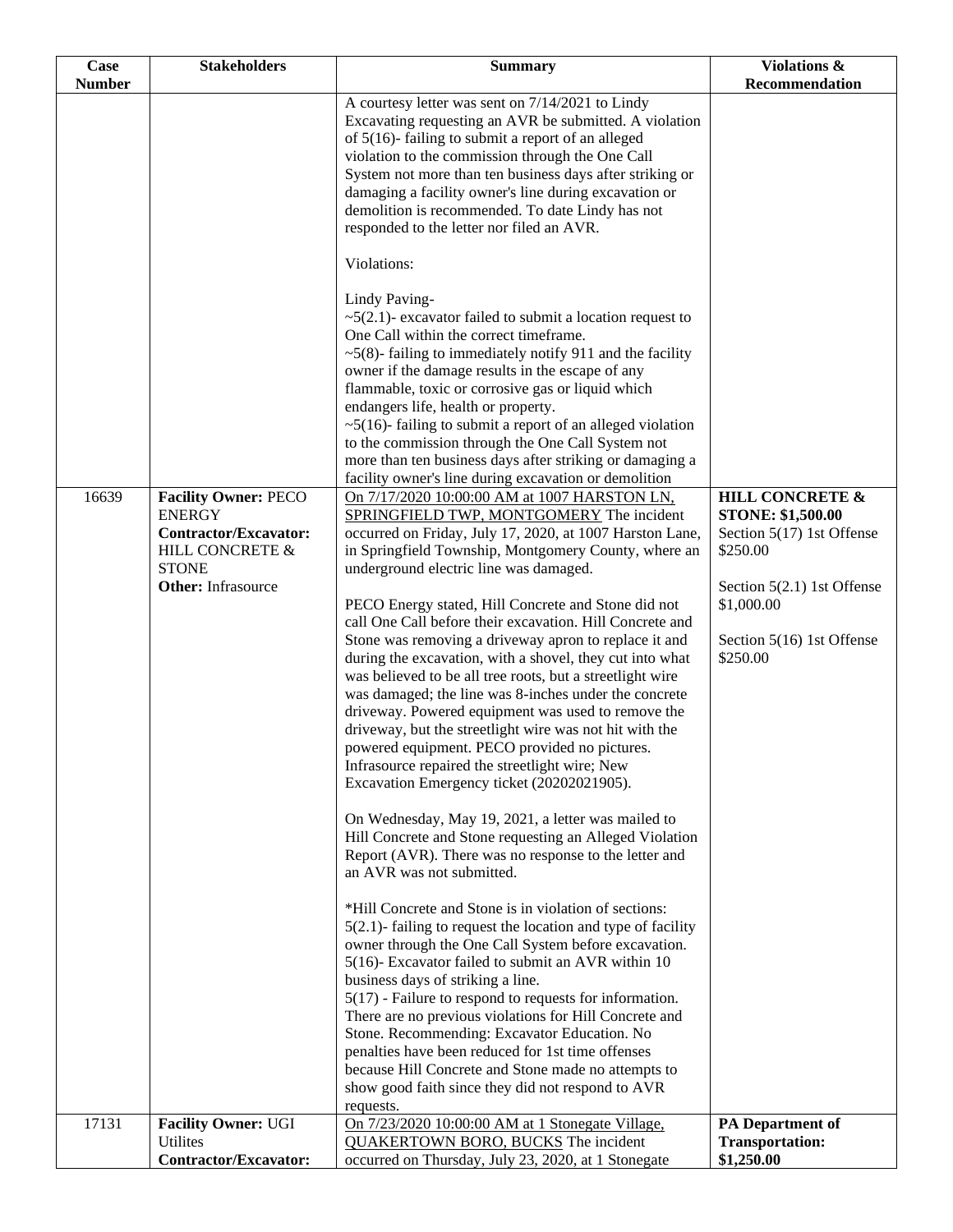| <b>Case</b>   | <b>Stakeholders</b>                                                                                                      | <b>Summary</b>                                                                                                                                                                                                                                                                                                                                                                                                                                                                                                                                                                                                                              | Violations &                                                                                       |
|---------------|--------------------------------------------------------------------------------------------------------------------------|---------------------------------------------------------------------------------------------------------------------------------------------------------------------------------------------------------------------------------------------------------------------------------------------------------------------------------------------------------------------------------------------------------------------------------------------------------------------------------------------------------------------------------------------------------------------------------------------------------------------------------------------|----------------------------------------------------------------------------------------------------|
| <b>Number</b> |                                                                                                                          |                                                                                                                                                                                                                                                                                                                                                                                                                                                                                                                                                                                                                                             | Recommendation                                                                                     |
|               | PA Department of<br>Transportation<br><b>Contractor/Excavator:</b>                                                       | Village, in Quakertown Borough, Bucks County, where<br>a gas line was damaged.<br>UGI Utilities stated, Pennsylvania Department of                                                                                                                                                                                                                                                                                                                                                                                                                                                                                                          | Section $5(2.1)$ 1st Offense<br>\$1,000.00                                                         |
|               | PA Department of<br>Transportation                                                                                       | Transportation (PennDOT) did not call One Call before<br>cleaning out a swale and during their job a gas service<br>line was hit and damaged. UGI provided three pictures,<br>all to be looked at.                                                                                                                                                                                                                                                                                                                                                                                                                                          | Section 5(16) 1st Offense<br>\$250.00                                                              |
|               |                                                                                                                          | On UGI's Alleged Violation Report (AVR), the PA One<br>Call Compliance Coordinator commented that PennDOT<br>has placed notifications in the past.                                                                                                                                                                                                                                                                                                                                                                                                                                                                                          |                                                                                                    |
|               |                                                                                                                          | Requests for an AVR were sent to PennDOT, on<br>Wednesday, June 16, 2021, a letter was sent, and an<br>email was sent on Wednesday, July 7, 2021. There were<br>no responses to the letter and email, and no AVR was<br>submitted.                                                                                                                                                                                                                                                                                                                                                                                                          |                                                                                                    |
|               |                                                                                                                          | *PennDOT is in violation of sections:<br>$5(2.1)$ - failing to request the location and type of facility<br>owner through the One Call System before excavation.<br>5(16)- Excavator failed to submit an AVR within 10<br>business days of striking a line.<br>Recommending: Education and Penalties applied.                                                                                                                                                                                                                                                                                                                               |                                                                                                    |
| 17116         | <b>Facility Owner:</b><br><b>COLUMBIA GAS OF PA</b><br>- EAST<br><b>Contractor/Excavator:</b><br>RT Barclay Construction | On 7/31/2020 8:29:00 AM at 17 ERVIN DR,<br><b>SHREWSBURY TWP, YORK</b> Incident occurred on<br>7/31/2020 at 17 Ervin Dr, Shrewsbury Twp., York<br>County.<br>Barclay Construction was excavating with hand tools<br>when they either struck Columbia's line or exposed a<br>damaged area. Barclay maintains that they did not hit the<br>line, however they had to be informed by Precision<br>Pipeline that there was a mark on the pipe. Columbia                                                                                                                                                                                         | <b>RT</b> Barclay<br><b>Construction: \$1,000.00</b><br>Section $5(2.1)$ 1st Offense<br>\$1,000.00 |
|               |                                                                                                                          | Gas states that the 2-inch plastic line had 10% of the<br>wall thickness was compromised. Barclay states in their<br>AVR that they were using hand tools to expose the line.<br>Their AVR dropdown section states that they were using<br>a backhoe/trackhoe for their excavation work and there<br>are photos of Barclay's backhoe in the trench.<br>Columbia's AVR says that Barclay was using hand tools<br>to expose the line prior to using the backhoe. Act 50<br>states that a One Call Ticket must be placed any time<br>mechanized equipment will be used in the movement of<br>earth and Barclay does not have a One Call ticket. |                                                                                                    |
|               |                                                                                                                          | Barclay Construction is cited for failing to place a One<br>Call ticket before excavating using mechanized<br>equipment. The use of hand tools to locate the line does<br>not relieve them of the responsibility to place their own<br>ticket for an excavation they knew they would use a<br>backhoe to complete.                                                                                                                                                                                                                                                                                                                          |                                                                                                    |
| 17452         | <b>Facility Owner: TEXAS</b><br>EASTERN/Enbridge<br><b>Contractor/Excavator:</b><br>Homeowner                            | On 8/8/2020 9:00:00 AM at 300 Hite Lane Duncansville<br>PA 16635, FREEDOM TWP, BLAIR *Near Miss<br>Violation occurred on Saturday, August 8, 2020, at 300<br>Hite Lane, in Freedom Township, Blair County, where<br>excavation was done over a gas line.                                                                                                                                                                                                                                                                                                                                                                                    | Homeowner: \$0.00<br>Section $5(2.1)$ 1st Offense<br>\$0.00                                        |
|               |                                                                                                                          | Facility Owner, Texas Eastern-Enbridge (Enbridge)<br>stated that there was no One Call ticket before this job.                                                                                                                                                                                                                                                                                                                                                                                                                                                                                                                              |                                                                                                    |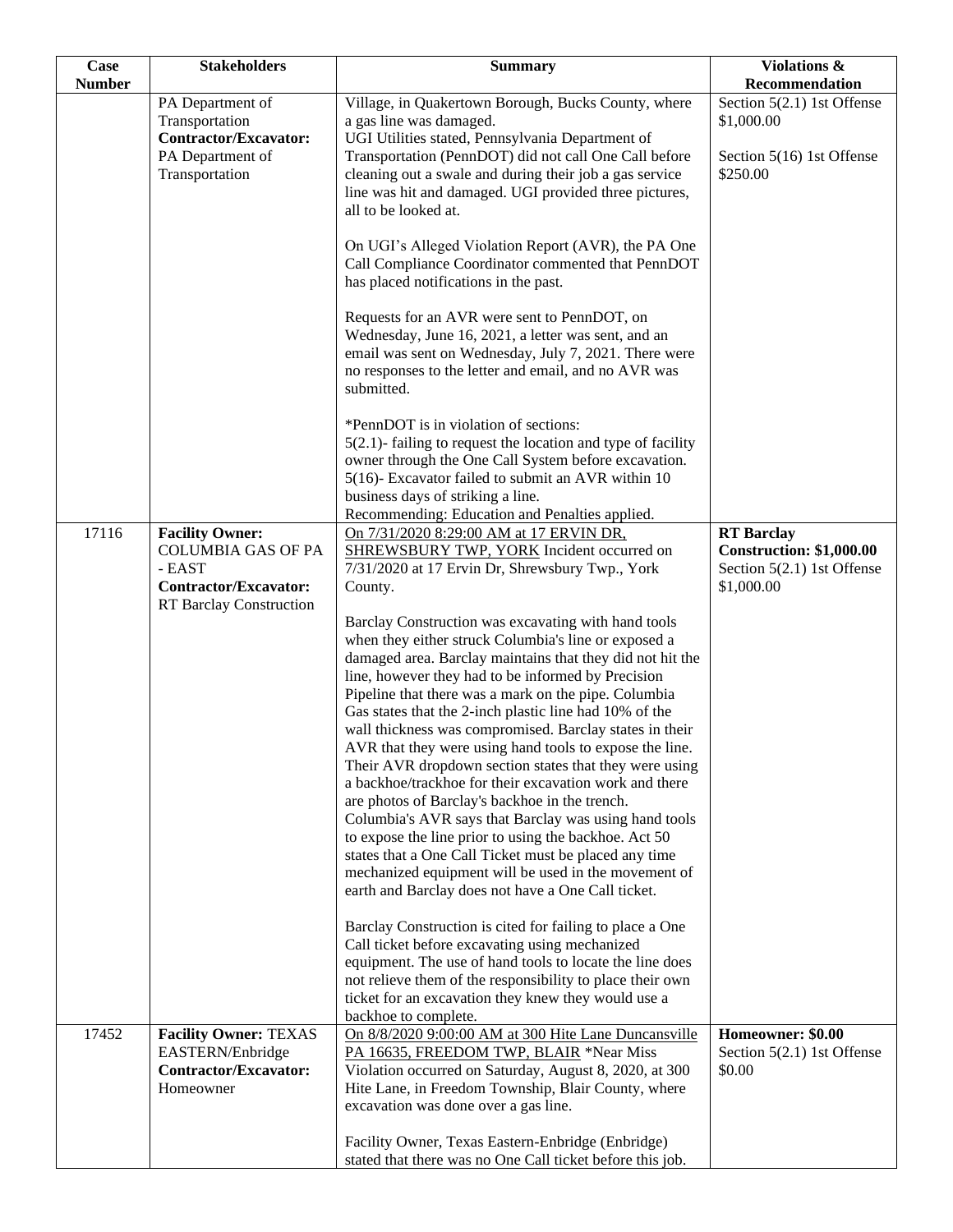| <b>Case</b>   | <b>Stakeholders</b>                                                                                                                                                                                                                               | <b>Summary</b>                                                                                                                                                                                                                                                                                                                                                                                                                                                                                                                                                                                                                                                                                                                                                                                                                                                                                                                                                                                                                                                         | Violations &                                                                                                                                                                                                                                                                                      |
|---------------|---------------------------------------------------------------------------------------------------------------------------------------------------------------------------------------------------------------------------------------------------|------------------------------------------------------------------------------------------------------------------------------------------------------------------------------------------------------------------------------------------------------------------------------------------------------------------------------------------------------------------------------------------------------------------------------------------------------------------------------------------------------------------------------------------------------------------------------------------------------------------------------------------------------------------------------------------------------------------------------------------------------------------------------------------------------------------------------------------------------------------------------------------------------------------------------------------------------------------------------------------------------------------------------------------------------------------------|---------------------------------------------------------------------------------------------------------------------------------------------------------------------------------------------------------------------------------------------------------------------------------------------------|
| <b>Number</b> |                                                                                                                                                                                                                                                   |                                                                                                                                                                                                                                                                                                                                                                                                                                                                                                                                                                                                                                                                                                                                                                                                                                                                                                                                                                                                                                                                        | Recommendation                                                                                                                                                                                                                                                                                    |
|               |                                                                                                                                                                                                                                                   | This excavation was discovered during an unrelated line<br>patrol completed on August 15, 2020. Jeff Snyder, the<br>nephew of the Property Owner installed shooting targets<br>on the Enbridge right of way. An augur on a small farm<br>tractor was used to create holes 2-feet deep, directly over<br>top of an Enbridge 30-inch- gas transmission line. No<br>damage occurred from the excavation. Pictures were not<br>provided.                                                                                                                                                                                                                                                                                                                                                                                                                                                                                                                                                                                                                                   |                                                                                                                                                                                                                                                                                                   |
|               |                                                                                                                                                                                                                                                   | There are no tickets associated with this case.                                                                                                                                                                                                                                                                                                                                                                                                                                                                                                                                                                                                                                                                                                                                                                                                                                                                                                                                                                                                                        |                                                                                                                                                                                                                                                                                                   |
|               |                                                                                                                                                                                                                                                   | A letter, requesting an Alleged Violation Report (AVR),<br>was mailed to Jeff Snyder on Wednesday, June 16, 2021,<br>and Snyder called on Tuesday, July 6th, responding to<br>the request. He said an AVR will be submitted,<br>explaining that the shooting target has since been<br>removed and reinstalled in a safe location on the<br>property and he was unaware of calling One Call for an<br>excavation.                                                                                                                                                                                                                                                                                                                                                                                                                                                                                                                                                                                                                                                       |                                                                                                                                                                                                                                                                                                   |
|               |                                                                                                                                                                                                                                                   | *Jeff Snyder is in violation of section:<br>5(2.1) Homeowner failed to submit a location request to<br>One call.<br>Recommending: Education, zero penalty and no<br>violation.                                                                                                                                                                                                                                                                                                                                                                                                                                                                                                                                                                                                                                                                                                                                                                                                                                                                                         |                                                                                                                                                                                                                                                                                                   |
| 20296         | <b>Facility Owner:</b><br>CenturyLink<br><b>Facility Owner:</b><br>Columbia Gas<br><b>Facility Owner: Comcast</b><br><b>Facility Owner: Verizon</b><br><b>Facility Owner:</b><br>Windstream<br><b>Contractor/Excavator:</b><br><b>INFRASOURCE</b> | On 10/29/2020 11:00:00 AM at MAYVIEW/BOYCE,<br>SOUTH FAYETTE TWP, ALLEGHENY *** NO<br>DAMAGE***<br>On October 29, 2020, Infrasource held a Complex<br>Project Meeting. Windstream, Verizon, Centurylink, and<br>Comcast all failed to attend the meeting or respond to<br>the ticket. The excavator has submitted the sign-in sheet<br>for this meeting and it shows that these entities were not<br>in attendance.<br>Windstream is cited for failing to respond to a Complex<br>Project Meeting 20202961690, or attend the meeting if<br>they were not able to respond "clear" to the ticket.<br>Comcast is cited for failing to respond to a Complex<br>Project Meeting 20202961690, or attend the meeting if<br>they were not able to respond "clear" to the ticket.<br>CenturyLink is cited for failing to respond to a Complex<br>Project Meeting 20202961690, or attend the meeting if<br>they were not able to respond "clear" to the ticket.<br>Verizon is cited for failing to respond to a Complex<br>Project Meeting 20202961690, or attend the meeting if | CenturyLink: \$500.00<br>Section $2(5)(viii)$ 1st<br>Offense \$500.00<br><b>Comcast: \$500.00</b><br>Section $2(5)(viii)$ 1st<br>Offense \$500.00<br>Verizon: \$2,000.00<br>Section $2(5)(viii)$<br>Subsequent \$2,000.00<br>Windstream: \$500.00<br>Section $2(5)(viii)$ 1st<br>Offense \$500.00 |
| 20956         | <b>Facility Owner: PECO</b><br><b>ENERGY</b><br><b>Contractor/Excavator:</b><br>Joseph A. Deluca and Sons                                                                                                                                         | they were not able to respond "clear" to the ticket.<br>On 11/24/2020 8:00:00 AM at 5 TWILIGHT CIR,<br>UPPER PROVIDENCE TWP, MONTGOMERY The<br>incident occurred on Tuesday, November 24, 2020, at 5<br>Twilight Circle, in Upper Providence Township,<br>Montgomery County, where a gas line was damaged.<br>PECO Energy stated, Joseph DeLuca, a contractor and<br>builder (The Contractor) did not call in an excavation<br>ticket and as result, during the excavation, with a<br>backhoe, a 1/2inch plastic gas service line was damaged.<br>The Contractor called in a New Damage Emergency<br>ticket $(20203290397)$ at 8:16 a.m. and on the ticket it is<br>remarked that gas was released, and that the caller was                                                                                                                                                                                                                                                                                                                                            | Joseph A. Deluca and<br>Sons: \$2,000.00<br>Section 5(8) 1st Offense<br>\$1,000.00<br>Section 5(2.1) 1st Offense<br>\$1,000.00<br>Section 5(16) 1st Offense<br>\$0.00                                                                                                                             |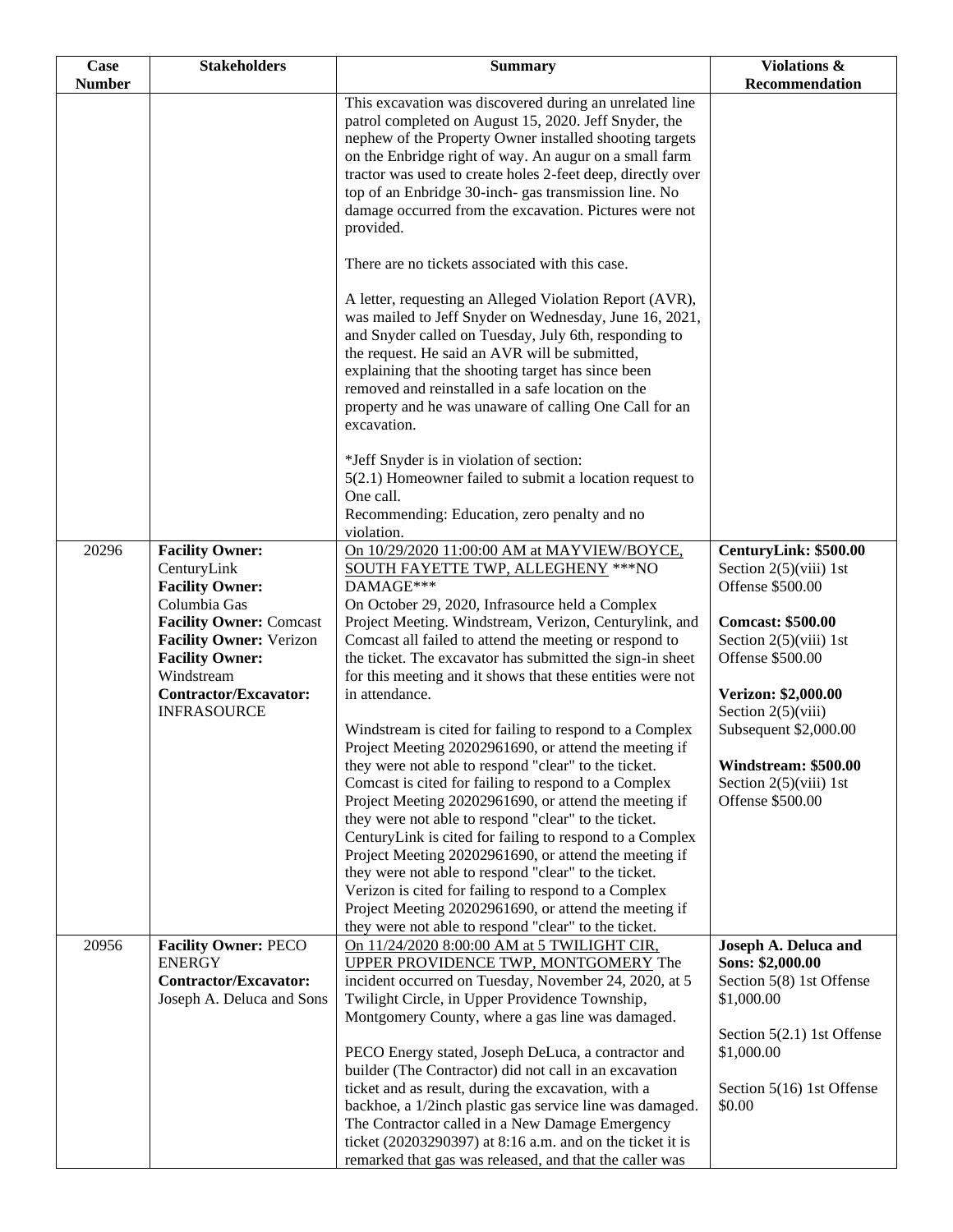| Case          | <b>Stakeholders</b>                                                                                                                                                                                                | <b>Summary</b>                                                                                                                                                                                                                                                                                                                                                                                                                                                                                                                                                                                                                                                                                                                                                                                                                                                                                                                                                                                                                                                                                                                                                                                                                                                                                                                                                                                                                                                                                                                                       | Violations &                                                                                                                                                                                                                                                                            |
|---------------|--------------------------------------------------------------------------------------------------------------------------------------------------------------------------------------------------------------------|------------------------------------------------------------------------------------------------------------------------------------------------------------------------------------------------------------------------------------------------------------------------------------------------------------------------------------------------------------------------------------------------------------------------------------------------------------------------------------------------------------------------------------------------------------------------------------------------------------------------------------------------------------------------------------------------------------------------------------------------------------------------------------------------------------------------------------------------------------------------------------------------------------------------------------------------------------------------------------------------------------------------------------------------------------------------------------------------------------------------------------------------------------------------------------------------------------------------------------------------------------------------------------------------------------------------------------------------------------------------------------------------------------------------------------------------------------------------------------------------------------------------------------------------------|-----------------------------------------------------------------------------------------------------------------------------------------------------------------------------------------------------------------------------------------------------------------------------------------|
| <b>Number</b> |                                                                                                                                                                                                                    |                                                                                                                                                                                                                                                                                                                                                                                                                                                                                                                                                                                                                                                                                                                                                                                                                                                                                                                                                                                                                                                                                                                                                                                                                                                                                                                                                                                                                                                                                                                                                      | Recommendation                                                                                                                                                                                                                                                                          |
|               |                                                                                                                                                                                                                    | advised to notify 911. PECO noted on their Alleged<br>Violation Report (AVR) that 911 was not called. PECO<br>called in a New Excavation Emergency ticket<br>(20203290537) at 8:36 a.m., to repair the damaged line.<br>PECO did not provide pictures.<br>The Contractor did call in a New Demolition Routine<br>ticket (2020065015), on March 5, 2020, with a work<br>duration for 30 days. Also, the ticket noted that after the<br>demolition a new building will be reconstructed.                                                                                                                                                                                                                                                                                                                                                                                                                                                                                                                                                                                                                                                                                                                                                                                                                                                                                                                                                                                                                                                               |                                                                                                                                                                                                                                                                                         |
|               |                                                                                                                                                                                                                    | On Monday, June 21, 2021, an email was sent to The<br>Contractor requesting an AVR. There was no response to<br>the email and an AVR was not submitted.                                                                                                                                                                                                                                                                                                                                                                                                                                                                                                                                                                                                                                                                                                                                                                                                                                                                                                                                                                                                                                                                                                                                                                                                                                                                                                                                                                                              |                                                                                                                                                                                                                                                                                         |
|               |                                                                                                                                                                                                                    | *Joseph DeLuca is in violation of sections:<br>$5(2.1)$ - Excavator failed to submit a location request to<br>One Call.<br>5(16)- Excavator failed to submit an AVR within 10<br>business days of striking a line.<br>5(8)- Failed to immediately notify 911.<br>There are no previous violations for Joseph DeLuca.<br>Recommending: For $5(8)$ and $5(2.1)$ - Education and<br>penalties applied. For 5(16)- Education, zero penalty and<br>keep violation.                                                                                                                                                                                                                                                                                                                                                                                                                                                                                                                                                                                                                                                                                                                                                                                                                                                                                                                                                                                                                                                                                        |                                                                                                                                                                                                                                                                                         |
| 23168         | <b>Facility Owner:</b><br>Columbia Gas<br><b>Contractor/Excavator:</b><br>Homeowner<br><b>Other:</b> North Union<br><b>Township Fayette</b><br><b>Other: North Union</b><br><b>Township Municipal Svcs</b><br>Auth | On 4/16/2021 6:00:00 PM at 190 CHESTNUT ST,<br>UNIONTOWN CITY, FAYETTE ~Incident occurred on<br>4/16/2021 at 190 Chestnut St, near Downer Ave,<br>Uniontown City, Fayette County.<br>Columbia Gas submitted an AVR stating, "Homeowner<br>was hand digging on his property to install a mailbox<br>post. The homeowner was unaware he needed to call 811<br>while working in his own yard. Education on 811 and<br>safe digging practices have been offered to the<br>homeowner for future excavation." A violation of $5(2.1)$ -<br>homeowner failed to submit a location request to One<br>Call within the correct timeframe is recommended<br>without education because Columbia stated they have<br>educated the homeowner and submitted damage photos.<br>A Damage Emergency ticket was placed,<br>#20211063788, and North Union Township Municipal<br>Svcs Auth and North Union Township Fayette did not<br>respond to the One Call ticket until 4/19/2021. A<br>violation of $2(5)$ (vii)- Failed to respond to an emergency<br>notification as soon as practicable following notification<br>is recommended against both facility owners.<br>Violations:<br>Homeowner-<br>$\sim$ 5(2.1)- homeowner failed to submit a location request<br>to One Call within the correct timeframe.<br>North Union Township Municipal Svcs Auth-<br>$\sim$ 2(5)(vii)- Failed to respond to an emergency<br>notification as soon as practicable following notification<br>North Union Township Fayette<br>$\sim$ 2(5)(vii)- Failed to respond to an emergency | Homeowner: \$0.00<br>Section 5(2.1) 1st Offense<br>\$0.00<br><b>North Union Township</b><br><b>Fayette: \$0.00</b><br>Section $2(5)(vii)$ 1st<br>Offense \$0.00<br><b>North Union Township</b><br><b>Municipal Svcs Auth:</b><br>\$0.00<br>Section $2(5)(\n \n  1st)$<br>Offense \$0.00 |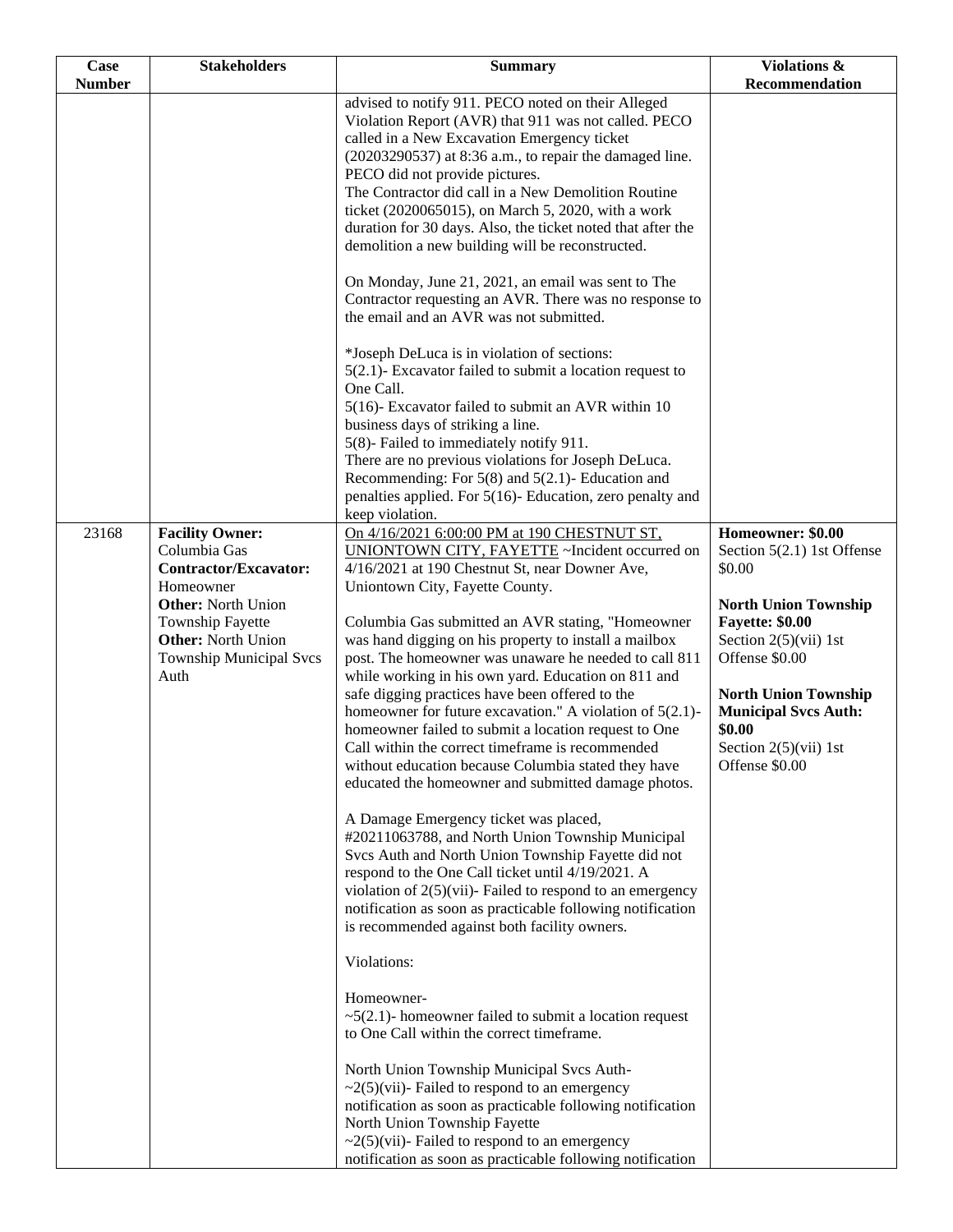| Case          | <b>Stakeholders</b>                                                                                   | <b>Summary</b>                                                                                                                                                                                                                                                                                                                                                                                                                                                                                                                                                                                                                                                                                                                                                                                                                                | <b>Violations &amp;</b>                                                                         |
|---------------|-------------------------------------------------------------------------------------------------------|-----------------------------------------------------------------------------------------------------------------------------------------------------------------------------------------------------------------------------------------------------------------------------------------------------------------------------------------------------------------------------------------------------------------------------------------------------------------------------------------------------------------------------------------------------------------------------------------------------------------------------------------------------------------------------------------------------------------------------------------------------------------------------------------------------------------------------------------------|-------------------------------------------------------------------------------------------------|
| <b>Number</b> |                                                                                                       |                                                                                                                                                                                                                                                                                                                                                                                                                                                                                                                                                                                                                                                                                                                                                                                                                                               | Recommendation                                                                                  |
| 23413         | <b>Facility Owner: PECO</b><br><b>Contractor/Excavator:</b><br><b>HOMEOWNER</b>                       | On 4/17/2021 10:00:00 AM at 214 N UNION ST,<br>KENNETT SQUARE BORO, CHESTER ~Incident<br>occurred on 4/17/2021 at 214 N Union St, near E Linden<br>St and Batchelor Aly, Kennett Square Borough, Chester<br>County.                                                                                                                                                                                                                                                                                                                                                                                                                                                                                                                                                                                                                           |                                                                                                 |
|               |                                                                                                       | PECO submitted an AVR stating, "On 4/17/2021 THE<br>PROPERTY OWNER, ***************, DIGGING<br>WITH A POST HOLE DIGGER, DAMAGED AN<br>UNMARKED 1/2 INCH PLATIC GAS SERVICE.<br>THERE WERE NO PA ONE CALL TICKETS<br>CALLED IN FOR THIS WORK." The AVR indicated<br>911 was called and handtools were utilized.                                                                                                                                                                                                                                                                                                                                                                                                                                                                                                                               |                                                                                                 |
|               |                                                                                                       | No violations of Act 50 found.                                                                                                                                                                                                                                                                                                                                                                                                                                                                                                                                                                                                                                                                                                                                                                                                                |                                                                                                 |
| 23423         | <b>Facility Owner: PECO</b><br><b>Contractor/Excavator:</b><br>Homeowner<br><b>Other:</b> Infrasource | On 4/20/2021 12:00:00 PM at 104 DOE LN, KENNETT<br>TWP, CHESTER ~Incident occurred on 4/20/2021 at<br>104 Doe Lane, near Bucktoe Hills Road and Marshall<br>Bridge Road, Kennett Township, Chester County.<br>PECO submitted an AVR stating, "Homeowner hit<br>secondary electric cable while digging to plant tree- no<br>PA1 call made." The type of equipment utilized was not<br>provided and PECO indicated 911 was not called. A<br>recommendation of $5(2.1)$ - homeowner failed to submit<br>a location request to One Call within the correct<br>timeframe and $5(8)$ - failing to immediately notify 911<br>and the facility owner if the damage results in the escape<br>of any flammable, toxic or corrosive gas or liquid which<br>endangers life, health or property are recommended with<br>a warning and mandatory education. | Homeowner: \$0.00<br>Section 5(2.1) 1st Offense<br>\$0.00<br>Section 5(8) 1st Offense<br>\$0.00 |
|               |                                                                                                       | Violations-<br>Homeowner-<br>$\sim$ 5(2.1)- homeowner failed to submit a location request<br>to One Call within the correct timeframe.<br>$\sim$ 5(8)-failing to immediately notify 911 and the facility<br>owner if the damage results in the escape of any<br>flammable, toxic or corrosive gas or liquid which<br>endangers life, health or property.                                                                                                                                                                                                                                                                                                                                                                                                                                                                                      |                                                                                                 |

### **Full Session**

| Case          | <b>Stakeholders</b>             | <b>Summary</b>                                             | Violations &                                               |
|---------------|---------------------------------|------------------------------------------------------------|------------------------------------------------------------|
| <b>Number</b> |                                 |                                                            | <b>Recommendation</b>                                      |
| 11043         | <b>Facility Owner:</b>          | On 10/23/2019 10:15:00 AM at 152 GLENN RD, ELK             | Home Owner: \$0.00                                         |
|               | Columbia Gas of PA              | TWP, CLARION Tues., 3/8/2022, DPC Meeting.                 | Section 5(8) 1st Offense                                   |
|               | <b>Contractor/Excavator:</b>    | Disputing Parties: UGI, Elk Twp Clarion County, and        | \$0.00                                                     |
|               | Home Owner                      | Deitz Gas & Oil.                                           |                                                            |
|               | <b>Other:</b> Deitz Gas and Oil | VOTE: For All Disputing Parties, Remove the Penalties      | Section $5(4)$ 1st Offense                                 |
|               | Inc.                            | and keep the violation changing it to $2(5)(\n{\rm vii}).$ | \$0.00                                                     |
|               | <b>Other:</b> Elk Township      | Education for Elk Twp Clarion County.                      |                                                            |
|               | <b>Clarion County</b>           |                                                            | Deitz Gas and Oil Inc.:                                    |
|               | Other: UGI                      | *********************                                      | \$0.00                                                     |
|               |                                 | **Elk Township disputed their penalty stating that they    | Section $2(5)(\n \n \tilde{\text{v}}\tilde{\text{u}})$ 1st |
|               |                                 | did respond to the emergency ticket. (note: response was   | Offense \$0.00                                             |
|               |                                 | 2 days from when it was issued)                            |                                                            |
|               |                                 | *** UGI disputes their penalty                             | <b>Elk Township Clarion</b>                                |
|               |                                 |                                                            | <b>County: \$0.00</b>                                      |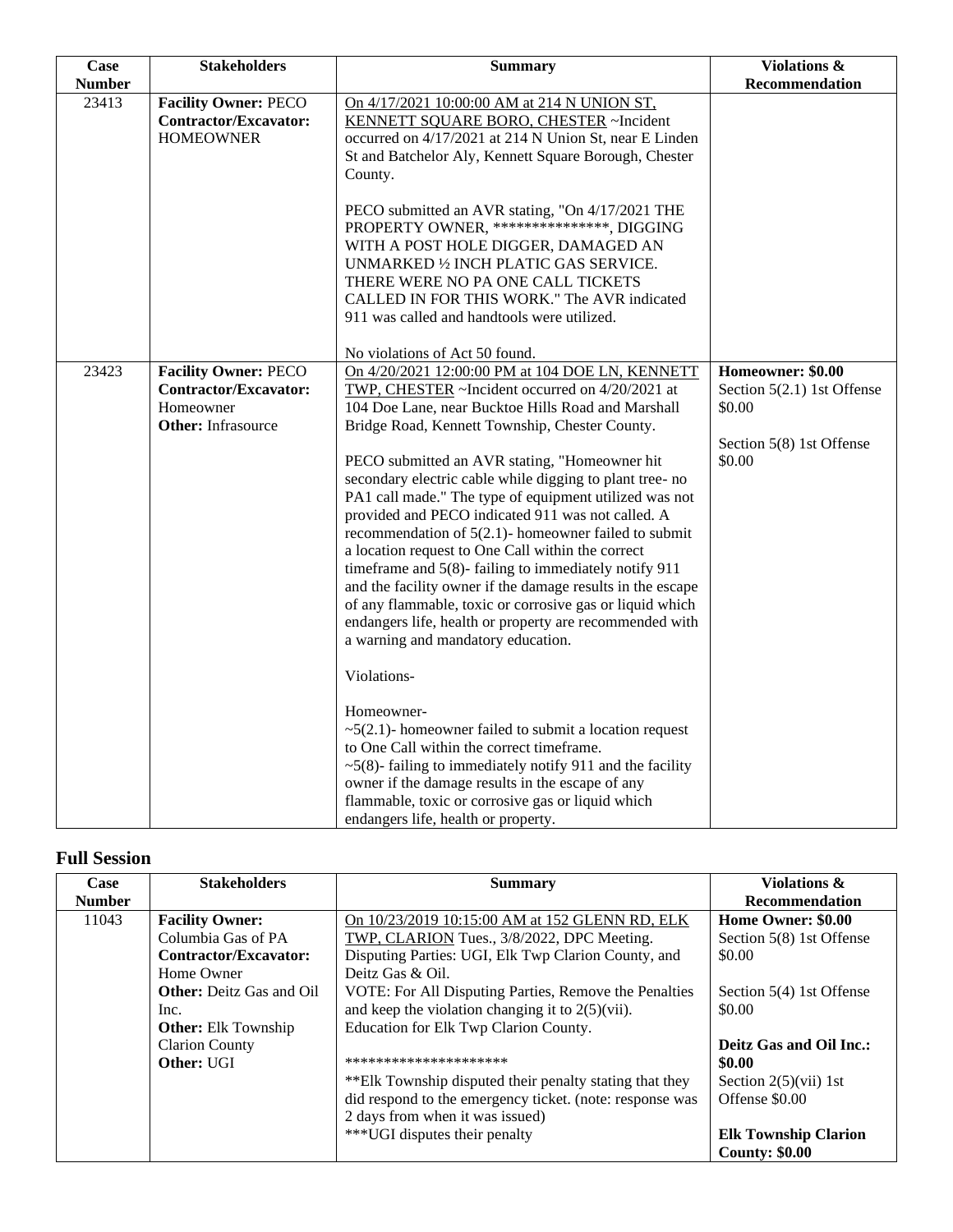| Case<br><b>Number</b> | <b>Stakeholders</b>                                                                                                                              | <b>Summary</b>                                                                                                                                                                                                                                                                                                                                                                                                                                                                                                                                                         | Violations &<br>Recommendation                                                                                  |
|-----------------------|--------------------------------------------------------------------------------------------------------------------------------------------------|------------------------------------------------------------------------------------------------------------------------------------------------------------------------------------------------------------------------------------------------------------------------------------------------------------------------------------------------------------------------------------------------------------------------------------------------------------------------------------------------------------------------------------------------------------------------|-----------------------------------------------------------------------------------------------------------------|
|                       |                                                                                                                                                  | On 10/23/2019 a Homeowner was excavating to install a<br>water line in their pasture at 152 Glenn Road, Elk<br>Township, Clarion County when they struck and<br>damaged an underground Columbia Gas distribution line<br>with a mini excavator. Columbia Gas stated in their<br>AVR the homeowner failed to hand dig an accurately<br>marked main line within the Tolerance Zone and<br>provided pictures showing where the flag was located in<br>reference to the damage. Columbia Gas indicated the HO<br>contacted them directly regarding the line strike.        | Section $2(5)(vii)$ 1st<br>Offense \$0.00<br><b>UGI: \$0.00</b><br>Section $2(5)(\n \n  1st)$<br>Offense \$0.00 |
|                       |                                                                                                                                                  | The Homeowner was sent a courtesy letter requesting an<br>AVR be submitted. A violation of $5(4)$ - failing to use<br>prudent techniques within the Tolerance Zone is<br>recommended against the Homeowner because he did<br>not take the time to carefully hand dig around the gas<br>line, and a violation of $5(8)$ -failing to contact 911 is<br>recommended against the Homeowner because 911 was<br>not called when the gas distribution line was struck and<br>damaged. In lieu of the administrative penalties,<br>education is recommended for the Homeowner. |                                                                                                                 |
|                       |                                                                                                                                                  | An Emergency notification was called in by a Columbia<br>crew member, #20192961976, on 10/23/2019 at 11:50<br>AM indicating Columbia crew was already on site to<br>repair the damaged gas line. The recommendations of<br>violating $2(5)(ix)$ - failing to give priority to responding<br>to notification as an emergency are for UGI for<br>responding on 10/24/2019, Elk Township Clarion<br>County for responding on 10/25/2019 and Dietz Gas and<br>Oil Inc. for responding on 10/24/2019.                                                                       |                                                                                                                 |
|                       |                                                                                                                                                  | Elk Township has been cited for failure to respond to an<br>emergency ticket 20192961976 because they made no<br>response for two days.                                                                                                                                                                                                                                                                                                                                                                                                                                |                                                                                                                 |
|                       |                                                                                                                                                  | Although PAAW was called out and renotified to come<br>and mark their lines, no recommendation of violating<br>Act 50 is warranted since these markings would have<br>fallen under the "Good Samaritan Claus". PAAW did<br>mark their lines in the road and their connection to the<br>main.                                                                                                                                                                                                                                                                           |                                                                                                                 |
| 12519                 | <b>Facility Owner:</b><br><b>WESTMORELAND CO</b><br>MUNI AUTH OF<br>Contractor/Excavator:<br>General Trade Corp<br><b>Project Owner: General</b> | On 1/14/2020 12:00:00 PM at 275 CENTER ST,<br>MCKEESPORT CITY, ALLEGHENY 3/08/2022 DPC<br>voted to keep all DPI recommendations and add<br>education for General Trade Corp.<br>10/08/2021General Trade Corp disagrees and is                                                                                                                                                                                                                                                                                                                                          | <b>General Trade Corp:</b><br>\$2,000.00<br>Section 5(2.2) 1st Offense<br>\$250.00<br>Section 5(13) 1st Offense |
|                       | <b>Trade Corp</b><br>Other: City of                                                                                                              | requesting a discussion of this case.                                                                                                                                                                                                                                                                                                                                                                                                                                                                                                                                  | \$250.00                                                                                                        |
|                       | McKeesport                                                                                                                                       | 8/23/2021 Second AVR request was emailed to General<br>Trade Corporation.<br>8/10/2021 Pre Discussion Notes: The City of<br>McKeesport owned this area prior to MAWC ownership.<br>Education and help to fill out an AVR was offered to<br>General Trade Corp. DPI to contact contractor to get any<br>additional information.                                                                                                                                                                                                                                         | Section 5(17) 1st Offense<br>\$250.00<br>Section 5(3.1) 1st Offense<br>\$250.00<br>Section 5(4) 1st Offense     |
|                       |                                                                                                                                                  |                                                                                                                                                                                                                                                                                                                                                                                                                                                                                                                                                                        | \$500.00<br>Section 5(16) 1st Offense                                                                           |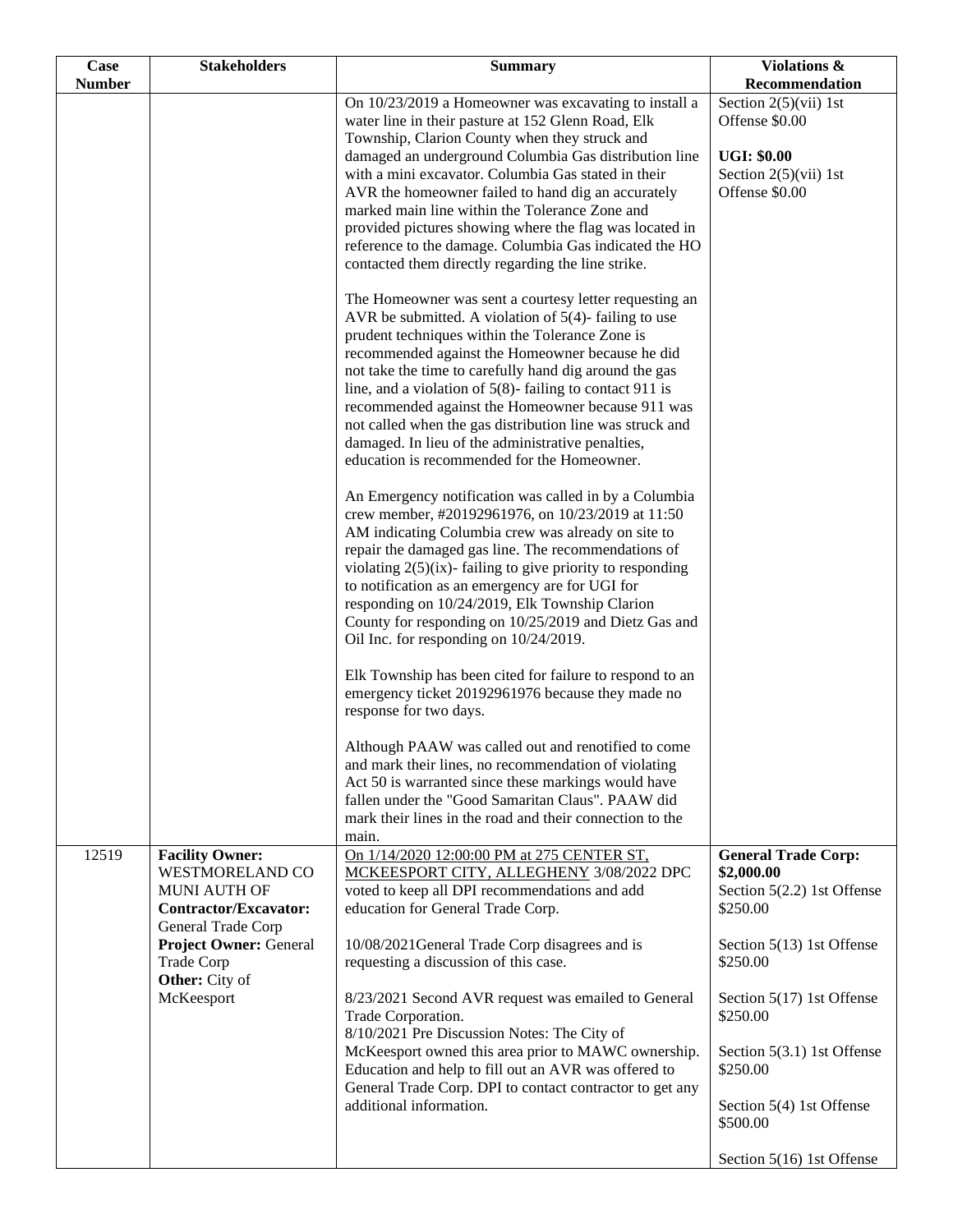| Case          | <b>Stakeholders</b> | <b>Summary</b>                                                                                                          | Violations &                          |
|---------------|---------------------|-------------------------------------------------------------------------------------------------------------------------|---------------------------------------|
| <b>Number</b> |                     |                                                                                                                         | Recommendation                        |
|               |                     | Incident occurred on January 14, 2020, at 275 Center St.                                                                | \$250.00                              |
|               |                     | in Mckeesport City, Allegheny Co. Almost a year after                                                                   |                                       |
|               |                     | the original ticket 20190853646 was placed.                                                                             | Section 5(19) 1st Offense<br>\$250.00 |
|               |                     | The Municipal Authority of Westmoreland County had<br>to repair a main water line that was damaged by General           |                                       |
|               |                     | Trade Corporation, while they were using a                                                                              | <b>City of McKeesport:</b>            |
|               |                     | trackhoe/backhoe to complete road maintenance. This                                                                     | \$500.00                              |
|               |                     | water main is the primary feed suppling the water for                                                                   | Section $2(5)(v)$ 1st Offense         |
|               |                     | City of Duquesne for water and fire protection.                                                                         | \$500.00                              |
|               |                     | AVR from Westmoreland Co Municipal Authority                                                                            |                                       |
|               |                     | alleges that this project by General Trade Corp. (project                                                               |                                       |
|               |                     | owner and the excavator) should have been submitted as                                                                  |                                       |
|               |                     | a complex project. There was one ticket 20190853646                                                                     |                                       |
|               |                     | and a renotification ticket 20190853646-001 received                                                                    |                                       |
|               |                     | March 29, 2019. The tickets specify that the area is                                                                    |                                       |
|               |                     | Approximately 1800FT W and 1500FT NE of the                                                                             |                                       |
|               |                     | McKeesport Bridge. The tickets do not show the work                                                                     |                                       |
|               |                     | expanse and duration that was to be done at this location.                                                              |                                       |
|               |                     | This is a violation of Section $5(13)$ and penalty applied.<br>General Trade Corp is in violation of Section 5(2.2) for |                                       |
|               |                     | failing to provide exact information to identify the                                                                    |                                       |
|               |                     | worksite. Besides requesting a broad area to be marked,                                                                 |                                       |
|               |                     | it is unclear where specific parts of the project are to take                                                           |                                       |
|               |                     | place. Where is the road work, electrical drop service or                                                               |                                       |
|               |                     | retention pond on this land? I have attached pictures                                                                   |                                       |
|               |                     | from Google to show the area requested in ticket                                                                        |                                       |
|               |                     | 20190853646.                                                                                                            |                                       |
|               |                     | General Trade Corp was developing this site. They are                                                                   |                                       |
|               |                     | listed as the project owner and excavator. The tickets                                                                  |                                       |
|               |                     | were submitted to excavate a retention pond, road work                                                                  |                                       |
|               |                     | and electric drop service. The scope of this project                                                                    |                                       |
|               |                     | exceeds the maximum area of a routine ticket as                                                                         |                                       |
|               |                     | established by the one call system regarding the<br>maximum area that a notification can cover. This is a               |                                       |
|               |                     | violation of Section $5(3.1)$ and penalty is applied.                                                                   |                                       |
|               |                     | Ticket 20190853646 is prior to July 2019, when the                                                                      |                                       |
|               |                     | complex project was defined in ACT 50. As the project                                                                   |                                       |
|               |                     | owner, General Trade Corp is also responsible for                                                                       |                                       |
|               |                     | violation of Section $6.1(1)$ failed to use sufficient quality                                                          |                                       |
|               |                     | levels of subsurface utility engineering  when                                                                          |                                       |
|               |                     | designing known complex projects having an estimated                                                                    |                                       |
|               |                     | cost of four hundred thousand dollars ((\$4000,000.) or                                                                 |                                       |
|               |                     | more. This is prior to July 2019, so no violation or                                                                    |                                       |
|               |                     | penalty applied.                                                                                                        |                                       |
|               |                     | This project was released to bid or construction before                                                                 |                                       |
|               |                     | final design was complete. There is no design submitted.<br>This is a violation of Section $6.1(3)$ no violation or     |                                       |
|               |                     | penalty given. DPC set guidelines for Design Tickets on                                                                 |                                       |
|               |                     | Jan 1, 2020. There were no design or preconstruction                                                                    |                                       |
|               |                     | meetings recorded.                                                                                                      |                                       |
|               |                     | AVR was requested from General Trade Corp. No AVR                                                                       |                                       |
|               |                     | was received. This is a violation of Section $5(16)$ and                                                                |                                       |
|               |                     | penalty is applied. General Trade Corp did not respond                                                                  |                                       |
|               |                     | to any emails from this investigator. This is a violation                                                               |                                       |
|               |                     | of Section $5(17)$ and penalty applied.                                                                                 |                                       |
|               |                     | MAWC did mark the area and pictures were submitted.                                                                     |                                       |
|               |                     | A renotification ticket was requested, but MAWC                                                                         |                                       |
|               |                     | explained that the reason for the renotification was that                                                               |                                       |
|               |                     | General Trade Corp added that they wanted to know the                                                                   |                                       |
|               |                     | depth of the MAWC facilities. MAWC stated they had                                                                      |                                       |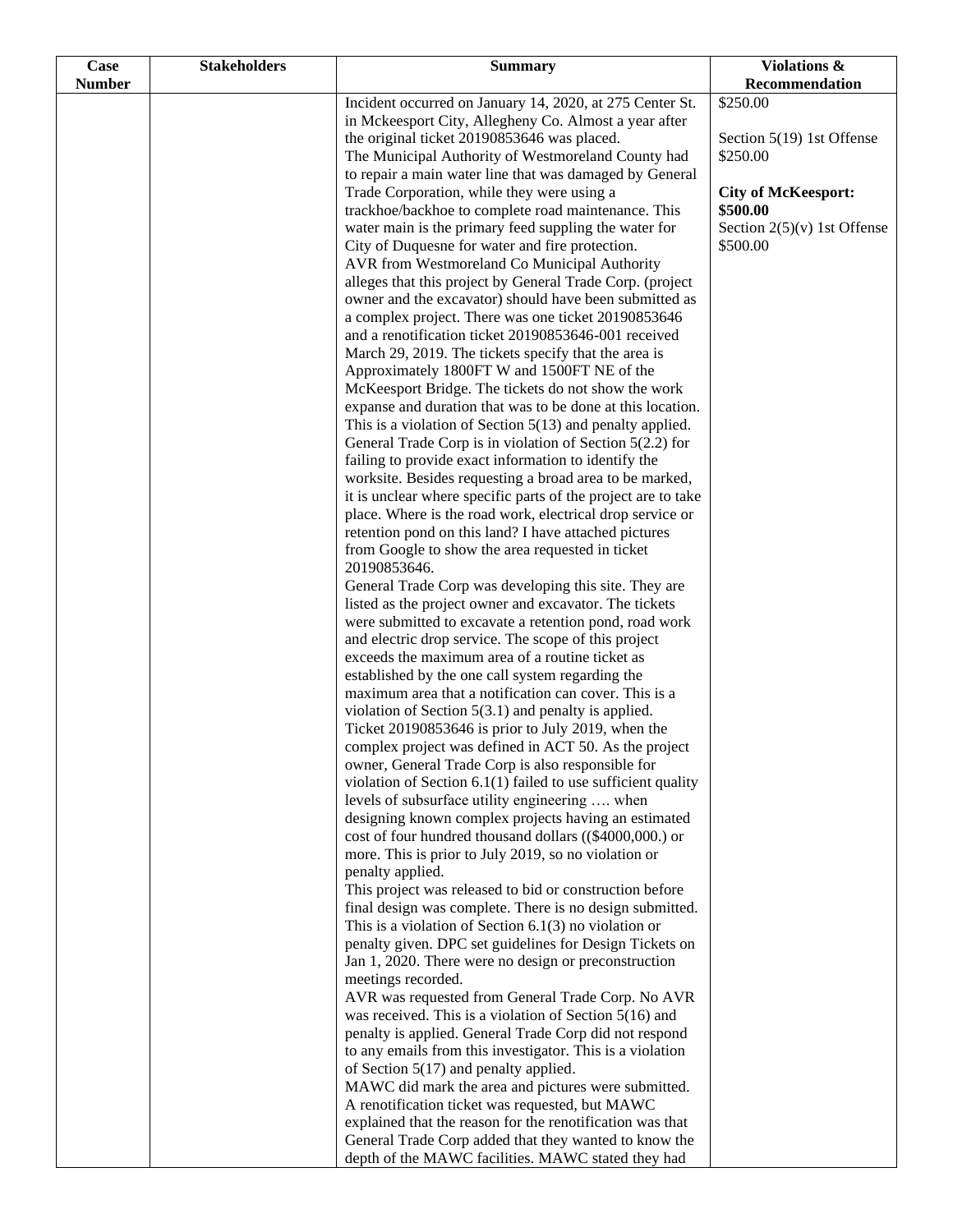| Case          | <b>Stakeholders</b>                                         | <b>Summary</b>                                                                                                     | <b>Violations &amp;</b>                  |
|---------------|-------------------------------------------------------------|--------------------------------------------------------------------------------------------------------------------|------------------------------------------|
| <b>Number</b> |                                                             |                                                                                                                    | Recommendation                           |
|               |                                                             | marked the area by the due date and logged that in                                                                 |                                          |
|               |                                                             | KARL. Since no AVR was received from General Trade<br>Corp, I conclude that this is correct information.           |                                          |
|               |                                                             | General Trade Corp did not use prudent techniques. This                                                            |                                          |
|               |                                                             | is a violation of Section $5(4)$ and penalty is applied.                                                           |                                          |
|               |                                                             | AVR from MAWC describes that the water main is their                                                               |                                          |
|               |                                                             | primary feed to supply the city of Duquesne with water                                                             |                                          |
|               |                                                             | and fire protection. As of this date, MAWC is still                                                                |                                          |
|               |                                                             | calculating the number of customers who were affected,                                                             |                                          |
|               |                                                             | as well as temporary repairs, permanent repairs and loss                                                           |                                          |
|               |                                                             | of revenues related to the damage.                                                                                 |                                          |
|               |                                                             | The work site specifies 275 Center St. and then more                                                               |                                          |
|               |                                                             | information is added. One call was not able to capture all                                                         |                                          |
|               |                                                             | the added information because the sentence ends with<br>"and". So accurate information was not provided to the     |                                          |
|               |                                                             | One Call System. This is a violation of Section 5(19) and                                                          |                                          |
|               |                                                             | penalty is applied.                                                                                                |                                          |
|               |                                                             | Ticket response Violations:                                                                                        |                                          |
|               |                                                             | Citation $2(5)(v)$ is applied to the City of McKeesport for                                                        |                                          |
|               |                                                             | not responding to ticket #20190853646.                                                                             |                                          |
| 12822         | <b>Facility Owner: UGI</b>                                  | On 1/29/2020 12:00:00 PM at W VINE ST,                                                                             | <b>Rills Construction</b>                |
|               | <b>Contractor/Excavator:</b>                                | SHIREMANSTOWN BORO, CUMBERLAND                                                                                     | Service: \$3,000.00                      |
|               | <b>Rills Construction Service</b>                           | 3/08/2022 DPC voted to Accept all the violations and                                                               | Section $5(6)(i)$ 1st Offense            |
|               | <b>Project Owner: Verizon</b><br><b>Other: CENTURY LINK</b> | penalties, as the DPI recommended in the case for Rills<br>Construction. Education is mandatory.                   | \$250.00                                 |
|               | <b>Other: COMCAST</b>                                       |                                                                                                                    | Section 5(11) 1st Offense                |
|               | <b>Other: FRONTIER</b>                                      | *** Rills Construction disagreed with the amount of                                                                | \$250.00                                 |
|               | <b>COMMUNICATION</b>                                        | penalties. The Company Representative stated that the                                                              |                                          |
|               | <b>SOLUTIONS</b>                                            | company does work in six states, and he was not aware                                                              | Section 5(20) 1st Offense                |
|               | Other: PPL                                                  | of the violations in ACT 50. He is aware now and has                                                               | \$0.00                                   |
|               |                                                             | made changes to the company process. These are first-                                                              |                                          |
|               |                                                             | time offenses. Education is mandatory. Three emergency<br>tickets were submitted. The reason the emergency tickets | Section 5(2.1) 1st Offense<br>\$1,000.00 |
|               |                                                             | were submitted, Rills Representative stated is, that is the                                                        |                                          |
|               |                                                             | way they get excavators to mark in the state of MD, if                                                             | Section 5(11) 1st Offense                |
|               |                                                             | someone does not come out to mark on time. This is not                                                             | \$0.00                                   |
|               |                                                             | considered an emergency in PA. Violation Section 5(9)                                                              |                                          |
|               |                                                             | is reduced to a warning for two of the three tickets. Rills                                                        | Section 5(11) 1st Offense                |
|               |                                                             | Representative states he now knows that this is not the                                                            | \$0.00                                   |
|               |                                                             | proper procedure in PA. From emails and speaking with                                                              |                                          |
|               |                                                             | UGI representative, the issue was with one employee.<br>This employee is not employed with Rills any longer.       | Section 5(9) 1st Offense<br>\$1,000.00   |
|               |                                                             | UGI also made it a point to say that other experiences                                                             |                                          |
|               |                                                             | with Rills have been positive. Education is mandatory.                                                             | Section 5(9) 1st Offense                 |
|               |                                                             | Violation $5(6)(i)$ failed to plan the excavation to                                                               | \$0.00                                   |
|               |                                                             | minimize interference with a facility owners' facilities in                                                        |                                          |
|               |                                                             | the construction area. DPI would remove this penalty,                                                              | Section 5(9) 1st Offense                 |
|               |                                                             | although the work force was impacted, no customers                                                                 | \$0.00                                   |
|               |                                                             | were impacted.                                                                                                     | Section $5(11.2)$ 1st                    |
|               |                                                             | *** PPL disagreed with all penalties. Penalty for Ticket                                                           | Offense \$500.00                         |
|               |                                                             | No. 20192604465 has been removed because the work                                                                  |                                          |
|               |                                                             | was done prior to the lawful start date and that was the                                                           | <b>Verizon: \$2,500.00</b>               |
|               |                                                             | best response for the situation. Penalty for ticket                                                                | Section $2(5)(v)$                        |
|               |                                                             | No.20191100115 and 202002009 have been removed                                                                     | Subsequent \$1,000.00                    |
|               |                                                             | because of error in selecting the response in KARL.                                                                |                                          |
|               |                                                             |                                                                                                                    | Section 6.1(1) 1st Offense               |
|               |                                                             | Incident occurred in multiple locations, on multiple dates<br>in Hampden and Shiremanstown Township, Cumberland    | \$500.00                                 |
|               |                                                             | Co. PA.                                                                                                            | Section 6.1(7) Subsequent                |
|               |                                                             |                                                                                                                    |                                          |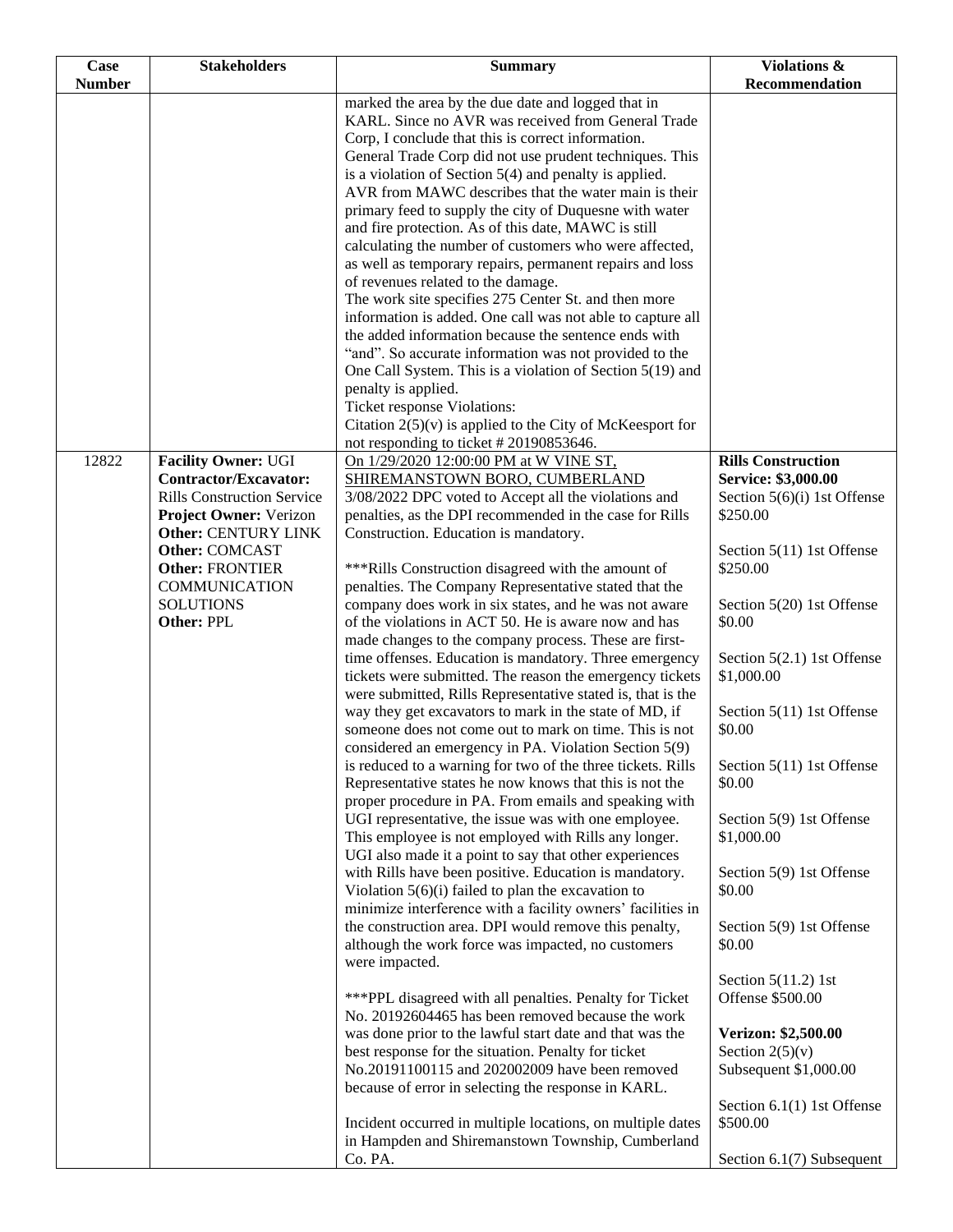| <b>Case</b>   | <b>Stakeholders</b> | <b>Summary</b>                                                                                                         | Violations &                              |
|---------------|---------------------|------------------------------------------------------------------------------------------------------------------------|-------------------------------------------|
| <b>Number</b> |                     |                                                                                                                        | Recommendation                            |
|               |                     | ** No Damage                                                                                                           | \$1,000.00                                |
|               |                     | AVR request letters were sent prior to locating the three                                                              |                                           |
|               |                     | bogus emergency tickets.                                                                                               | <b>CENTURY LINK:</b>                      |
|               |                     | AVR was received from UGI, alleging an on or about                                                                     | \$750.00                                  |
|               |                     | 04/15/2020, there was an issue with one employee from                                                                  | Section $2(5)(v)$ 1st Offense             |
|               |                     | Rills Construction. It is my understanding that this                                                                   | \$500.00                                  |
|               |                     | employee is not with Rills Construction any longer.                                                                    |                                           |
|               |                     | Multiple One Call tickets state that area is marked in<br>white. UGI reported that this employee refused to white      | Section $2(5)(v)$ 1st Offense<br>\$250.00 |
|               |                     | mark his request area. This AVR had a huge list of                                                                     |                                           |
|               |                     | tickets for one area. This list included three emergency                                                               | <b>COMCAST: \$3,000.00</b>                |
|               |                     | tickets that do not fit the definition of an emergency.                                                                | Section $2(5)(v)$ 3rd                     |
|               |                     | Rills Construction began Directional Drilling and                                                                      | Offense \$1,500.00                        |
|               |                     | Trenching in Hampden Twp. and Shiremanstown,                                                                           |                                           |
|               |                     | Cumberland Co. PA. to install conduit for Verizon. DPI                                                                 | Section $2(5)(v)$ 3rd                     |
|               |                     | Maki spoke with Representative from Rills Construction,                                                                | Offense \$1,500.00                        |
|               |                     | who said that this project started as a complex project.                                                               |                                           |
|               |                     | No complex project ticket found. This is prior to July                                                                 | <b>FRONTIER</b>                           |
|               |                     | 2019, this violation of ACT 50, is not penalized.                                                                      | <b>COMMUNICATION</b>                      |
|               |                     | Ticket #20191432308, two renotify tickets, ticket                                                                      | <b>SOLUTIONS: \$1,500.00</b>              |
|               |                     | #20191561712, and #20193182887 specify that the site                                                                   | Section $2(5)(v)$ 3rd                     |
|               |                     | is marked in white. AVR reads that UGI requested the                                                                   | Offense \$1,500.00                        |
|               |                     | white marks to be remarked and that the excavator                                                                      |                                           |
|               |                     | refused. Almost all the tickets specify that the site is                                                               | <b>PPL: \$0.00</b>                        |
|               |                     | marked in white. This is a first-time offense of violation<br>Section 5(11) for Rills Construction. Penalty is applied |                                           |
|               |                     | to one of the three offenses. Education is mandatory.                                                                  |                                           |
|               |                     | Routine ticket# 20191051689 requested on 4/15/2019.                                                                    |                                           |
|               |                     | Seven update tickets were place for this very same                                                                     |                                           |
|               |                     | location until on 5/23/19 Update Ticket # 20191432308                                                                  |                                           |
|               |                     | was requested. On 6/5/202 two renotify tickets (one at                                                                 |                                           |
|               |                     | 10:52, the next at 10:57) were submitted for the exact                                                                 |                                           |
|               |                     | same area. Tickets read that work was already in                                                                       |                                           |
|               |                     | progress. This is a violation of Section $5(20)$ . The                                                                 |                                           |
|               |                     | renotify tickets were submitted 13 days later. The two                                                                 |                                           |
|               |                     | renotification tickets were requested minutes apart. This                                                              |                                           |
|               |                     | process looks to be bad planning by the excavator.                                                                     |                                           |
|               |                     | Violation Section $5(14)$ applies to Rills, as it appears that                                                         |                                           |
|               |                     | the excavator was not at this site for over two days.                                                                  |                                           |
|               |                     | Mandatory training is recommended for Rills<br>Construction.                                                           |                                           |
|               |                     | Ticket 20191561712 is a new excavation ticket, also                                                                    |                                           |
|               |                     | insufficient. Scheduled excavation is June 5, 2019, and                                                                |                                           |
|               |                     | the response date is June 7, 2019. Notice that this is for                                                             |                                           |
|               |                     | the same area and the same date as the renotification                                                                  |                                           |
|               |                     | tickets. Violation $5(2.1)$ is applied, with a penalty,                                                                |                                           |
|               |                     | because the location request is outside of the legal time                                                              |                                           |
|               |                     | frame. In the Comments area ticket reads an update from                                                                |                                           |
|               |                     | ticket 20191432340. This is in addition to the other 7                                                                 |                                           |
|               |                     | update tickets for the same area. This is a violation of                                                               |                                           |
|               |                     | Section $5(11)$ and penalty is applied. I did not list all the                                                         |                                           |
|               |                     | violations and penalties for each ticket, due to the                                                                   |                                           |
|               |                     | multiple tickets and repeating location. Section $5(11.2)$<br>violation is given to Rills Construction. It does not    |                                           |
|               |                     | appear that the excavation work was done with much                                                                     |                                           |
|               |                     | planning, this supports that HDD best practices were not                                                               |                                           |
|               |                     | being used.                                                                                                            |                                           |
|               |                     | Rills placed three Emergency tickets: 20191622139,                                                                     |                                           |
|               |                     | 20191622119 and 20191622099. None of the tickets                                                                       |                                           |
|               |                     | qualify as an emergency as described in ACT 50. This is                                                                |                                           |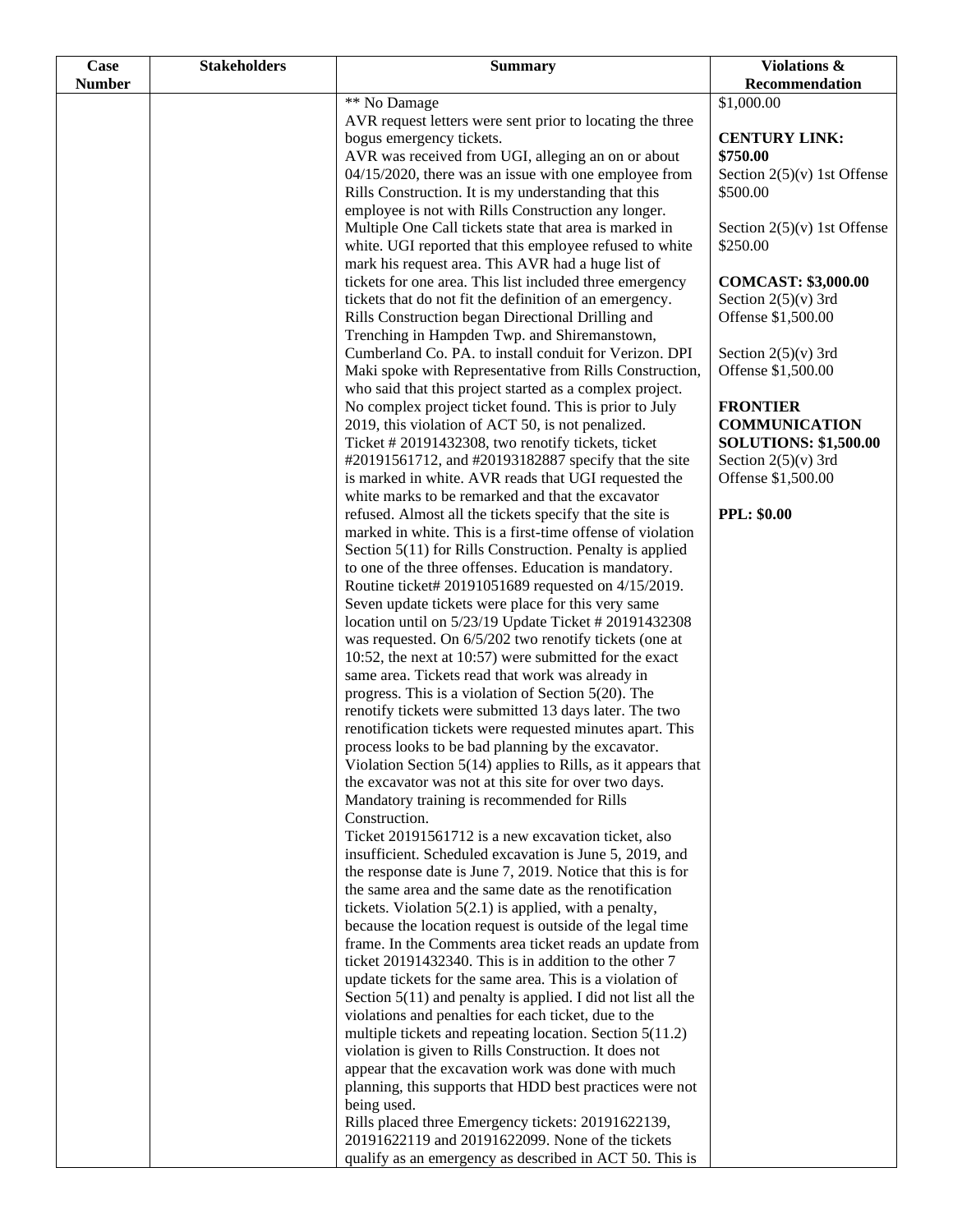| Case          | <b>Stakeholders</b>                                | <b>Summary</b>                                                                                                     | Violations &                              |
|---------------|----------------------------------------------------|--------------------------------------------------------------------------------------------------------------------|-------------------------------------------|
| <b>Number</b> |                                                    |                                                                                                                    | Recommendation                            |
|               |                                                    | a violation of Section $5(9)$ fine applied three times, one<br>per each ticket.                                    |                                           |
|               |                                                    | There was an interim response by PPL and Frontier                                                                  |                                           |
|               |                                                    | Communications for routine ticket 20200160583. This is                                                             |                                           |
|               |                                                    | a third offence violation of Section $2(5)(v)$ . Fine applied                                                      |                                           |
|               |                                                    | to both companies.                                                                                                 |                                           |
|               |                                                    | PPL and Comcast had an interim response to update                                                                  |                                           |
|               |                                                    | ticket 20191100115 but did not finalize the response.<br>This is a third violation of Section $2(5)(v)$ for both   |                                           |
|               |                                                    | companies. Penalty is applied.                                                                                     |                                           |
|               |                                                    | Ticket 20200220571: Verizon responded after the                                                                    |                                           |
|               |                                                    | scheduled excavation time. This is a subsequent                                                                    |                                           |
|               |                                                    | violation of $2(5)(v)$ and fine is applied.                                                                        |                                           |
|               |                                                    | AVR request letter was mailed to Verizon on Feb 6,                                                                 |                                           |
|               |                                                    | 2020. No AVR has been received from Verizon. This is                                                               |                                           |
|               |                                                    | a Subsequent violation of Section $6.1(7)$ and penalty is                                                          |                                           |
|               |                                                    | applied.<br>There is no information for the type of SUE used, the                                                  |                                           |
|               |                                                    | cost or how large this project was. Three tickets were                                                             |                                           |
|               |                                                    | provided that were in Hampden Twp, Cumberland Co:                                                                  |                                           |
|               |                                                    | 20200160583, 20200200911, and 20200220571. The                                                                     |                                           |
|               |                                                    | tickets state that it is an expected 6-month excavation.                                                           |                                           |
|               |                                                    | This looks to be the same project but a different area. It                                                         |                                           |
|               |                                                    | does give a glimpse of the size of the area needing                                                                |                                           |
|               |                                                    | excavation. This is a violation of Section $6.1(1)$ fine<br>applied to Verizon.                                    |                                           |
|               |                                                    | Century Link responded with a field mark on time to                                                                |                                           |
|               |                                                    | ticket #20191561712, but four days later responded                                                                 |                                           |
|               |                                                    | clear no facilities. This is a violation of $2(5)(v)$ , penalty<br>applied.                                        |                                           |
| 14829         | <b>Facility Owner:</b>                             | On 3/29/2020 2:12:00 PM at 603 N CENTER ST,                                                                        | <b>VERIZON</b>                            |
|               | PEOPLES GAS                                        | EBENSBURG BORO, CAMBRIA Tuesday, March 8,                                                                          | PENNSYLVANIA, LLC:                        |
|               | <b>COMPANY LLC</b><br><b>Contractor/Excavator:</b> | 2022, DPC Meeting with Disputing Party: Ebensburg<br>Borough. VOTE: Remove All Penalties, Keep the                 | \$750.00<br>Section $5(6)(i)$ 1st Offense |
|               | <b>VERIZON</b>                                     | Violations, and Add Education.                                                                                     | \$250.00                                  |
|               | <b>Project Owner:</b>                              | ***********************                                                                                            |                                           |
|               | <b>VERIZON</b>                                     | ***Ebensburg Borough disputes both 2(5)(vii) penalties                                                             | Section $5(16)$ 2nd Offense               |
|               | PENNSYLVANIA, LLC                                  | saying that they marked both tickets but forgot to                                                                 | \$500.00                                  |
|               | <b>Other:</b> Comcast Cable                        | respond in Karl both times.                                                                                        |                                           |
|               | <b>Other:</b> Ebensburg<br>Borough                 | Incident occurred on 3/29/2020 at 603 N. Center Street,                                                            | <b>Ebensburg Borough:</b><br>\$0.00       |
|               |                                                    | Ebensburg Borough, Cambria County.                                                                                 | Section $2(5)(vii)$ 1st                   |
|               |                                                    | Peoples Gas stated in their AVR, Verizon's emergency                                                               | Offense \$0.00                            |
|               |                                                    | One Call request to replace a pole did not qualify as an                                                           |                                           |
|               |                                                    | emergency, and they failed to allow Peoples Gas the                                                                | Section $2(5)(vii)$ 1st                   |
|               |                                                    | proper time to responded to the notification. The                                                                  | Offense \$0.00                            |
|               |                                                    | excavation took place prior to the two hour allotted                                                               |                                           |
|               |                                                    | response time for an emergency and the gas line was hit<br>as the Peoples Gas employee was pulling up to the site. |                                           |
|               |                                                    | On Tuesday, June 23, 2020, an email was sent to the                                                                |                                           |
|               |                                                    | excavator/ project owner Verizon requesting an AVR.                                                                |                                           |
|               |                                                    | On the same day, Anthony from Verizon (excavator)                                                                  |                                           |
|               |                                                    | called; responding to the email. He said Penelec's power                                                           |                                           |
|               |                                                    | blow and there was a repair; a Verizon telephone pole                                                              |                                           |
|               |                                                    | had to replaced and during the augering a rock hit a                                                               |                                           |
|               |                                                    | Peoples Gas line. I advised him to submit an AVR.<br>Verizon did not submit an AVR.                                |                                           |
|               |                                                    |                                                                                                                    |                                           |
|               |                                                    | *Ebensburg Borough-Responded late to the New                                                                       |                                           |
|               |                                                    | Excavation Emergency Tickets 20200890136 and                                                                       |                                           |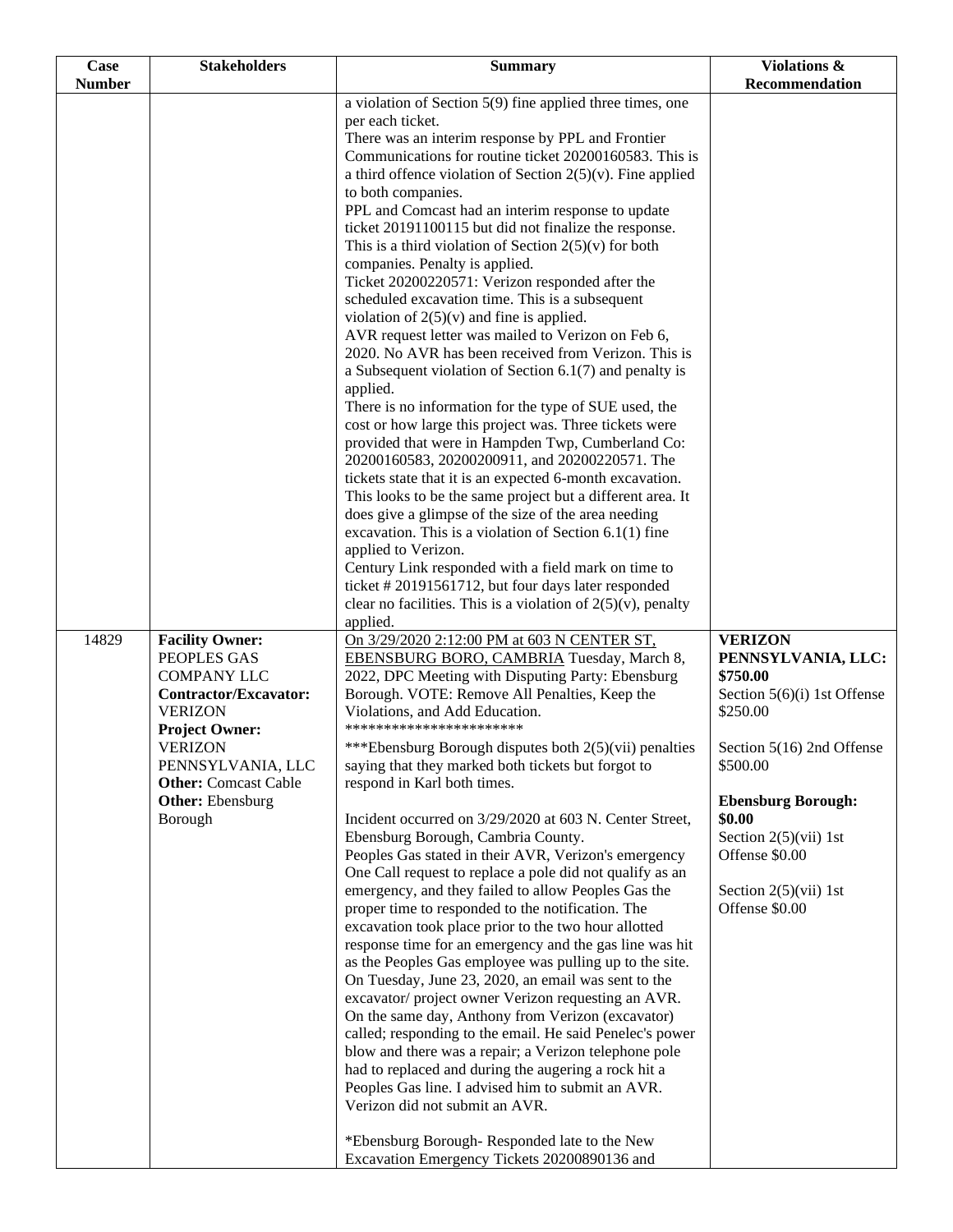| Case          | <b>Stakeholders</b>                                                                                                                | <b>Summary</b>                                                                                                                                                                                                                                                                                                                                                                                                                            | Violations &                                                                                 |
|---------------|------------------------------------------------------------------------------------------------------------------------------------|-------------------------------------------------------------------------------------------------------------------------------------------------------------------------------------------------------------------------------------------------------------------------------------------------------------------------------------------------------------------------------------------------------------------------------------------|----------------------------------------------------------------------------------------------|
| <b>Number</b> |                                                                                                                                    |                                                                                                                                                                                                                                                                                                                                                                                                                                           | Recommendation                                                                               |
|               |                                                                                                                                    | 20200890175, both called in on the 3/29/2020 and they<br>responded on 3/30/2020 as Field Marked.<br>For Ebensburg Borough-recommending a 50%<br>reduction in the penalty (from \$1000 to \$500) with<br>Education from the One Call Liaison in their region.                                                                                                                                                                              |                                                                                              |
|               |                                                                                                                                    | *Comcast (CDC: ACT) responded as Clear No Facilities<br>to the New Excavation Emergency Tickets 20200890136<br>and 20200890175, both called in on the 3/29/2020.                                                                                                                                                                                                                                                                          |                                                                                              |
|               |                                                                                                                                    | *Comcast East (CDC: EC4)- No Responses to the New<br>Excavation Emergency Tickets 20200890136 and<br>20200890175, both called in on the 3/29/2020.                                                                                                                                                                                                                                                                                        |                                                                                              |
|               |                                                                                                                                    | For Comcast East (CDC: EC4) recommending no<br>citation and zero penalty due to Comcast (CDC: ACT)<br>responding as Clear No Facilities.                                                                                                                                                                                                                                                                                                  |                                                                                              |
| 14391         | <b>Facility Owner:</b><br>NATIONAL FUEL GAS<br><b>DIST</b><br><b>Contractor/Excavator:</b>                                         | On 4/1/2020 10:00:00 AM at 16 HAMLIN ST,<br>SMETHPORT BORO, MCKEAN Tuesday, March 8,<br>2022, DPC Meeting with Disputing Party: Smethport<br>Borough Electric Department.                                                                                                                                                                                                                                                                 | <b>SMETHPORT</b><br><b>BOROUGH ELECTRIC</b><br><b>DEPARTMENT: \$0.00</b>                     |
|               | <b>SMETHPORT</b><br><b>BOROUGH ELECTRIC</b><br><b>DEPARTMENT</b><br><b>Project Owner:</b><br><b>Smethport Borough</b><br>Authority | VOTE: Sections $5(2.1)$ and $5(16)$ Remove the Penalties<br>and Violations because they are not the excavator, and<br>Add Education.<br>(Violation $6.1(7)$ was already applied to Smethport<br>Borough Authority as the Project Owner.)<br>********************************                                                                                                                                                              | <b>Smethport Borough</b><br><b>Authority: \$0.00</b><br>Section 6.1(7) 1st Offense<br>\$0.00 |
|               |                                                                                                                                    | *No Damage<br>The incident occurred on Wednesday, April 1, 2020, at<br>16 Hamlin Street in Smethport Borough, McKean<br>County.<br>A Natural Fuel Gas (NFG) employee arrived on site,<br>April 1st, when the employee saw excavation had started<br>before the lawful dig dates of $4/3/2020 - 4/14/2020$ .<br>They advised Smethport Borough Electric Department to<br>stop the excavation but said they became very<br>confrontational. | Section $2(5)(v)$ 1st Offense<br>\$0.00                                                      |
|               |                                                                                                                                    | Emails were sent to Smethport Borough Electric<br>Department on 11/30/2020 and one sent to the project<br>owner Smethport Borough on 12/3/2020 requesting<br>Alleged Violation Reports (AVR), but no reports were<br>submitted and no responses to the emails.                                                                                                                                                                            |                                                                                              |
|               |                                                                                                                                    | *Smethport Borough Authority - Late Response to ticket<br>20200911926. Ticket response due date was 4/2/2020<br>and they responded on 4/9/2020 as "Field Marked".                                                                                                                                                                                                                                                                         |                                                                                              |
|               |                                                                                                                                    | *Smethport Borough Electric Department is in violation<br>of Sections:<br>$5(2.1)$ - Began excavation before the lawful start dates of                                                                                                                                                                                                                                                                                                    |                                                                                              |
|               |                                                                                                                                    | $4/3/2020 - 4/14/2020$ .<br>5(16)- Failed submit an AVR.<br>They have no prior violations. I am recommending:<br>Education. $5(2.1)$ - penalty reduced by $50\%$ . $5(16)$ - Zero<br>penalty and keep the violation.                                                                                                                                                                                                                      |                                                                                              |
|               |                                                                                                                                    | *Smethport Borough Authority is in violation of<br>Sections:<br>$6.1(7)$ - Project owner failed to submit an AVR.                                                                                                                                                                                                                                                                                                                         |                                                                                              |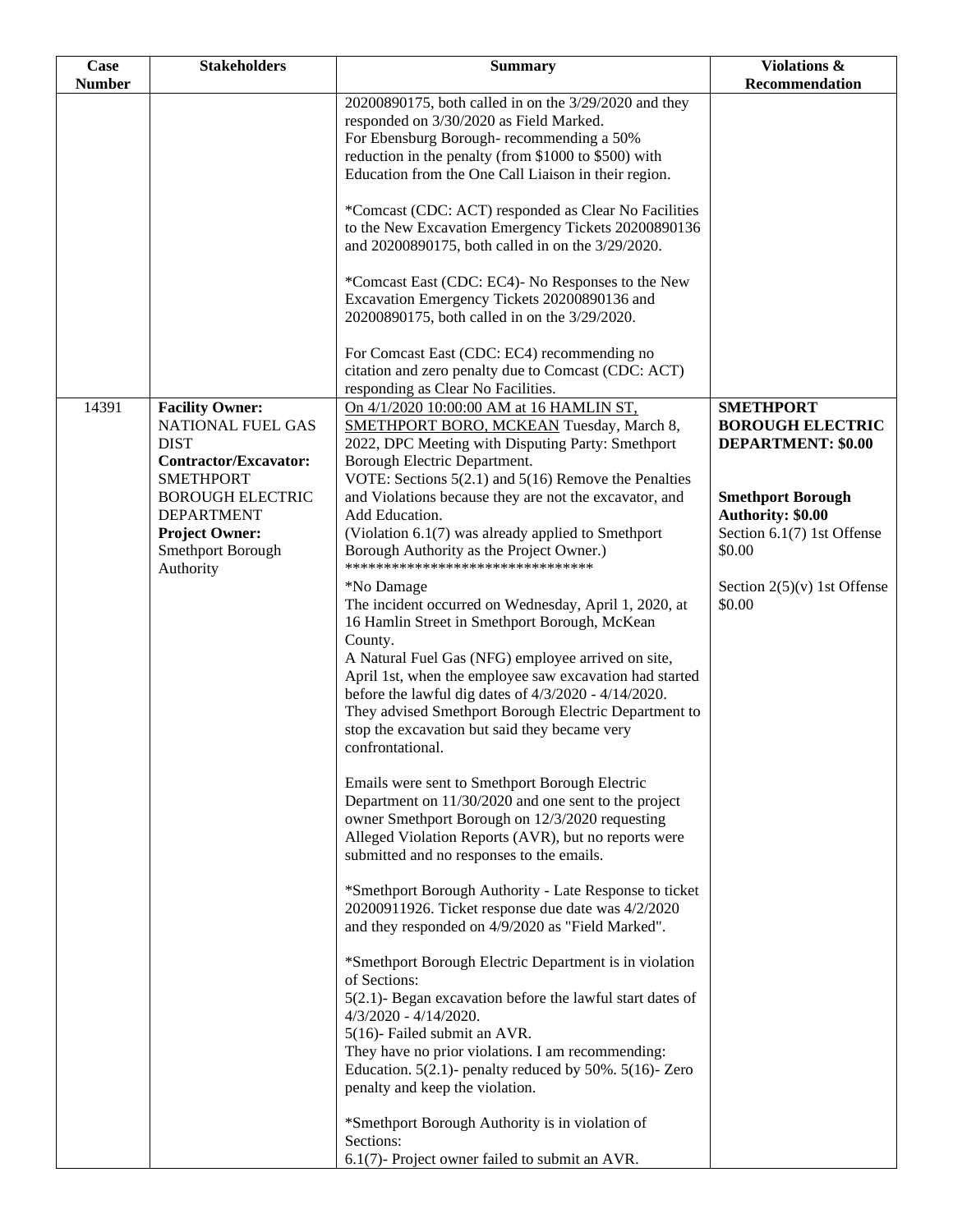| Case          | <b>Stakeholders</b>          | <b>Summary</b>                                                                                                   | Violations &                               |
|---------------|------------------------------|------------------------------------------------------------------------------------------------------------------|--------------------------------------------|
| <b>Number</b> |                              |                                                                                                                  | Recommendation                             |
|               |                              | $2(5)(v)$ - Late Response.                                                                                       |                                            |
|               |                              | They have no prior violations. I am recommending:                                                                |                                            |
|               |                              | Education, Zero penalties and keeping the violations.                                                            |                                            |
| 15092         | <b>Facility Owner: UGI</b>   | On 4/15/2020 11:00:00 AM at 31 S Madison St,                                                                     | <b>Bartman's Plumbing,</b>                 |
|               | <b>Utilities Inc</b>         | BOYERTOWN BORO, BERKS 3/8/2022 Damage                                                                            | Heating, and Air                           |
|               | <b>Contractor/Excavator:</b> | Prevention Committee Decision was to Remove                                                                      | Conditioning: \$0.00                       |
|               | Bartman's Plumbing,          | violations $5(9)$ and $5(2.1)$ for Bartman Plumbing Heating                                                      |                                            |
|               | Heating, and Air             | and Air Conditioning.                                                                                            |                                            |
|               | Conditioning                 |                                                                                                                  | <b>INFRAMARK: \$0.00</b>                   |
|               | <b>Project Owner:</b>        | *No Damage                                                                                                       | Section $5(2.1)$ \$0.00                    |
|               | <b>INFRAMARK</b>             | On 4/8/2020 Inframark placed a Routine One Call ticket,                                                          |                                            |
|               |                              | #20200992383, for a water service break at 31 Madison                                                            |                                            |
|               |                              | Street, Boyertown Borough, Berks County for                                                                      |                                            |
|               |                              | excavation to begin on 4/13/2020. According to the<br>AVR submitted by UGI personnel who stopped at the          |                                            |
|               |                              | excavation site, Bartman's Plumbing, Heating and AC                                                              |                                            |
|               |                              | was excavating at the location and not Inframark. The                                                            |                                            |
|               |                              | UGI representative contacted One Call and placed a No                                                            |                                            |
|               |                              | Call Emergency One Call Ticket #20201061625 and                                                                  |                                            |
|               |                              | shut down Bartman's excavation activities. A violation                                                           |                                            |
|               |                              | of $5(2.1)$ is recommended against Bartman's Plumbing                                                            |                                            |
|               |                              | for failing to call in a One Call Ticket prior to excavating                                                     |                                            |
|               |                              | and working off of Inframark's One Call ticket.                                                                  |                                            |
|               |                              |                                                                                                                  |                                            |
|               |                              | After the UGI representative stopped at the excavation                                                           |                                            |
|               |                              | site and shut down excavation activities, Bartman's                                                              |                                            |
|               |                              | Plumbing placed an Emergency One Call #20201061439                                                               |                                            |
|               |                              | to continue working on $4/15/2020$ . A violation of $5(9)$ is                                                    |                                            |
|               |                              | recommended against Bartman's Plumbing because the                                                               |                                            |
|               |                              | initial ticket placed by Inframark was not an Emergency                                                          |                                            |
|               |                              | Ticket, rather a Routine Ticket, and a broken water                                                              |                                            |
|               |                              | service line is not an Emergency as defined in Section 1<br>of the One Call Law.                                 |                                            |
|               |                              |                                                                                                                  |                                            |
|               |                              | A violation of $5(2.1)$ with education in lieu of a                                                              |                                            |
|               |                              | monetary value is recommended against Inframark                                                                  |                                            |
|               |                              | because they did not know they could not have a                                                                  |                                            |
|               |                              | subcontractor working under their One Call Ticket.                                                               |                                            |
| 14500         | <b>Facility Owner: PECO</b>  | On 4/29/2020 10:25:00 AM at 132 E.VALLEY                                                                         | <b>PECO: \$0.00</b>                        |
|               | <b>Contractor/Excavator:</b> | FRORGE RD, UPPER MERION TWP,                                                                                     |                                            |
|               | <b>CADDICK UTILITIES</b>     | MONTGOMERY 03/08/2022 DPC decision was to                                                                        |                                            |
|               | Project Owner: Aqua          | remove the penalty and fines $2(5)(i)$ , 2 violations of                                                         | Verizon: \$8,000.00                        |
|               | Pennsylvania Inc             | $2(5)(v)$ and $2(4)$ for PECO.                                                                                   | Section $2(5)(v)$                          |
|               | Designer: TOTAL              |                                                                                                                  | Subsequent \$2,000.00                      |
|               | <b>ENGINEERING AND</b>       | * PECO disputes all $2(5)(v)$ violations saying that the                                                         |                                            |
|               | <b>CONSULTING LLC</b>        | tickets were due prior to April 16, 2020. PECO further                                                           | Section $2(5)(v)$                          |
|               | <b>Other:</b> Verizon        | disputes the penalty for Section $2(4)$ saying that PCO                                                          | Subsequent \$2,000.00                      |
|               |                              | sent the required maps on September 6, 2019, and that                                                            |                                            |
|               |                              | again the incident occurred prior to 4/16/2020. PECO<br>argues that the DPC has removed similar penalties in the | Section $2(5)(v)$<br>Subsequent \$2,000.00 |
|               |                              | past for both types of violatoin.                                                                                |                                            |
|               |                              |                                                                                                                  | Section $2(5)(v)$                          |
|               |                              | Incident occurred on 4/29/2020 on 132 E. Valley Forge                                                            | Subsequent \$2,000.00                      |
|               |                              | Road, in Upper Merion Township, Montgomery County.                                                               |                                            |
|               |                              | AVR from PECO Energy stated that their locator failed                                                            |                                            |
|               |                              | to mark the Gas lines correctly. PECO stated that the                                                            |                                            |
|               |                              | areas had been miss-marked for an unknown reason,                                                                |                                            |
|               |                              | because the service sketch provided to the locator was                                                           |                                            |
|               |                              | found to be accurate.                                                                                            |                                            |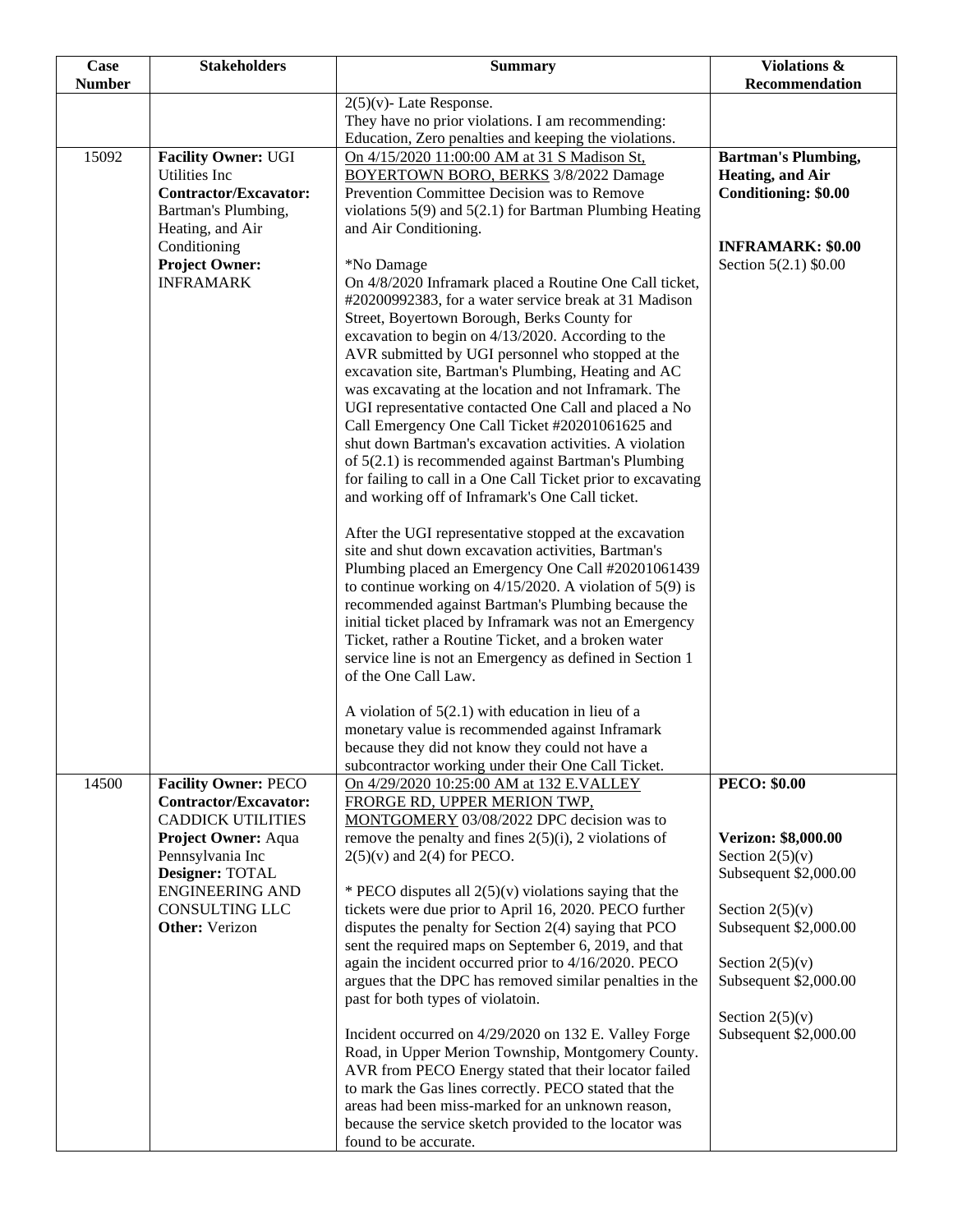| Case          | <b>Stakeholders</b>                           | <b>Summary</b>                                                                                                | Violations &                              |
|---------------|-----------------------------------------------|---------------------------------------------------------------------------------------------------------------|-------------------------------------------|
| <b>Number</b> |                                               |                                                                                                               | Recommendation                            |
|               |                                               | AVR from Caddick Utilities states that the excavator hit                                                      |                                           |
|               |                                               | an unmarked Gas Service.<br>AVR from Aqua PA stated that Caddick Utilities hit an                             |                                           |
|               |                                               | unmarked gas service line.                                                                                    |                                           |
|               |                                               | AVR received from Total Engineering and Consulting.                                                           |                                           |
|               |                                               | This AVR is from case 14661 but applies to this case. It                                                      |                                           |
|               |                                               | is a complex project, and the information is the same                                                         |                                           |
|               |                                               | from this Designer, as they stated they asked for and                                                         |                                           |
|               |                                               | received in 9/26/2019, proof of prints from USIC on                                                           |                                           |
|               |                                               | PECOS behalf. Designer submitted the final design                                                             |                                           |
|               |                                               | ticket on 11/13/2019. Drawings were issued to the<br>Project Owner on 3/3/2020. Excavation began              |                                           |
|               |                                               | 4/17/2020.                                                                                                    |                                           |
|               |                                               | Caddick utilities was digging with a backhoe/Trackhoe                                                         |                                           |
|               |                                               | when an unmarked PECO Gas line was hit and damaged.                                                           |                                           |
|               |                                               | Facility Owner and Project owner agree. This is part of a<br>Complex Project to replace the water Service and |                                           |
|               |                                               | Hydrants in this area.                                                                                        |                                           |
|               |                                               | Final Design Ticket #20170621281 is prior to the PUC                                                          |                                           |
|               |                                               | jurisdiction. Another final design ticket #20193173383                                                        |                                           |
|               |                                               | was submitted in the proper time frame.                                                                       |                                           |
|               |                                               | Case 14661 is another investigation that is related by                                                        |                                           |
|               |                                               | ticket. Case 14500 lists the ticket violations for the                                                        |                                           |
|               |                                               | tickets listed in this case only.<br>AVR requested from Designer 7/1/2021. Designer did                       |                                           |
|               |                                               | submit an AVR for case 14661, and although did not                                                            |                                           |
|               |                                               | submit an AVR through the one call system, he did send                                                        |                                           |
|               |                                               | me the AVR that he filled out for case 14661. The                                                             |                                           |
|               |                                               | designer information from case 14661 applies to this                                                          |                                           |
|               |                                               | case, no violation cited for no AVR from designer.<br>PECO's Gas lines were not marked. PECO is in            |                                           |
|               |                                               | violation of Section $2(5)(i)$ . This is a subsequent offence.                                                |                                           |
|               |                                               | Penalty is enforced.                                                                                          |                                           |
|               |                                               | Listed below are facility owners in violation of Act 50,                                                      |                                           |
|               |                                               | Section $2(5)(v)$ Failed to respond to a routine One Call                                                     |                                           |
|               |                                               | ticket and $2(5)(v)$ Failed to respond to a routine One Call                                                  |                                           |
|               |                                               | ticket within the required amount of time, and Section                                                        |                                           |
|               |                                               | 2(4) failed to respond to a Design Ticket.<br>Design Ticket 20192692237 was responded to with an              |                                           |
|               |                                               | interim response " Conflict DCTF" and was never                                                               |                                           |
|               |                                               | updated. This is a second time offense of Section $2(4)$                                                      |                                           |
|               |                                               | and penalty is applied.                                                                                       |                                           |
|               |                                               | PECO has subsequent offences for violation of Section                                                         |                                           |
|               |                                               | 2(5)(v) for 2 tickets #'s: 20193173383 and 20201001380                                                        |                                           |
|               |                                               | Penalty is applied.<br>Verizon:                                                                               |                                           |
|               |                                               | Verizon has subsequent offences for violation of Section                                                      |                                           |
|               |                                               | 2(5)(v) for 4 tickets #'s: 20193173383, 20201001380,                                                          |                                           |
|               |                                               | 20201080175, 20201080169 and 20192692237. Penalty                                                             |                                           |
|               |                                               | is applied.                                                                                                   |                                           |
| 15056         | <b>Facility Owner: PECO</b>                   | On 5/16/2020 9:00:00 AM at 19 ARDMOOR LN,                                                                     | PECO ENERGY:                              |
|               | <b>ENERGY</b><br><b>Contractor/Excavator:</b> | CHADDS FORD TWP, DELAWARE Tuesday, March<br>8, 2022, DPC Meeting with Disputing Party: Sammy D's              | \$500.00                                  |
|               | Powell Drilling & Services                    | Masonry.                                                                                                      | Section $2(5)(i)$ 1st Offense<br>\$500.00 |
|               | <b>Contractor/Excavator:</b>                  | VOTE: Remove All Penalties, Keep the Violations, and                                                          |                                           |
|               | Sammy D's Masonry                             | Add Education.                                                                                                | <b>Sammy D's Masonry:</b>                 |
|               | Other: VERIZON                                |                                                                                                               | \$0.00                                    |
|               |                                               | ****                                                                                                          | Section $5(2.1)$ 1st Offense              |
|               |                                               | Sammy D's Masonry disputes all penalties saying that                                                          | \$0.00                                    |
|               |                                               | they has not officially been operating as a masonry                                                           |                                           |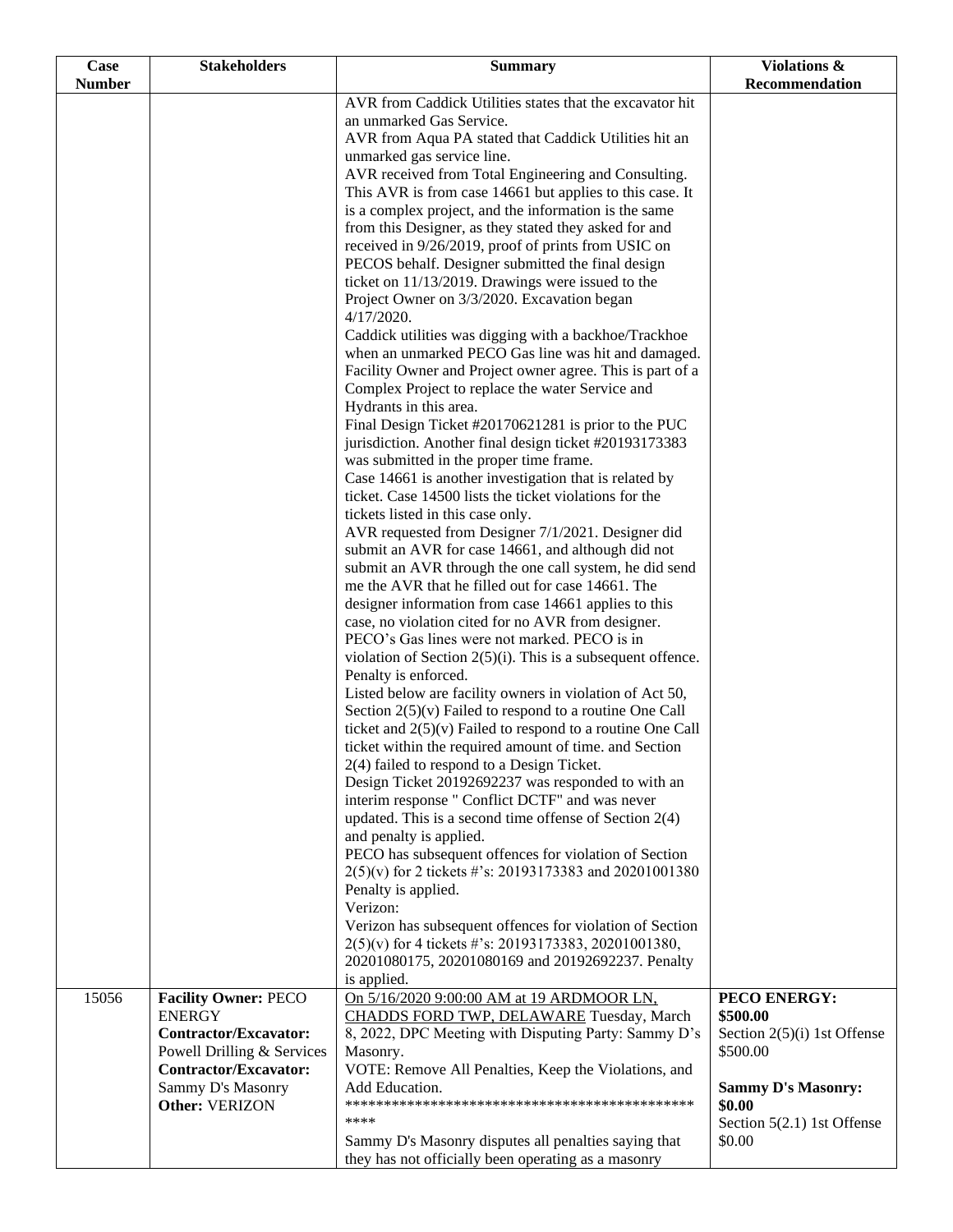| Case          | <b>Stakeholders</b>                           | <b>Summary</b>                                                                                                                                                                   | Violations &                               |
|---------------|-----------------------------------------------|----------------------------------------------------------------------------------------------------------------------------------------------------------------------------------|--------------------------------------------|
| <b>Number</b> |                                               |                                                                                                                                                                                  | Recommendation                             |
|               |                                               | company as of January 2021 (incident occurred in 2020),<br>"While it is true that Sammy D's Masonry did not cal in<br>a PA 1 call, he was aware that the PA 1 call of /5/21, and | Section 5(16) 1st Offense<br>\$0.00        |
|               |                                               | the line was unmarked that was hit. He was working in                                                                                                                            | <b>VERIZON: \$1,000.00</b>                 |
|               |                                               | the same area as the other contractor would have, and he<br>just happened to be the one to hit the unmarked line and                                                             | Section $2(5)(v)$<br>Subsequent \$1,000.00 |
|               |                                               | was certain the other contractor would have hit it if he                                                                                                                         |                                            |
|               |                                               | had not hit it". Sammy D's Masonry further states that<br>they will not be able to pay. Please note that the DPI did                                                             |                                            |
|               |                                               | search for this company's DBA, and Sammy D's<br>Masonry is still listed as an active LLC company as of                                                                           |                                            |
|               |                                               | September 23, 2021.<br>***                                                                                                                                                       |                                            |
|               |                                               | Incident occurred on Saturday, May 16, 2020, at 19                                                                                                                               |                                            |
|               |                                               | Ardmoor Lane, in Chadds Ford Township, Delaware                                                                                                                                  |                                            |
|               |                                               | County, where a PECO's electric line was damaged.                                                                                                                                |                                            |
|               |                                               | PECO stated Sammy Masonry hit and damaged a<br>mismarked secondary while using a mini excavator; the                                                                             |                                            |
|               |                                               | secondary was mismarked due to a buried loop in the                                                                                                                              |                                            |
|               |                                               | facility. Also PECO stated, Sammy Masonry provided a                                                                                                                             |                                            |
|               |                                               | ticket (20201262281) which was called in by Powell<br>Drilling and Service. Sammy Masonry did not call in an                                                                     |                                            |
|               |                                               | excavation ticket before their job.                                                                                                                                              |                                            |
|               |                                               | Powell Drilling and Service stated that they were hired                                                                                                                          |                                            |
|               |                                               | to repair broken private water lines and called in the<br>excavation ticket (20201262281) for the job.                                                                           |                                            |
|               |                                               | Subsequently, a Homeowner hired Sammy Masonry to                                                                                                                                 |                                            |
|               |                                               | do excavation work and they were working from Powell                                                                                                                             |                                            |
|               |                                               | Drilling ticket. Powell Drilling stated that Sammy<br>Masonry is not and has never been a subcontractor for                                                                      |                                            |
|               |                                               | them.                                                                                                                                                                            |                                            |
|               |                                               | Pictures were not provided.                                                                                                                                                      |                                            |
|               |                                               | On PECO's Alleged Violation Report (AVR), the PA                                                                                                                                 |                                            |
|               |                                               | One Call Compliance Coordinator commented that<br>Sammy Masonry has placed notifications with PA One                                                                             |                                            |
|               |                                               | Call in the past.                                                                                                                                                                |                                            |
|               |                                               | On December 30, 2020, I called Sammy Masonry                                                                                                                                     |                                            |
|               |                                               | leaving a voice message asking for a return call and no<br>one called back.                                                                                                      |                                            |
|               |                                               | *Verizon-Responded Late to the New Excavation ticket                                                                                                                             |                                            |
|               |                                               | 20201262281, response due date was 5/7/2020. They<br>responded on 5/19/2020 as Clear No Facilities.                                                                              |                                            |
|               |                                               |                                                                                                                                                                                  |                                            |
|               |                                               | *Sammy Masonry is in violation of sections: 5(2.1) and<br>5(16)                                                                                                                  |                                            |
|               |                                               | *PECO is in violation of section: $2.5(i)$                                                                                                                                       |                                            |
|               |                                               | *Verizon is in violation of section $2.5(v)$ Late response<br>to a ticket.                                                                                                       |                                            |
| 15848         | <b>Facility Owner:</b>                        | On 5/18/2020 11:49:00 AM at 236 Spring Rd.,                                                                                                                                      | <b>COWANSHANNOCK</b>                       |
|               | PEOPLES GAS                                   | COWANSHANNOCK TWP, ARMSTRONG Tuesday,                                                                                                                                            | TOWNSHIP: \$0.00                           |
|               | <b>COMPANY LLC</b>                            | March 8, 2022, DPC Meeting with Disputing Party:                                                                                                                                 |                                            |
|               | Contractor/Excavator:<br><b>COWANSHANNOCK</b> | Cowanshannock Township.<br>VOTE: Remove All Penalties and Violations, and Add                                                                                                    |                                            |
|               | <b>TOWNSHIP</b>                               | Education.                                                                                                                                                                       |                                            |
|               |                                               |                                                                                                                                                                                  |                                            |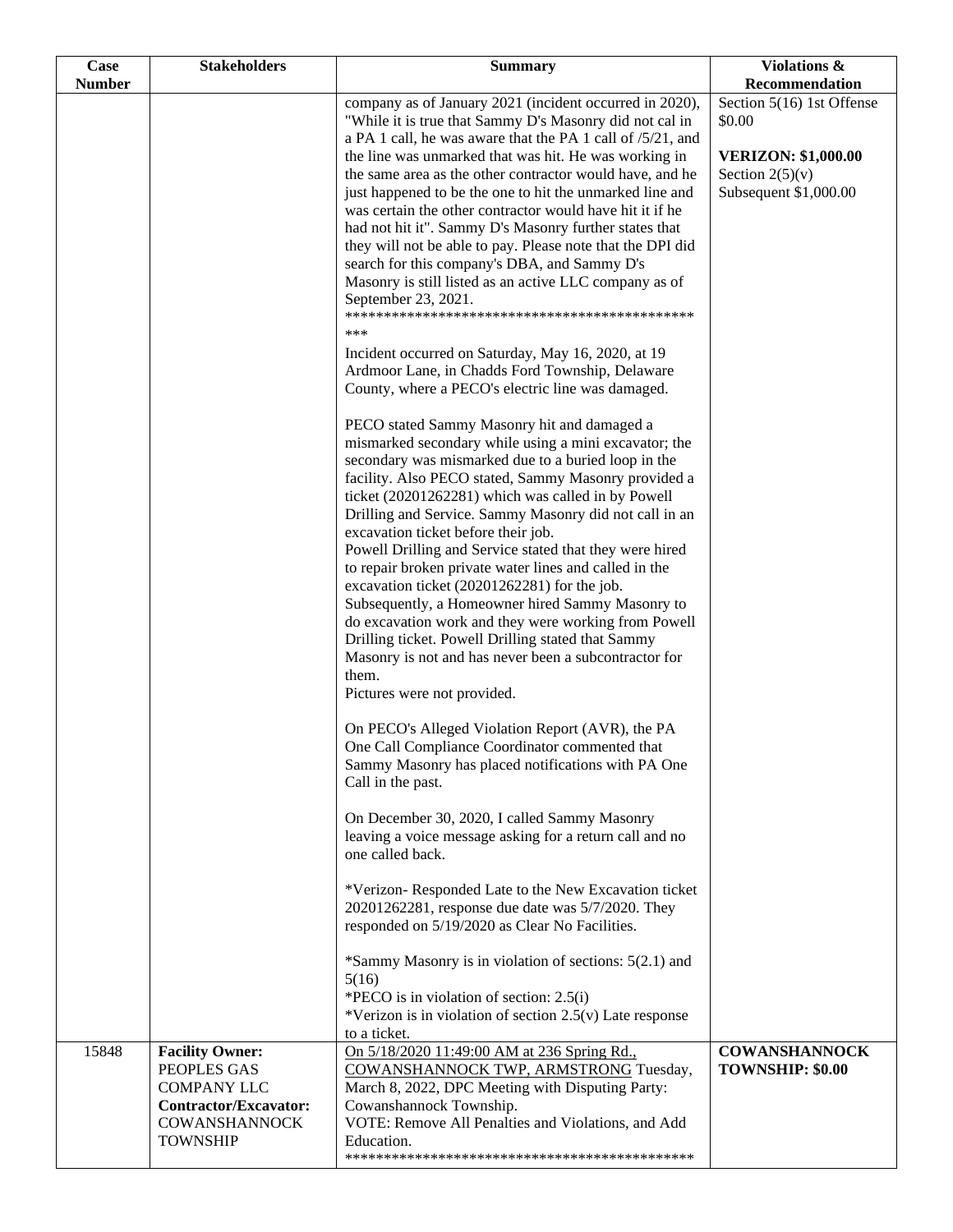| <b>Case</b>   | <b>Stakeholders</b>                                                                                                              | <b>Summary</b>                                                                                                                                                                                                                                                                                                                                                                                                                                                                                                                                                                                                                                                                                                                                                                                                                                                                                                                                                                                                                                                                                                                                                                                                                                                                                                                                                                                                                               | Violations &                                                                                                                                                  |
|---------------|----------------------------------------------------------------------------------------------------------------------------------|----------------------------------------------------------------------------------------------------------------------------------------------------------------------------------------------------------------------------------------------------------------------------------------------------------------------------------------------------------------------------------------------------------------------------------------------------------------------------------------------------------------------------------------------------------------------------------------------------------------------------------------------------------------------------------------------------------------------------------------------------------------------------------------------------------------------------------------------------------------------------------------------------------------------------------------------------------------------------------------------------------------------------------------------------------------------------------------------------------------------------------------------------------------------------------------------------------------------------------------------------------------------------------------------------------------------------------------------------------------------------------------------------------------------------------------------|---------------------------------------------------------------------------------------------------------------------------------------------------------------|
|               |                                                                                                                                  |                                                                                                                                                                                                                                                                                                                                                                                                                                                                                                                                                                                                                                                                                                                                                                                                                                                                                                                                                                                                                                                                                                                                                                                                                                                                                                                                                                                                                                              |                                                                                                                                                               |
| <b>Number</b> | <b>Project Owner:</b><br>Cowanshannock Township                                                                                  | Incident occurred Monday, May 18, 2020, on Spring<br>Road in Cowanshannock Township, Armstrong County.<br>Peoples Gas stated Cowanshannock Township (The<br>Township) did not call One Call before cleaning out<br>roadside ditches, and during the cleaning a 2-inch gas<br>steel mainline was pulled from the coupler causing gas<br>to be released; the damaged was caused by the bucket of<br>a front-end loader.<br>The Township stated that their employees were doing<br>drainage work on Spring Road where a gas line has been<br>sticking out for years. The Township did not provide<br>pictures.<br>At the time of the incident, Peoples Gas did not know<br>why the gas line was exposed. Peoples Gas provided<br>pictures; Peoples Gas pic $1 -$ Peoples Gas pic 4.<br>*Cowanshannock Township- No Response to New<br>Excavation Damage ticket 20201392836.<br>*Cowanshannock Township is violation of Sections:<br>$\sim$ 2.5(vii) Failed to respond to an emergency notification<br>as soon as practicable.<br>I am recommending a zero penalty, keep the violation,<br>and education.<br>$\sim$ 5(2.1) Failing to request the location and type of<br>facility owner through the One Call System before<br>excavation.<br>I am recommending education.<br>$\sim$ 5(6)(ii) Failed to provide support and mechanical<br>protection for a known facility owner's line.<br>I am recommending a zero penalty, keep the violation, | Recommendation                                                                                                                                                |
|               |                                                                                                                                  | and education.<br>$\sim$ 5(8) Failed to immediately notify 911 and the facility<br>owner when damage resulted in the escape of gas.                                                                                                                                                                                                                                                                                                                                                                                                                                                                                                                                                                                                                                                                                                                                                                                                                                                                                                                                                                                                                                                                                                                                                                                                                                                                                                          |                                                                                                                                                               |
| 16535         | <b>Facility Owner: PECO</b><br><b>ENERGY</b><br>Contractor/Excavator:<br>Water & Stone LLC<br><b>Project Owner:</b><br>Homeowner | I am recommending education.<br>On 7/7/2020 1:00:00 PM at 3001 ANZAC AVE,<br>ABINGTON TWP, MONTGOMERY Tuesday, March<br>8, 2022, DPC Meeting with Disputing Party: Water &<br>Stone LLC- NO SHOW. VOTE: Accept the DPI's<br>Recommendations.<br>*************************************<br>The incident occurred on Tuesday, July 7, 2020 at 3001<br>Anzac Avenue in Abington Township, Montgomery<br>County, where a PECO gas line was damaged.<br>PECO stated, Water & Stone LLC started their<br>excavation before the lawful dates; which resulted in a<br>damaged gas line. The New Excavation Insufficient<br>ticket (20201880892) was called in by the Homeowner<br>on July 6, 2020, with work type replace front steps and<br>wall and with Lawful Start Dates of 7/9/2020 -<br>7/20/2020. PECO responded as "Field Marked". PECO<br>provide no pictures.<br>Water & Stone stated, during the removal of a concrete<br>and stone wall a gas line was hit; it was less than 5-                                                                                                                                                                                                                                                                                                                                                                                                                                                          | Water & Stone LLC:<br>\$1,625.00<br>Section 5(7) 1st Offense<br>\$1,000.00<br>Section 5(16) 1st Offense<br>\$125.00<br>Section 5(2.1) 1st Offense<br>\$500.00 |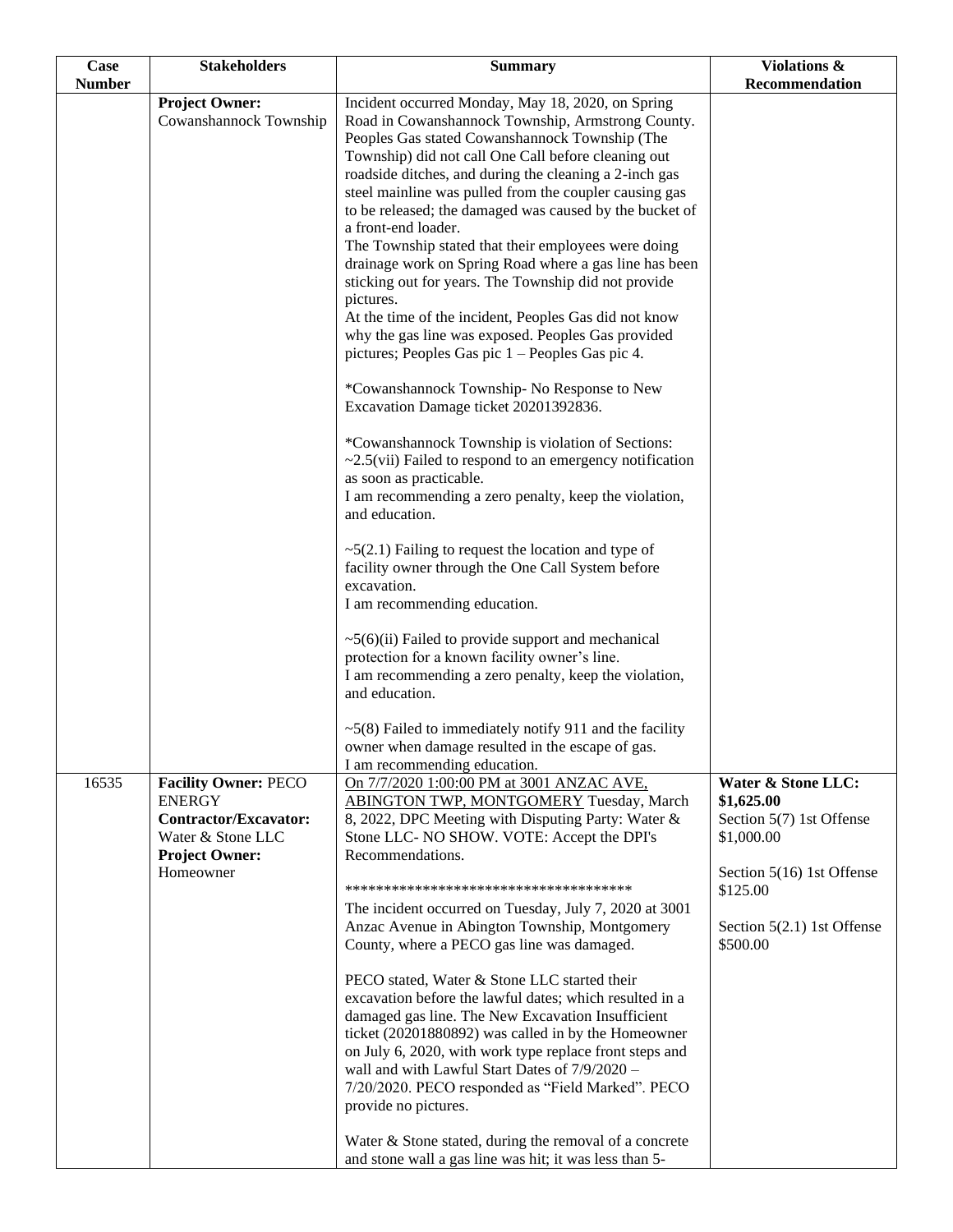| <b>Case</b>   | <b>Stakeholders</b>                                                                                                | <b>Summary</b>                                                                                                                                                                                                                                                                                                                                                                                                                                                                                                                           | Violations &                                                                               |
|---------------|--------------------------------------------------------------------------------------------------------------------|------------------------------------------------------------------------------------------------------------------------------------------------------------------------------------------------------------------------------------------------------------------------------------------------------------------------------------------------------------------------------------------------------------------------------------------------------------------------------------------------------------------------------------------|--------------------------------------------------------------------------------------------|
| <b>Number</b> |                                                                                                                    |                                                                                                                                                                                                                                                                                                                                                                                                                                                                                                                                          | Recommendation                                                                             |
|               |                                                                                                                    | inches below the ground. The New Damage Emergency<br>ticket (20201892628) was called in by the Homeowner,                                                                                                                                                                                                                                                                                                                                                                                                                                |                                                                                            |
|               |                                                                                                                    | and ticket noted that there was no release of gas.<br>Water & Stone provide pictures of the damage, all to be                                                                                                                                                                                                                                                                                                                                                                                                                            |                                                                                            |
|               |                                                                                                                    | looked at.                                                                                                                                                                                                                                                                                                                                                                                                                                                                                                                               |                                                                                            |
|               |                                                                                                                    | Water & Stone mentioned that a New Excavation                                                                                                                                                                                                                                                                                                                                                                                                                                                                                            |                                                                                            |
|               |                                                                                                                    | Routine ticket (20201680554) was called in on June 16,                                                                                                                                                                                                                                                                                                                                                                                                                                                                                   |                                                                                            |
|               |                                                                                                                    | 2020, for the primary project of replacing the front steps<br>(without the wall mentioned in the homeowner's ticket),<br>with a duration of 3-4 days, and that the Locator who<br>came to the work site did not mark the gas line but<br>responded to the ticket as "Clear No Facilities". This                                                                                                                                                                                                                                          |                                                                                            |
|               |                                                                                                                    | ticket would have been out of date on July 7.                                                                                                                                                                                                                                                                                                                                                                                                                                                                                            |                                                                                            |
|               |                                                                                                                    | On Tuesday, May 18, 2021, emails were sent to Water &<br>Stone and the Homeowner requesting an Alleged<br>Violation Report (AVR). Water & Stone responded to<br>the email on Saturday, May 29th with pictures and a<br>summary of the incident. I replied, on Wednesday, June<br>2nd thanking them for the information and that it has<br>been attached to the case; however, an AVR is required<br>to be submitted through PA One Call's website, and I<br>provide One Call's web address. As of June 10, 2021 no<br>AVR was submitted. |                                                                                            |
|               |                                                                                                                    |                                                                                                                                                                                                                                                                                                                                                                                                                                                                                                                                          |                                                                                            |
|               |                                                                                                                    | *Water & Stone, LLC is in violation of sections:<br>5(7)- Excavator failed to immediately report to the                                                                                                                                                                                                                                                                                                                                                                                                                                  |                                                                                            |
|               |                                                                                                                    | facility owner any break or leak in its lines, or any dent,                                                                                                                                                                                                                                                                                                                                                                                                                                                                              |                                                                                            |
|               |                                                                                                                    | gouge.                                                                                                                                                                                                                                                                                                                                                                                                                                                                                                                                   |                                                                                            |
|               |                                                                                                                    | $5(2.1)$ - Excavator failed to submit a location request to                                                                                                                                                                                                                                                                                                                                                                                                                                                                              |                                                                                            |
|               |                                                                                                                    | One Call within the correct timeframe.<br>5(16)- Excavator failed to submit an AVR within 10                                                                                                                                                                                                                                                                                                                                                                                                                                             |                                                                                            |
|               |                                                                                                                    | business days of striking a line.                                                                                                                                                                                                                                                                                                                                                                                                                                                                                                        |                                                                                            |
|               |                                                                                                                    | They have no previous violations. Recommendation: For                                                                                                                                                                                                                                                                                                                                                                                                                                                                                    |                                                                                            |
|               |                                                                                                                    | $5(7)$ education and penalty applied. For $5(2.1)$ and $5(16)$                                                                                                                                                                                                                                                                                                                                                                                                                                                                           |                                                                                            |
| 16369         | <b>Facility Owner:</b>                                                                                             | education and reduce penalties to 50%.<br>On 7/13/2020 7:00:00 AM at GYPSY GLEN ROAD.                                                                                                                                                                                                                                                                                                                                                                                                                                                    |                                                                                            |
|               | Duquesne Light Company<br>Contractor/Excavator:<br><b>Stefanik's Next Generation</b><br><b>Contracting Company</b> | BRIGHTON TWP, BEAVER Tuesday, March 8, 2022,<br>DPC Meeting with Disputing Parties: Duquesne Light<br>disputed section $2(11)$ and Sunoco disputed all<br>violations.                                                                                                                                                                                                                                                                                                                                                                    | <b>Duquesne Light</b><br><b>Company: \$250.00</b><br>Section 2(11) 1st Offense<br>\$250.00 |
|               | Project Owner: Brighton                                                                                            | VOTE:                                                                                                                                                                                                                                                                                                                                                                                                                                                                                                                                    | Columbia Gas: \$0.00                                                                       |
|               | Township Municipal                                                                                                 | *Duquesne Light-For 2(11) Keep the Penalty and                                                                                                                                                                                                                                                                                                                                                                                                                                                                                           |                                                                                            |
|               | <b>Building</b><br>Designer: Lennon Smith<br>Souleret Engineering Inc                                              | Violation, and Add Education.<br>*Sunoco- Remove All Penalties and Violations.<br>**********************************                                                                                                                                                                                                                                                                                                                                                                                                                     | <b>Comcast: \$500.00</b><br>Section $2(5)(i)$ 1st Offense                                  |
|               | <b>Other:</b> Columbia Gas                                                                                         | *NEAR MISS EVENT                                                                                                                                                                                                                                                                                                                                                                                                                                                                                                                         | \$500.00                                                                                   |
|               | <b>Other:</b> Comcast<br><b>Other:</b> Sunoco/ Energy<br>Transfer                                                  | *Incident occurred on 7/13/2020 at GYPSY GLEN<br>ROAD, BRIGHTON TWP, BEAVER COUNTY.                                                                                                                                                                                                                                                                                                                                                                                                                                                      | <b>Sunoco/Energy</b><br>Transfer: \$0.00                                                   |
|               |                                                                                                                    | Stefaniks Next Generation Contracting placed One Call<br>ticket #20201880355 on $7/6/2020$ for excavation to<br>begin on 7/13/2020 at 7:00 AM. All facilities had<br>responded and cleared the One Call ticket. Although a<br>response was made in the KARL system, underground<br>lines were noticed dropping down from a utility pole by<br>the excavator upon arrival at the worksite.                                                                                                                                                |                                                                                            |
|               |                                                                                                                    | A renotify needed to be placed because underground<br>lines were not marked for Comcast and Duquesne Light.                                                                                                                                                                                                                                                                                                                                                                                                                              |                                                                                            |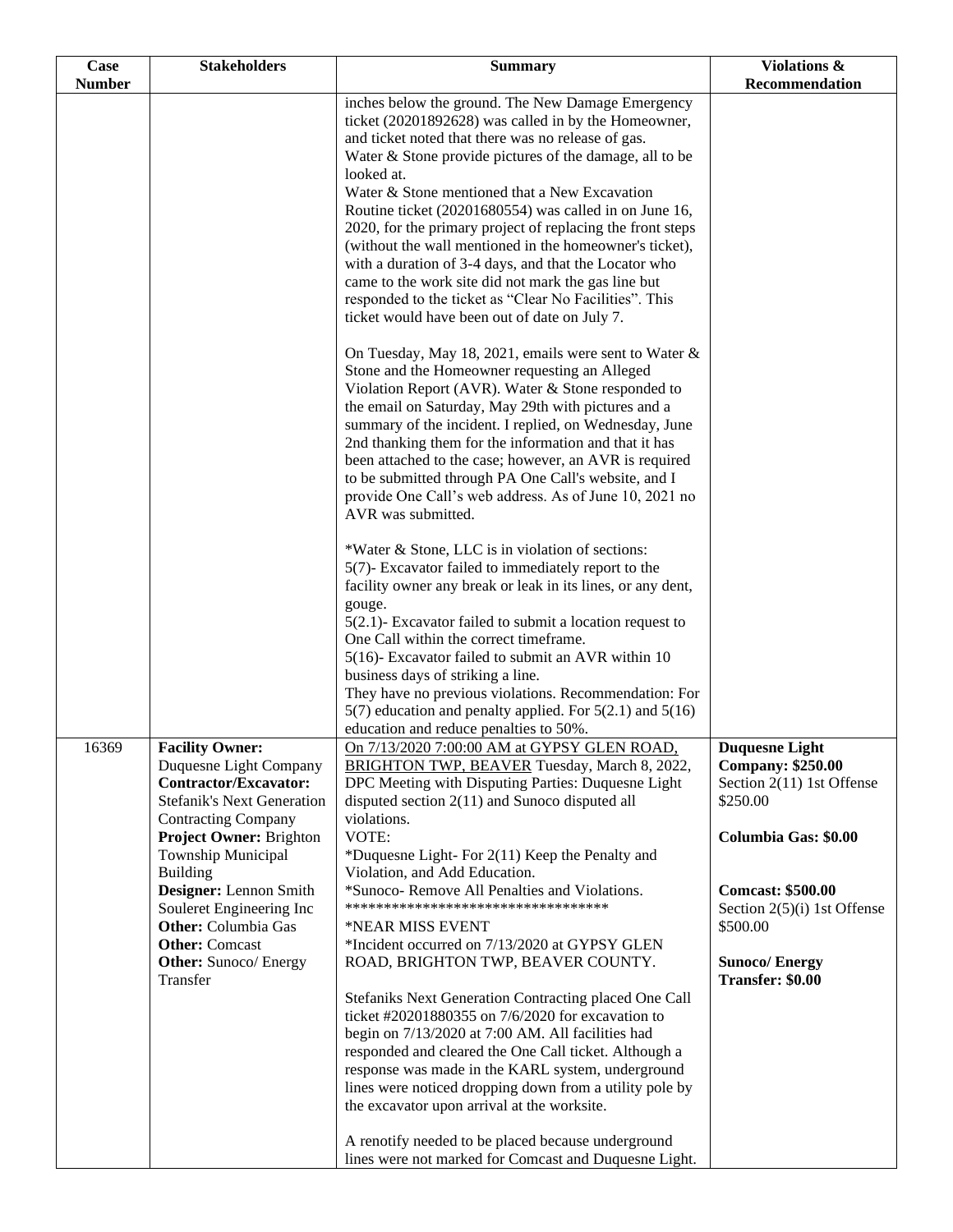| Case          | <b>Stakeholders</b> | <b>Summary</b>                                                                                                      | Violations &   |
|---------------|---------------------|---------------------------------------------------------------------------------------------------------------------|----------------|
| <b>Number</b> |                     |                                                                                                                     | Recommendation |
|               |                     | Renotify Ticket #202018803551 was placed for<br>Duquesne Light and Comcast stating, "ATTN                           |                |
|               |                     | DUQUESNE LIGHT AND COMCAST CABLE YOU                                                                                |                |
|               |                     | RESPONDED CLEAR NO FACILTIIES. HOWEVER                                                                              |                |
|               |                     | CALLER STATES YOU HAVE UG ELEC AND                                                                                  |                |
|               |                     | COMMUNICATIONS LINES COMING OFF POLE                                                                                |                |
|               |                     | NUMBER 37778 GOING TO ADDRESS 2615 GYPSY<br>GLEN RD. PLEASE MARK ALL INVOLVED LINES                                 |                |
|               |                     | AND UPDATE YOUR RESPONSE. THANK YOU."                                                                               |                |
|               |                     | Again, Comcast and Duquesne Light cleared the One                                                                   |                |
|               |                     | Call Renotify Ticket.                                                                                               |                |
|               |                     |                                                                                                                     |                |
|               |                     | Stefaniks stated in their AVR, "DLC responded to Al<br>Leddon with a voicemail (see attached) and said they         |                |
|               |                     | would not mark the line because the transformer is on                                                               |                |
|               |                     | the pole. Armando Ferri called the voicemail back (Kyle                                                             |                |
|               |                     | Parson not sure of spelling) and requested DLC mark the                                                             |                |
|               |                     | line as 1 Call requires. She informed me her legal<br>department will not allow them to mark." A violation of       |                |
|               |                     | $2(5)(i)$ - failed to mark, stake, locate or otherwise provide                                                      |                |
|               |                     | the position of the facility owner's underground lines at                                                           |                |
|               |                     | the work site within eighteen inches horizontally from                                                              |                |
|               |                     | the outside wall of such line is recommended against<br>Comcast and Duquesne Light as the underground lines         |                |
|               |                     | were not located.                                                                                                   |                |
|               |                     |                                                                                                                     |                |
|               |                     | An email was sent on 5/25/2021 requesting an AVR                                                                    |                |
|               |                     | from Duquesne Light and one was not submitted. A<br>violation of $2(11)$ - facility owner failed to comply with     |                |
|               |                     | all requests for information by the Commission relating                                                             |                |
|               |                     | to the commission's enforcement authority under this act                                                            |                |
|               |                     | within thirty days of the receipt of the request is                                                                 |                |
|               |                     | recommended.                                                                                                        |                |
|               |                     |                                                                                                                     |                |
|               |                     | Violations:                                                                                                         |                |
|               |                     | Duquesne                                                                                                            |                |
|               |                     | $2(11)$ - facility owner failed to comply with all requests                                                         |                |
|               |                     | for information by the Commission relating to the<br>commission's enforcement authority under this act              |                |
|               |                     | within thirty days of the receipt of the request.                                                                   |                |
|               |                     | $2(5)(i)$ - failed to mark, stake, locate or otherwise provide                                                      |                |
|               |                     | the position of the facility owner's underground lines at                                                           |                |
|               |                     | the work site within eighteen inches horizontally from<br>the outside wall of such line in a manner so as to enable |                |
|               |                     | the excavator, where appropriate, to employ prudent                                                                 |                |
|               |                     | techniques                                                                                                          |                |
|               |                     | Comcast                                                                                                             |                |
|               |                     | $2(5)(i)$ - failed to mark, stake, locate or otherwise provide                                                      |                |
|               |                     | the position of the facility owner's underground lines at                                                           |                |
|               |                     | the work site within eighteen inches horizontally from                                                              |                |
|               |                     | the outside wall of such line in a manner so as to enable<br>the excavator, where appropriate, to employ prudent    |                |
|               |                     | techniques                                                                                                          |                |
|               |                     | Columbia Gas                                                                                                        |                |
|               |                     |                                                                                                                     |                |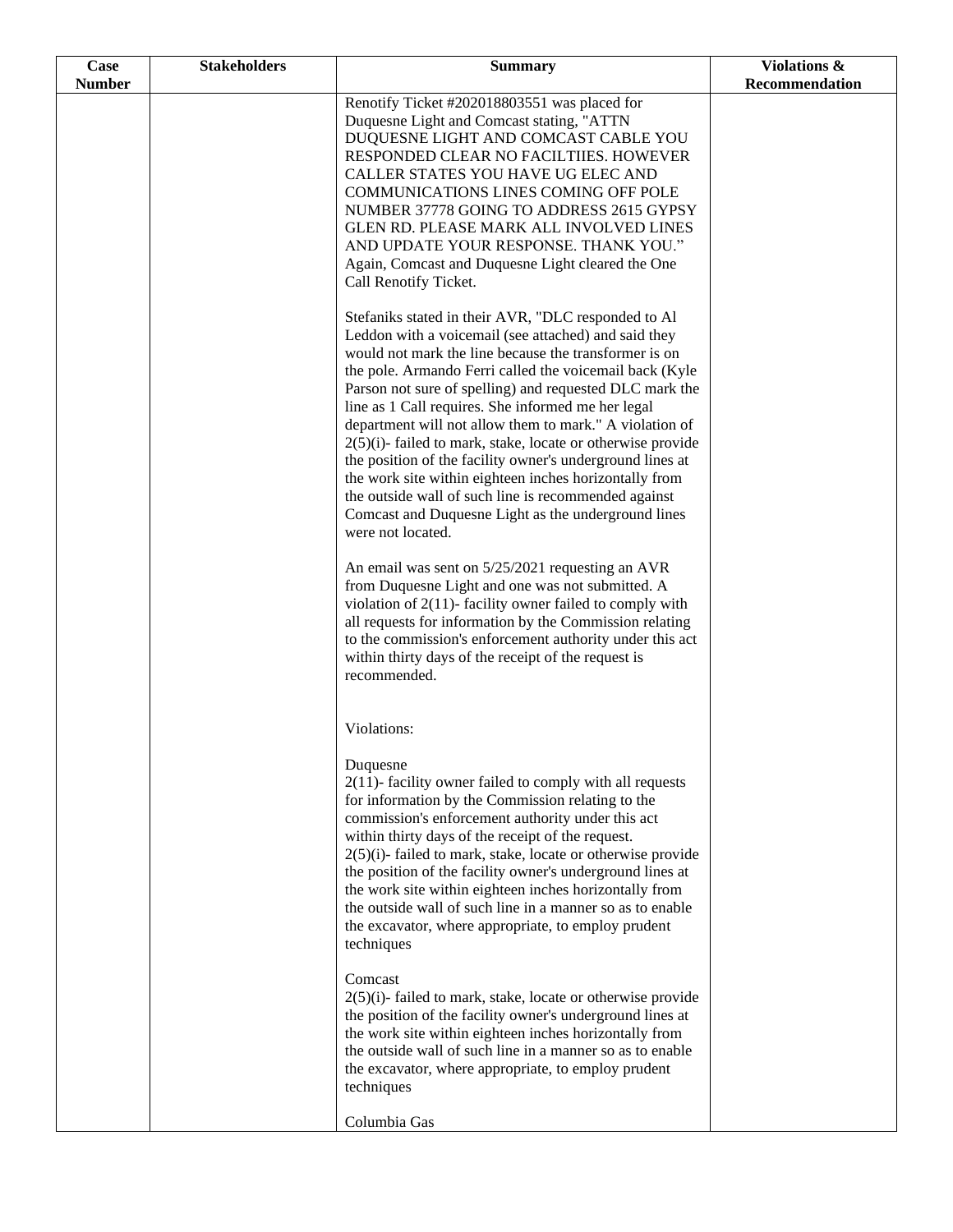| Case          | <b>Stakeholders</b>              | <b>Summary</b>                                                                                                      | <b>Violations &amp;</b>                   |
|---------------|----------------------------------|---------------------------------------------------------------------------------------------------------------------|-------------------------------------------|
| <b>Number</b> |                                  |                                                                                                                     | Recommendation                            |
|               |                                  | 2(4)- failed to respond to a Designer's request for                                                                 |                                           |
|               |                                  | information within 10 business days for ticket<br>#20200551619                                                      |                                           |
|               |                                  | 2(4)- failed to respond to a Designer's request for                                                                 |                                           |
|               |                                  | information within 10 business days for ticket                                                                      |                                           |
|               |                                  | #20200582863                                                                                                        |                                           |
|               |                                  | Sunoco                                                                                                              |                                           |
|               |                                  | $2(4)$ - failed to respond to a Designer's request for                                                              |                                           |
|               |                                  | information within 10 business days for ticket                                                                      |                                           |
|               |                                  | #20200551619                                                                                                        |                                           |
|               |                                  | $2(4)$ - failed to respond to a Designer's request for<br>information within 10 business days for ticket            |                                           |
|               |                                  | #20200582863                                                                                                        |                                           |
| 18127         | <b>Facility Owner: Peoples</b>   | On 9/1/2020 10:00:40 AM at ANITA AVE,                                                                               | <b>Peoples Gas: \$1,000.00</b>            |
|               | Gas                              | PITTSBURGH CITY, ALLEGHENY 3/8/2022 Damage                                                                          | Section $2(5)(v)$ 2nd                     |
|               | <b>Contractor/Excavator:</b>     | Prevention Committee decision was to waive the penalty                                                              | offense \$500.00                          |
|               | A. Folino Construction           | and the violation for $2(5)(v)$ keep $2(5)(i)$ penalty and                                                          |                                           |
|               | Inc.<br><b>Other: PITTSBURGH</b> | violation for Peoples Gas.                                                                                          | Section $2(5)(i)$ 1st Offense<br>\$500.00 |
|               | <b>WATER &amp; SEWER</b>         | Incident occurred on 9/01/2020 on Anita Ave in                                                                      |                                           |
|               | <b>AUTHORITY THE</b>             | Pittsburgh City, Allegheny County.                                                                                  | A. Folino Construction                    |
|               |                                  |                                                                                                                     | Inc.: \$1,000.00                          |
|               |                                  | A. Folino Construction was digging up asphalt to put in                                                             | Section 5(8) 1st Offense                  |
|               |                                  | new water lines for Pittsburgh Water and Sewer                                                                      | \$1,000.00                                |
|               |                                  | Authority, when a mismarked peoples one inch plastic                                                                |                                           |
|               |                                  | gas line was ripped up, using a backhoe trencher. Two<br>people lost service for one to two hours.                  |                                           |
|               |                                  | All AVR's agreed that the Peoples Gas line was                                                                      |                                           |
|               |                                  | mismarked. Peoples Gas took responsibility for a mix up                                                             |                                           |
|               |                                  | in location using investment and measurement cards.                                                                 |                                           |
|               |                                  | 911 was not reported as called on any of the AVR's.                                                                 |                                           |
|               |                                  | Folino is in violation of Section 5(8) To immediately call                                                          |                                           |
|               |                                  | 911 and the facility owner if the damage results in any                                                             |                                           |
|               |                                  | escape of flammable, toxic or corrosive gas or liquid.<br>AVR2020SEP110019 reads that the gas line was "ripped      |                                           |
|               |                                  | up".                                                                                                                |                                           |
|               |                                  | Ticket 20202111795                                                                                                  |                                           |
|               |                                  | Peoples Gas marked their facilities late. Work was to                                                               |                                           |
|               |                                  | begin on 8/4/2020 at 7 a.m. and Peoples did not mark                                                                |                                           |
|               |                                  | until $8/4/2020$ at 14:40. This is a violation of Section                                                           |                                           |
|               |                                  | $2(5)(v)$ To respond to all notices through the One Call<br>System, provided the time frame is set forth under this |                                           |
|               |                                  | act. This is a second offence of this violation this year.                                                          |                                           |
|               |                                  | Fine is applied.                                                                                                    |                                           |
|               |                                  | Pittsburgh Water and Sewer had no response in Karl that                                                             |                                           |
|               |                                  | was timely, then they responded with a conflict. This is                                                            |                                           |
|               |                                  | in violation of Section $2(5)(i)$ for failing to mark within                                                        |                                           |
|               |                                  | 18 inches horizontally from the outside wall of the<br>underground facility line. Fine is applied.                  |                                           |
|               |                                  | *None of the AVR's for this case, are filled out                                                                    |                                           |
|               |                                  | completely. Many questions are left blank and there are                                                             |                                           |
|               |                                  | vague responses like "installing utilities". This is a                                                              |                                           |
|               |                                  | complex project for PWSA to replace water lines and                                                                 |                                           |
|               |                                  | rehabilitate the sewer lines. Case 17209 addresses the                                                              |                                           |
| 17980         | <b>Facility Owner: UGI</b>       | complex project issues.<br>On 9/8/2020 12:23:00 AM at S BROWN ST,                                                   | <b>SOLID STATE</b>                        |
|               | <b>UTILITIES</b>                 | LEWISTOWN BORO, MIFFLIN *** Solid State                                                                             | <b>MASONRY: \$500.00</b>                  |
|               | Contractor/Excavator:            | Masonry disputes their penalty because they say they                                                                | Section $5(2.1)$ 1st Offense              |
|               | <b>SOLID STATE</b>               | believed they could excavate prior to the lawful start                                                              | \$500.00                                  |
|               | <b>MASONRY</b>                   | date if they knew UGI had marked their lines already.                                                               |                                           |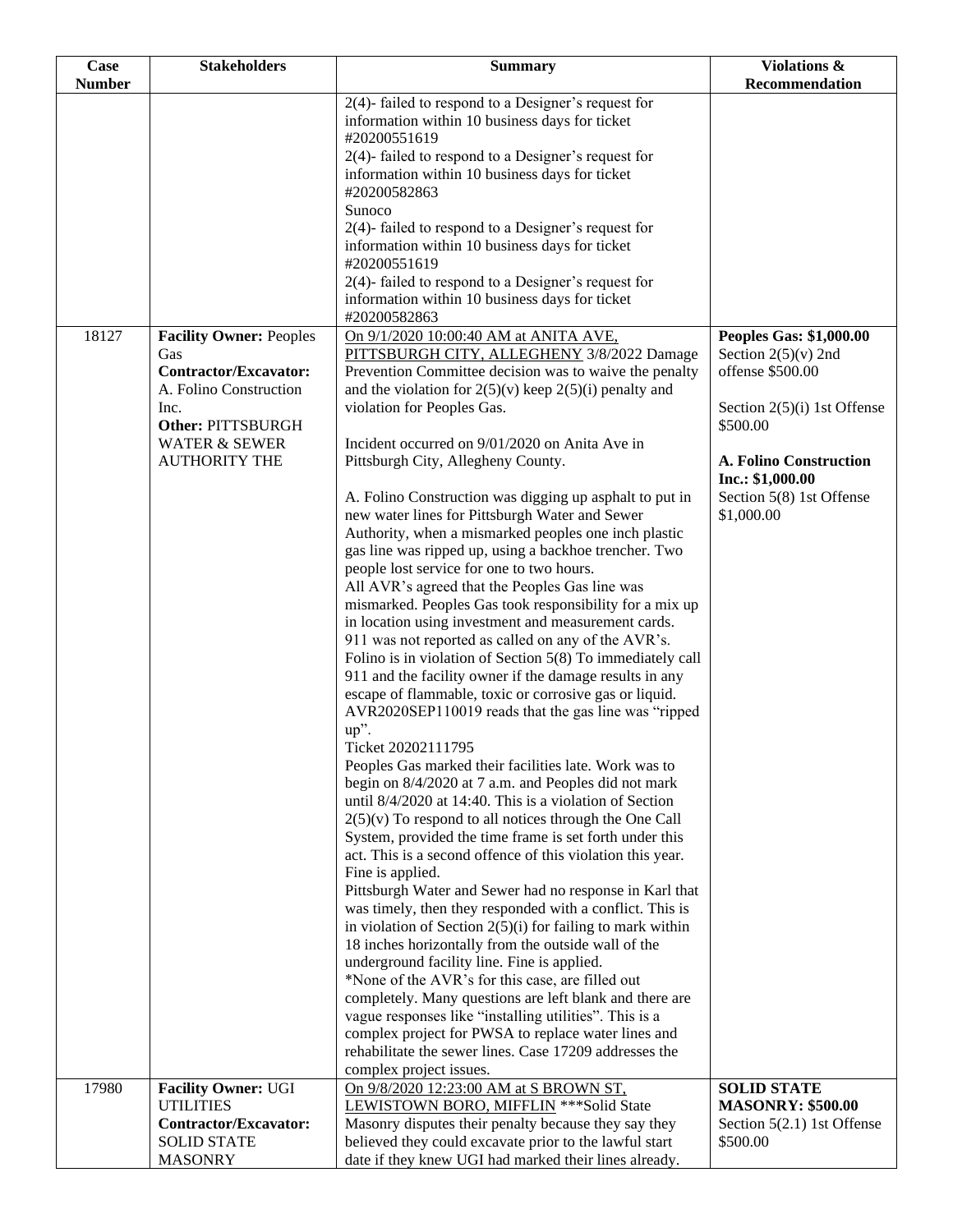| <b>Case</b>   | <b>Stakeholders</b>                                    | <b>Summary</b>                                                                                   | <b>Violations &amp;</b>                                       |
|---------------|--------------------------------------------------------|--------------------------------------------------------------------------------------------------|---------------------------------------------------------------|
| <b>Number</b> |                                                        |                                                                                                  | Recommendation                                                |
|               | <b>Project Owner:</b>                                  |                                                                                                  | <b>LEWISTOWN BORO:</b>                                        |
|               | <b>LEWISTOWN BORO</b>                                  | Incident occurred on 9/8/20 on S. Brown Street,                                                  | \$250.00                                                      |
|               | Designer: EADS Group                                   | Lewistown Borough, Mifflin County.                                                               | Section 6.1(7) 1st Offense                                    |
|               |                                                        | ***NO DAMAGE****                                                                                 | \$250.00                                                      |
|               |                                                        | UGI has reported that Solid State Masonry was<br>excavating before their lawful start date. New  |                                                               |
|               |                                                        | Excavation Insufficient Ticket 20202522259 was an                                                |                                                               |
|               |                                                        | Insufficient Ticket placed on 9/8/20 with a lawful start                                         |                                                               |
|               |                                                        | date of 9/11/20. Solid State stated in their ticket that they                                    |                                                               |
|               |                                                        | would be excavating on 9/9/20. DPI Locke questioned                                              |                                                               |
|               |                                                        | UGI about whether they had actually seen Solid State                                             |                                                               |
|               |                                                        | excavating and they responded that Solid State had                                               |                                                               |
|               |                                                        | begun excavation when their locator arrived on 9/8/2020                                          |                                                               |
|               |                                                        | (the day they placed the ticket). That email is attached to                                      |                                                               |
|               |                                                        | this case. Solid State Masonry also states in their AVR                                          |                                                               |
|               |                                                        | that they started before their lawful start date.                                                |                                                               |
|               |                                                        | On December 17, 2020 DPI Locke sent AVR email                                                    |                                                               |
|               |                                                        | requests to Solid State and Lewistown Borough. There                                             |                                                               |
|               |                                                        | was no line strike so no AVR request was sent to EADS                                            |                                                               |
|               |                                                        | Group. Solid State Masonry submitted an AVR on                                                   |                                                               |
|               |                                                        | January 7, 2021. Lewistown Borough did not respond.                                              |                                                               |
|               |                                                        |                                                                                                  |                                                               |
|               |                                                        | Solid State Masonry is cited for excavating without a                                            |                                                               |
|               |                                                        | valid One Call Ticket for starting their excavation before                                       |                                                               |
|               |                                                        | the lawful start date. Penalty reduced to by 50% with                                            |                                                               |
|               |                                                        | mandatory education for this first-time offender.                                                |                                                               |
|               |                                                        | Lewistown Borough is cited for failing to submit an                                              |                                                               |
|               |                                                        | AVR. Lewistown was notified on December 17, 2020                                                 |                                                               |
|               |                                                        | that an AVR was required and as of January 22, 2021                                              |                                                               |
|               |                                                        | they have not responded. I am recommending no                                                    |                                                               |
|               |                                                        | reduction in penalty as Lewistown was informed in the                                            |                                                               |
|               |                                                        | letter that they needed to file.                                                                 |                                                               |
| 21324         | <b>Facility Owner:</b>                                 | On 12/22/2020 3:20:00 PM at 21 ST THOMAS ST,                                                     | A. Folino Construction:                                       |
|               | Columbia Gas of PA -                                   | PITTSBURGH CITY, ALLEGHENY 3/8/2022 A.                                                           | \$4,000.00                                                    |
|               | Central                                                | Folino was a no show. DPC Decision: Accept the staff                                             | Section 5(4) 2nd Offense                                      |
|               | <b>Contractor/Excavator:</b><br>A. Folino Construction | recommendations as presented.                                                                    | \$1,000.00                                                    |
|               | <b>Project Owner:</b>                                  | Incident occurred on 12/22/2020 at 21 St. Thomas St.,                                            | Section 5(8) 1st Offense                                      |
|               | Pittsburgh Water and                                   | Pittsburgh Allegheny Co.                                                                         | \$1,000.00                                                    |
|               | Sewer Authority                                        |                                                                                                  |                                                               |
|               | Designer: Collective                                   | AVR's received from A. Folino and Pittsburgh Water                                               | Section 5(7) 1st Offense                                      |
|               | <b>Efforts</b>                                         | and Sewer Authority. DPI is requesting that violation                                            | \$1,000.00                                                    |
|               | Designer: JOHNSON,                                     | $5(16)$ be removed from A. Folino and violation 6.1(7) be                                        |                                                               |
|               | <b>MIRMIRAN AND</b>                                    | removed from Pittsburgh Water and Sewer.                                                         | Section 5(8) 1st Offense                                      |
|               | THOMPSON (JMT)                                         |                                                                                                  | \$1,000.00                                                    |
|               |                                                        | A. Folino rejects their penalties and wants to go before                                         |                                                               |
|               |                                                        | the DPC. Incident occurred at 21 St. Thomas St.,                                                 | <b>Pittsburgh Water and</b><br><b>Sewer Authority: \$0.00</b> |
|               |                                                        | Pittsburgh Allegheny Co. PA.A. Folino rejects their<br>penalties and wants to go before the DPC. |                                                               |
|               |                                                        |                                                                                                  |                                                               |
|               |                                                        | AVR from Columbia Gas states that on 12/22/2020 a                                                |                                                               |
|               |                                                        | resident of 21 St. Thomas St., Pittsburgh, PA called                                             |                                                               |
|               |                                                        | Columbia Gas, stating that his plumber said; "that this                                          |                                                               |
|               |                                                        | address has had low gas pressure for several months".                                            |                                                               |
|               |                                                        | When the Columbia gas crew investigated, they found a                                            |                                                               |
|               |                                                        | gas line that affected this address was wrapped in                                               |                                                               |
|               |                                                        | electrical tape. This was directly above the new water                                           |                                                               |
|               |                                                        | main that was installed by A. Folino Construction Inc.                                           |                                                               |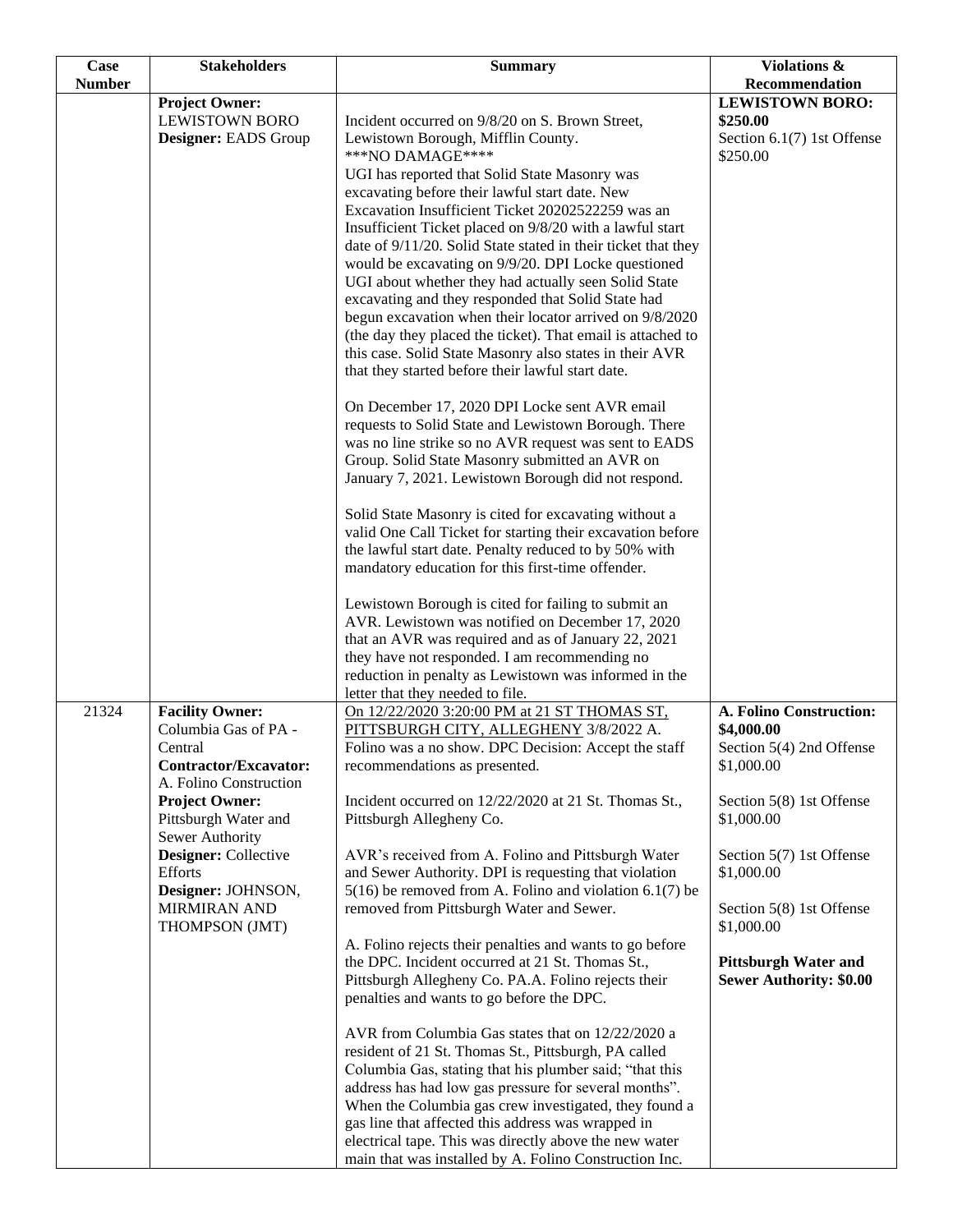| Case          | <b>Stakeholders</b> | <b>Summary</b>                                                                                                                                                                                                                                                                                                                                                                                                                                                                                                                                                                                                                           | Violations &   |
|---------------|---------------------|------------------------------------------------------------------------------------------------------------------------------------------------------------------------------------------------------------------------------------------------------------------------------------------------------------------------------------------------------------------------------------------------------------------------------------------------------------------------------------------------------------------------------------------------------------------------------------------------------------------------------------------|----------------|
| <b>Number</b> |                     |                                                                                                                                                                                                                                                                                                                                                                                                                                                                                                                                                                                                                                          | Recommendation |
|               |                     | A. Folino send an email on $1/27/2021$ stating that they<br>had already submitted an AVR for this and attached<br>AVR2020SEP160017. This AVR states that while they<br>were digging through asphalt, the operator struck a gas<br>line, but was not aware of the gas line being present,<br>because the markings were 16' away.                                                                                                                                                                                                                                                                                                          |                |
|               |                     | The Pittsburgh Water and Sewer Authority state the<br>same as A. Folino: that while they were digging through<br>asphalt, the operator struck a gas line, but was not aware<br>of the gas line being present, because the markings were<br>16' away. AVR request was mailed on 3/30/2021. This<br>is not a new AVR.                                                                                                                                                                                                                                                                                                                      |                |
|               |                     | It is noted that on 9/9/2020, several months prior, there<br>was an emergency ticket placed at St. Thomas St. for a<br>damaged gas line.                                                                                                                                                                                                                                                                                                                                                                                                                                                                                                 |                |
|               |                     | Investigator requested an AVR from A. Folino and<br>received an email reading that an AVR was already<br>submitted for this. The location in that AVR was St.<br>Thomas Street in Ward 17. No specific address given.<br>The area that Columbia Gas had to repair on that day,<br>was located on S. 18 St. See case 18324. See also<br>attachment 2604 S 18th St. Thomas St. png.                                                                                                                                                                                                                                                        |                |
|               |                     | A. Folino is in violation of Section 5(4) Second Offense<br>for failing to exercise due care and employ prudent<br>excavation.<br>A. Folino is in violation of Section 5(8) Excavator<br>vacated the worksite after causing damage that resulted<br>in the escape of gas.<br>A. Folino is in violation of Section5(7) Second Offense,<br>Excavator failed to notify the one call system and the<br>facility owner.<br>A. Folino is in violation of Section 5(8) Second Offense,<br>Excavator failed to notify 911 and the facility owner.<br>A. Folino is in violation of Section 5(16) Failed to<br>submit an Alleged Violation Report. |                |
|               |                     | Requested an AVR from the designer JMT. No AVR<br>received, but an email from JMT stated they were not<br>aware of any digging in this area. No violation noted.                                                                                                                                                                                                                                                                                                                                                                                                                                                                         |                |
|               |                     | Notes:<br>Case 18324 occurred on 09/09/2020 at St Thomas St,<br>Pittsburgh City, Allegheny Co.                                                                                                                                                                                                                                                                                                                                                                                                                                                                                                                                           |                |
|               |                     | More information:<br>This Complex Project had three separate designers:<br>Buchart Horn (BH), Johnson, Mirmiran and Thompson<br>(JMT) and Collective Efforts (CE) to create a revitalized<br>water system for PWSA. Designer and excavator,<br>Collective Efforts LLC were sub-contracted to be<br>responsible for the subsurface engineering by potholing.<br>Collective Efforts placed three one call tickets for design<br>and excavation, but per Collective Efforts, no excavation<br>was ever completed by this company, due to a lack of                                                                                          |                |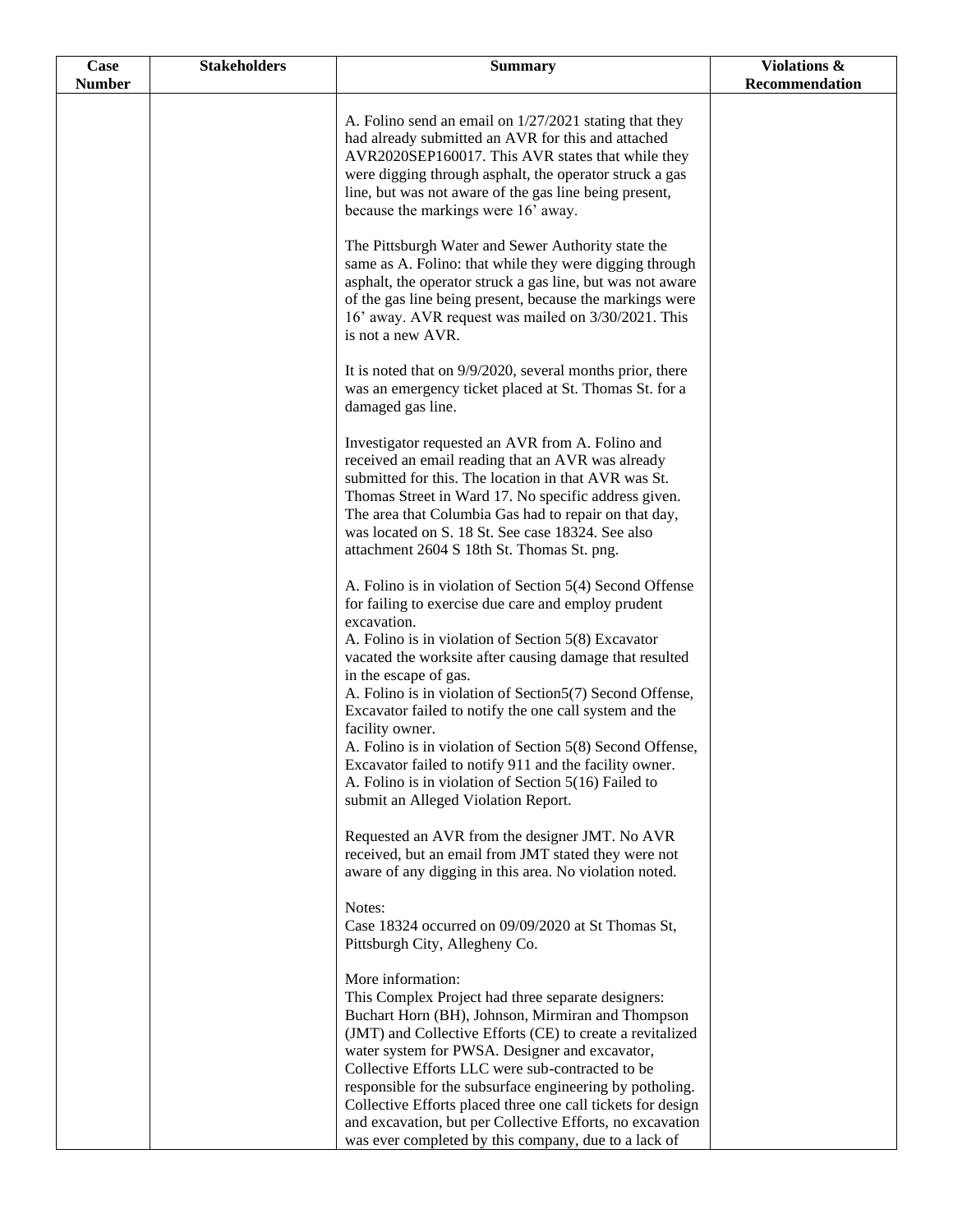| Case          | <b>Stakeholders</b>                                    | <b>Summary</b>                                                                                                      | Violations &                             |
|---------------|--------------------------------------------------------|---------------------------------------------------------------------------------------------------------------------|------------------------------------------|
| <b>Number</b> |                                                        |                                                                                                                     | Recommendation                           |
|               |                                                        | funding. AVR from Collective Efforts reported that they                                                             |                                          |
|               |                                                        | were no longer a part of this project.<br>Violations having to do with the Complex Project are in                   |                                          |
|               |                                                        | Case 17209. More design tickets are listed as more                                                                  |                                          |
|               |                                                        | AVR's are submitted.                                                                                                |                                          |
|               |                                                        | Violations for failure to submit a complex project ticket,                                                          |                                          |
|               |                                                        | Subsurface Utility Engineering (SUE) and concern for                                                                |                                          |
|               |                                                        | the process of responding to damaged gas lines are cited<br>in case 17209.                                          |                                          |
| 22354         | <b>Facility Owner: UGI</b><br>Utilities, Inc.          | On 3/10/2021 1:00:00 PM at 2 May St., Moosic,<br>MOOSIC BORO, LACKAWANNA 03/08/2022 DPC                             | 3 D M Plumbing LLC:<br>\$1,000.00        |
|               | <b>Contractor/Excavator: 3</b><br>D M Plumbing LLC     | voted to Remove violations and penalties to PAWC.                                                                   | Section 5(2.1) 1st Offense<br>\$1,000.00 |
|               | <b>Project Owner: American</b>                         | PA American Water is rejecting their violation stating                                                              |                                          |
|               | <b>Water Resources</b><br><b>Other:</b> Moosic Borough | that the ticket did not provide enough information or<br>indicate that there was active digging.                    | <b>Moosic Borough:</b><br>\$1,000.00     |
|               | <b>Other: PA American</b>                              |                                                                                                                     | Section $2(5)(vii)$ 1st                  |
|               | Water                                                  | Incident occurred on March 10, 2021 at 2. May Street,                                                               | Offense \$1,000.00                       |
|               |                                                        | Moosic Borough, Lackawanna County.                                                                                  | Section 2(11) 1st Offense                |
|               |                                                        | On March 11, 2021 Moosic Borough contacted UGI<br>informing them an excavator was excavating without a              | \$0.00                                   |
|               |                                                        | One Call notification and/or permit at 2 May Street,                                                                | <b>PA American Water:</b>                |
|               |                                                        | Moosic Borough, Lackawanna County.                                                                                  | \$0.00                                   |
|               |                                                        | An AVR was submitted by UGI stating personnel                                                                       |                                          |
|               |                                                        | showed up to the excavation site to find 3DM Plumbing                                                               |                                          |
|               |                                                        | finishing a job. They provided their information and                                                                |                                          |
|               |                                                        | promptly left the site. After speaking with the neighbors,<br>UGI indicated, "Pneumatic hammers and road saws were  |                                          |
|               |                                                        | observed on site and neighbors said they saw the                                                                    |                                          |
|               |                                                        | contractor digging with an excavator the previous day."                                                             |                                          |
|               |                                                        | UGI took the initiative to vac the area inside the cut area                                                         |                                          |
|               |                                                        | of the excavation site left by the excavator, and                                                                   |                                          |
|               |                                                        | discovered "damage to the exterior coating on our steel<br>gas main as well as scratches." A photo was provided by  |                                          |
|               |                                                        | UGI showing damages of the cathodic protection of the                                                               |                                          |
|               |                                                        | gas line.                                                                                                           |                                          |
|               |                                                        | 3DM Plumbing submitted an AVR indicating this was                                                                   |                                          |
|               |                                                        | an Emergency repair due to roots entering the sewer line.                                                           |                                          |
|               |                                                        | The Project Owner, American Water Resources, was                                                                    |                                          |
|               |                                                        | contacted regarding the clog and Moosic Township was                                                                |                                          |
|               |                                                        | asked to jet their main line to determine the location of<br>the clogged pipe. The Township concluded the issue was |                                          |
|               |                                                        | the HO responsibility and marked the area which needed                                                              |                                          |
|               |                                                        | to be repaired. The excavator claimed there wasn't any                                                              |                                          |
|               |                                                        | damage caused while excavating on their behalf and the                                                              |                                          |
|               |                                                        | area looked to be "pre-excavated". The Township                                                                     |                                          |
|               |                                                        | assisted in the location of crossing mains.                                                                         |                                          |
|               |                                                        | One Call notated at the bottom of 3DM's AVR they have<br>placed One Call notifications in the past and 3DM          |                                          |
|               |                                                        | admitted to failing to contact 811 due to                                                                           |                                          |
|               |                                                        | miscommunication with the office.                                                                                   |                                          |
|               |                                                        | American Water Resources stated in their AVR the                                                                    |                                          |
|               |                                                        | Township personnel remained onsite while excavation                                                                 |                                          |
|               |                                                        | and repair took place. It was also notated, "3DM<br>maintained they did not damage UGI's gas main at the            |                                          |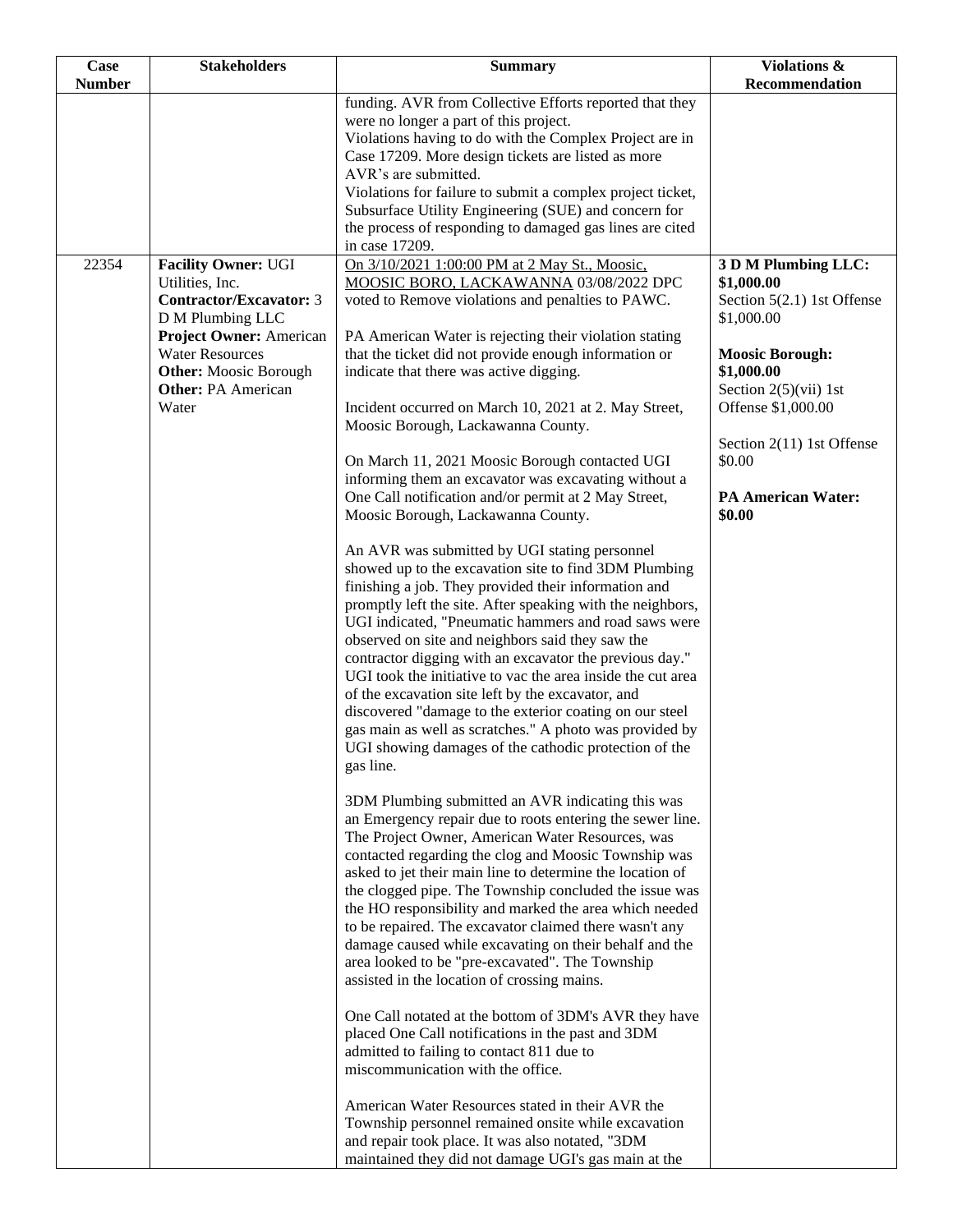| Case          | <b>Stakeholders</b> | <b>Summary</b>                                                                                                                                                                                                               | Violations &   |
|---------------|---------------------|------------------------------------------------------------------------------------------------------------------------------------------------------------------------------------------------------------------------------|----------------|
| <b>Number</b> |                     |                                                                                                                                                                                                                              | Recommendation |
|               |                     | repair location and there was no damage upon<br>completion of the work."                                                                                                                                                     |                |
|               |                     | An email was sent to Moosic Borough requesting an<br>AVR but an AVR has yet to be submitted. A<br>recommendation of violating Section $5(17)$ -failing to<br>comply with all requests for information from the PUC<br>staff. |                |
|               |                     | $**$                                                                                                                                                                                                                         |                |
|               |                     | 3DM Plumbing is being recommended for violation<br>Section $5(2.1)$ of Act for for failing to submit a One Call<br>Ticket.                                                                                                   |                |
|               |                     | PA American Water and Moosic Borough are being<br>recommended for violation of $2(5)(\n\tiii)$ - failing to<br>respond to an Emergency notification as soon as<br>practicable for Ticket #20210701762.                       |                |
|               |                     | Moosic Borough is being recommended for violating<br>Section $5(17)$ - failing to comply with all requests for<br>information from the PUC staff.                                                                            |                |

#### **Committee Review**

| Case<br><b>Number</b> | <b>Stakeholders</b>          | <b>Summary</b>                                             | Violations &<br>Recommendation |
|-----------------------|------------------------------|------------------------------------------------------------|--------------------------------|
| 12469                 | <b>Facility Owner: PA</b>    | On 1/7/2020 11:00:00 AM at MAKEFIELD RD,                   | <b>PA American Water</b>       |
|                       | American Water Company       | LOWER MAKEFIELD TWP, BUCKS Incident                        | <b>Company: \$750.00</b>       |
|                       | <b>Contractor/Excavator:</b> | occurred on January 7, 2020 on Makefield Rd., Lower        | Section 2(5)(i) 1st Offense    |
|                       | Aaron Enterprises, Inc.      | Makefield Twp., Bucks County.                              | \$500.00                       |
|                       | <b>Other:</b> Falls Township |                                                            |                                |
|                       | Authority                    | Aaron Enterprises was excavating for a slide rail system   | Section $6.1(7)$ 1st Offense   |
|                       | <b>Other: PECO Energy</b>    | when they struck PA American's water line. Aaron's         | \$250.00                       |
|                       |                              | photos show that the line was approximately 46-inches      |                                |
|                       |                              | off where they say the marks were.                         | <b>Falls Township</b>          |
|                       |                              |                                                            | <b>Authority: \$1,000.00</b>   |
|                       |                              | On April 20, 2020, DPI Andrade-Locke sent an email to      | Section $2(5)(v)$ 1st Offense  |
|                       |                              | PA American Water asking for an AVR as PAWC is the         | \$500.00                       |
|                       |                              | project owner and designer for this project as well as the |                                |
|                       |                              | facility owner. To date, no AVR has been received.         | Section 2(4) 1st Offense       |
|                       |                              |                                                            | \$250.00                       |
|                       |                              | PA American Water is cited for failing to mark their line  |                                |
|                       |                              | within 18 inches. PA American Water is also cited for      | Section 2(4) 1st Offense       |
|                       |                              | failing to submit an AVR within 10 days of their           | \$250.00                       |
|                       |                              | contractor striking a line. As PA American was also the    |                                |
|                       |                              | facility owner, they would have known that their line      | PECO Energy: \$0.00            |
|                       |                              | was hit and they were notified by the DPI.                 | Section 2(4) 1st Offense       |
|                       |                              |                                                            | \$0.00                         |
|                       |                              | Falls Township Authority is cited for failing to respond   |                                |
|                       |                              | to Excavation Ticket No. 20193611680 - response due        | Section 2(4) 1st Offense       |
|                       |                              | 12/31. Falls Township responded "Scheduled Mark" on        | \$0.00                         |
|                       |                              | 12/27 but never finalized their response. Falls Township   |                                |
|                       |                              | is also cited for failing to respond to New Excavation     |                                |
|                       |                              | Final Design Ticket No. 20192061086 - response due         |                                |
|                       |                              | 8/8. Falls Township responded "Scheduled Mark" on          |                                |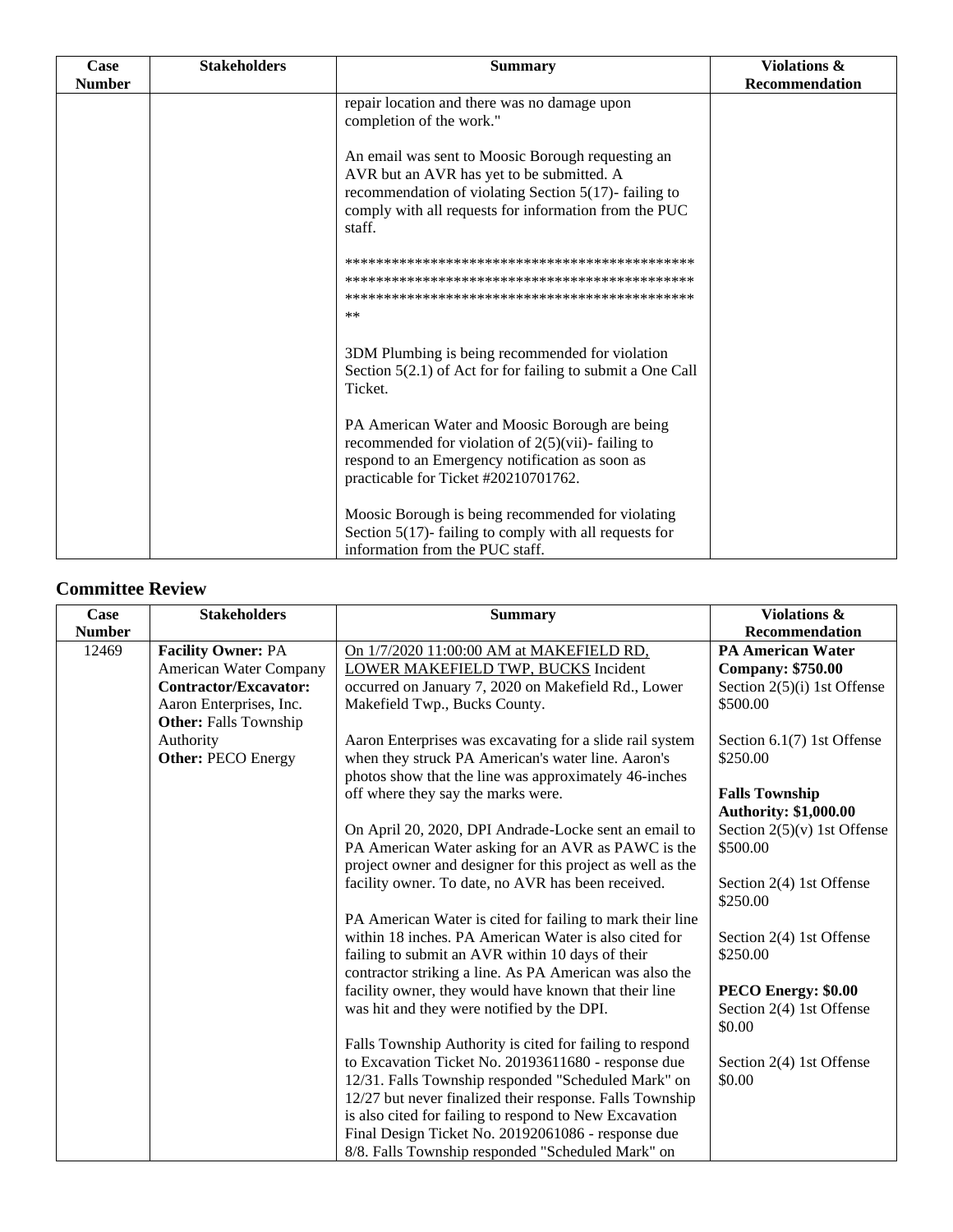| <b>Case</b>   | <b>Stakeholders</b>                                                                                              | <b>Summary</b>                                                                                                                                                                                                                                                                                                                                                                                                                                                                                                                                                                                                                                                                                                                                                                                                                                                                                                     | Violations &                                                                                                                                                                                     |
|---------------|------------------------------------------------------------------------------------------------------------------|--------------------------------------------------------------------------------------------------------------------------------------------------------------------------------------------------------------------------------------------------------------------------------------------------------------------------------------------------------------------------------------------------------------------------------------------------------------------------------------------------------------------------------------------------------------------------------------------------------------------------------------------------------------------------------------------------------------------------------------------------------------------------------------------------------------------------------------------------------------------------------------------------------------------|--------------------------------------------------------------------------------------------------------------------------------------------------------------------------------------------------|
| <b>Number</b> |                                                                                                                  |                                                                                                                                                                                                                                                                                                                                                                                                                                                                                                                                                                                                                                                                                                                                                                                                                                                                                                                    | Recommendation                                                                                                                                                                                   |
|               |                                                                                                                  | 7/25 but never finalized their response. Falls Township<br>is also cited for failing to respond to Final Design Ticket<br>No. 20191231219 - response due 5/17, Falls Township<br>responded "Scheduled Mark" on 5/3 but did not finalize<br>their response                                                                                                                                                                                                                                                                                                                                                                                                                                                                                                                                                                                                                                                          |                                                                                                                                                                                                  |
|               |                                                                                                                  | PECO Energy is cited for failing to respond to New<br>Excavation Final Design Ticket No. 20192061086 -<br>response due 8/8. PECO responded "Conflict" on 7/25<br>but never finalized their response. PECO is also cited for<br>failing to respond to Final Design Ticket No.<br>20191231219 - response due 5/17, PECO responded<br>"Conflict" on 5/6 but did not finalize their response.                                                                                                                                                                                                                                                                                                                                                                                                                                                                                                                          |                                                                                                                                                                                                  |
| 16419         | <b>Facility Owner: UGI</b><br><b>Contractor/Excavator:</b><br><b>BORE FORCE</b><br><b>Project Owner: Comcast</b> | On 6/4/2020 10:00:00 AM at 575 RUTTER AVE,<br>KINGSTON BORO, LUZERNE ~Incident occurred on<br>6/4/2020 at 575 Rutter Ave., near East Dorrance Street<br>and James Street, Kingston Borough, Luzerne County.                                                                                                                                                                                                                                                                                                                                                                                                                                                                                                                                                                                                                                                                                                        | <b>BORE FORCE:</b><br>\$1,500.00<br>Section 5(16) 1st Offense<br>\$250.00                                                                                                                        |
|               |                                                                                                                  | UGI submitted an AVR stating, "Contractor boring<br>cable. Spotted out line where it was marked. Still<br>proceeded to bore through our gas service line in spot<br>hole." No photos were submitted. A violation of $5(4)$ -<br>failed to exercise due care and employ prudent<br>techniques is recommended against Bore Force as well<br>as $5(11.2)$ - when using HDD, failed to utilize the best<br>practices published in the HDD Consortium. Education<br>is recommended in addition to the monetary penalties.<br>A courtesy letter was sent on 6/30/2021 to the excavator<br>and the PO to submit an AVR, but one has not been<br>submitted by either party to date.                                                                                                                                                                                                                                        | Section 5(4) 1st Offense<br>\$500.00<br>Section $5(11.2)$ 1st<br>Offense \$500.00<br>Section 5(17) 1st Offense<br>\$250.00<br><b>Comcast: \$750.00</b><br>Section 6.1(7) 3rd Offense<br>\$750.00 |
|               |                                                                                                                  | Violations:<br>Bore Force-<br>$\sim$ 5(4)-failed to exercise due care and employ prudent<br>techniques. Penalty is applied. Education is mandatory.<br>$\sim$ 5(11.2)- when using HDD, failed to utilize the best<br>practices published in the HDD Consortium. Penalty is<br>applied.<br>$\sim$ 5(16)-failing to submit a report of an alleged violation<br>to the commission through the One Call System not<br>more than ten business days after striking or damaging a<br>facility owner's line during excavation or demolition.<br>Penalty is applied.<br>$\sim$ 5(17)-failed to comply with all requests for<br>information from the PUC within 30 days of the receipt<br>of the request. Penalty is applied.<br>Comcast-<br>$~6.1(7)$ - Project Owner failed to submit an Alleged<br>Violation Report within 10 business days of a line strike.<br>This is a third time offense and the penalty is applied. |                                                                                                                                                                                                  |
| 15750         | <b>Facility Owner:</b>                                                                                           | On 6/22/2020 1:20:00 PM at 1515 INDIANA AVE.                                                                                                                                                                                                                                                                                                                                                                                                                                                                                                                                                                                                                                                                                                                                                                                                                                                                       | Columbia Gas: \$500.00                                                                                                                                                                           |
|               | Columbia Gas<br>Contractor/Excavator:<br>D&M Contracting                                                         | MONACA BORO, BEAVER ~Incident occurred on<br>6/22/2020 at 1515 Indiana Ave., near 15th St., Monaca<br>Borough, Beaver County.                                                                                                                                                                                                                                                                                                                                                                                                                                                                                                                                                                                                                                                                                                                                                                                      | Section $2(5)(v)$ 2nd<br>offense \$500.00                                                                                                                                                        |
|               | <b>Project Owner: Peoples</b><br>Designer: Gateway                                                               |                                                                                                                                                                                                                                                                                                                                                                                                                                                                                                                                                                                                                                                                                                                                                                                                                                                                                                                    | <b>D&amp;M</b> Contracting:<br>\$1,750.00                                                                                                                                                        |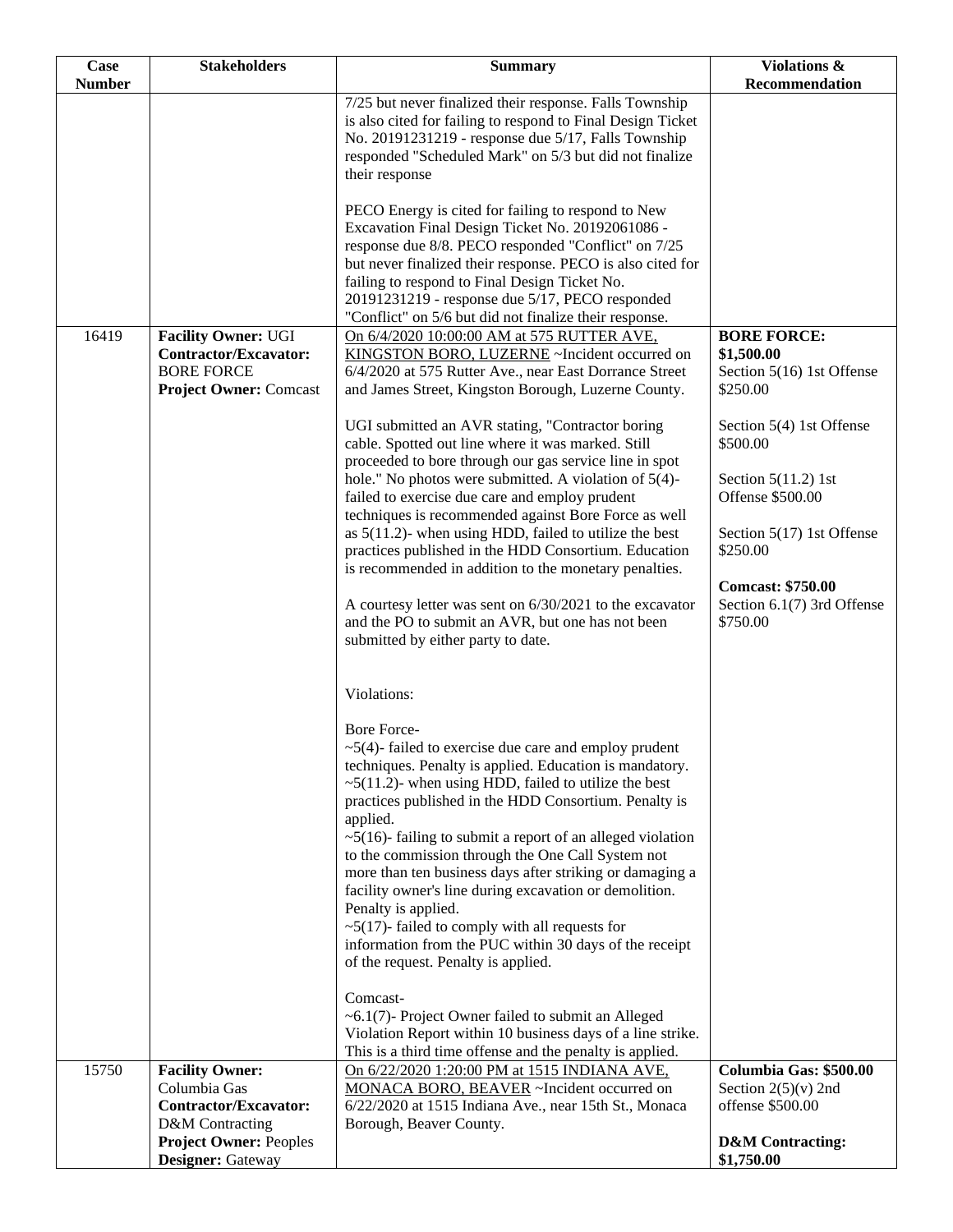| Case          | <b>Stakeholders</b>                       | <b>Summary</b>                                                                                                                                                                                                                                                                                                                                                                                                                                                                                                                                                                                                                                                                                                                                                                                                                                                                                                                                                                                                                                                                                                                                                                                                                                                                                                                                                                                                                                                                                                                                                                                                                                                                                                                                                                                                                                                                                                                                        | <b>Violations &amp;</b>                                                                                                                                                                                                     |
|---------------|-------------------------------------------|-------------------------------------------------------------------------------------------------------------------------------------------------------------------------------------------------------------------------------------------------------------------------------------------------------------------------------------------------------------------------------------------------------------------------------------------------------------------------------------------------------------------------------------------------------------------------------------------------------------------------------------------------------------------------------------------------------------------------------------------------------------------------------------------------------------------------------------------------------------------------------------------------------------------------------------------------------------------------------------------------------------------------------------------------------------------------------------------------------------------------------------------------------------------------------------------------------------------------------------------------------------------------------------------------------------------------------------------------------------------------------------------------------------------------------------------------------------------------------------------------------------------------------------------------------------------------------------------------------------------------------------------------------------------------------------------------------------------------------------------------------------------------------------------------------------------------------------------------------------------------------------------------------------------------------------------------------|-----------------------------------------------------------------------------------------------------------------------------------------------------------------------------------------------------------------------------|
| <b>Number</b> | Engineers<br><b>Other:</b> Monaca Borough | Columbia Gas submitted an AVR stating, "While<br>working to replace a gas mainline for Peoples Natural<br>Gas, D&M Contracting worked outside the agreed upon<br>locate area for that day to saw cut. While saw cutting,<br>D&M cut through a 1" plastic gas service line resulting<br>in a damage. See above locate comments for detailed<br>explanation on how damage occurred. Excavator<br>Negligence - Excavator began digging in an area that<br>wasn't agreed upon with the Columbia Gas locator,<br>while the ticket was in conflict." The additional locate<br>comments on the AVR from Columbia stated, "The<br>work on this project was an on-going complex project<br>and the locator had made daily arrangements with the<br>excavator to mark out ahead of where the excavator was<br>going to be working. This area was the second phase of<br>the project, and the locator had made arrangements that<br>the work for that day was going to take place on 15th<br>street and not along Indiana Avenue. The ticket along<br>Indiana Avenue was placed into conflict by the<br>employee locator until the locate could be finished. The<br>contractor went ahead and saw cut along Indiana Avenue<br>without any marks on the ground and saw cut through a<br>1" gas service line resulting in a damage. The gas service<br>line was 9" deep embedded in concrete." Photos were<br>submitted with the AVR.<br>An email was sent to Columbia Gas on 7/20/2021<br>requesting the locator documentation regarding the<br>locator mark-out schedule. The response from Columbia<br>indicated the notes on the agreement were supplied in<br>the ticket management system after the damage had<br>occurred (see Columbia-locator ticket notes. Locating<br>agreement was documented at 4:13 pm on 6/22/2020). A<br>violation of $2(5)(v)$ late-failed to respond to a One Call<br>notification within the required amount of time for ticket | Recommendation<br>Section 5(8) 2nd Offense<br>\$1,500.00<br>Section $5(6)(i)$ 1st Offense<br>\$250.00<br><b>Monaca Borough:</b><br>\$250.00<br>Section 2(4) 1st Offense<br>\$125.00<br>Section 2(4) 1st Offense<br>\$125.00 |
|               |                                           | #20201692547 is recommended against Columbia Gas.<br>D&M Contracting submitted an AVR stating, "Locator<br>did not mark the lines that Columbia Gas was<br>responsible for in the time allotted for the one call. The<br>one call ticket was due at 12:52 pm, the line was hit at<br>1:20 pm. Furthermore, the locator was on site from 11<br>am to 1:20 pm in his vehicle on the date of the alleged<br>violation. The utility line was 11.5 inches deep and<br>embedded half way into the concrete base (the road in<br>the subject is approximately 8 inches of concrete<br>underneath approximately 3 inches of asphalt top)<br>making it impossible to locate the line without cutting it<br>while cutting the road to spot the line. As we were<br>cutting the road, the line was struck because it was so<br>shallow. Pictures will indicate there were no markings<br>on the road to base a tolerance zone off of. Pictures of<br>the damaged area will also show the improper depth of<br>the utility line." Photos were submitted with the AVR. A<br>violation of $5(6)(i)$ Excavator failed to plan the<br>excavation or demolition work to avoid damage or<br>minimize interference to D&M Contracting with<br>mandatory education.                                                                                                                                                                                                                                                                                                                                                                                                                                                                                                                                                                                                                                                                                                       |                                                                                                                                                                                                                             |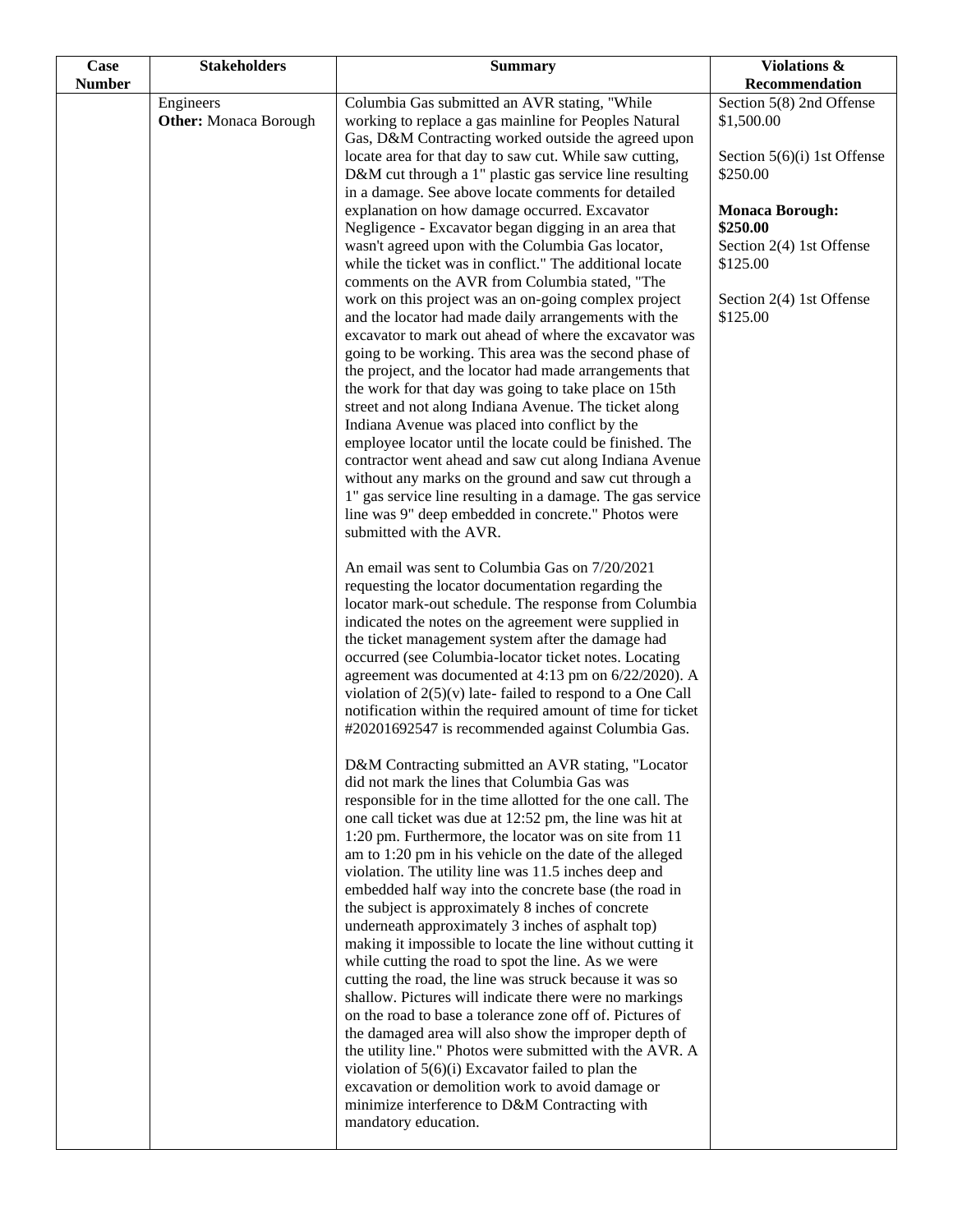| Case          | <b>Stakeholders</b>                                      | <b>Summary</b>                                                                                             | Violations &                           |
|---------------|----------------------------------------------------------|------------------------------------------------------------------------------------------------------------|----------------------------------------|
| <b>Number</b> |                                                          |                                                                                                            | Recommendation                         |
|               |                                                          | Columbia Gas placed Final Design ticket #20200270103<br>on 1/27/2020. Response due date was 2/10/2020.     |                                        |
|               |                                                          | Monaca Borough did not respond until 2/26/2020. A                                                          |                                        |
|               |                                                          | violation of $2(4)$ - failed to respond to a Designer's                                                    |                                        |
|               |                                                          | request for information within 10 business days is                                                         |                                        |
|               |                                                          | recommended with education in lieu of the monetary<br>penalty.                                             |                                        |
|               |                                                          |                                                                                                            |                                        |
|               |                                                          | Columbia Gas placed Final Design ticket #20201332595                                                       |                                        |
|               |                                                          | on 5/12/2020. Response due date was 5/27/2020.                                                             |                                        |
|               |                                                          | Monaca Borough did not respond to the ticket. A<br>violation of $2(4)$ - failed to respond to a Designer's |                                        |
|               |                                                          | request for information within 10 business days is                                                         |                                        |
|               |                                                          | recommended with education.                                                                                |                                        |
|               |                                                          |                                                                                                            |                                        |
|               |                                                          | Both D&M Contracting and Columbia Gas indicated 911<br>was not called after hazardous gas was released. A  |                                        |
|               |                                                          | violation of 5(8)-failing to immediately notify 911 and                                                    |                                        |
|               |                                                          | the facility owner if the damage results in the escape of                                                  |                                        |
|               |                                                          | any flammable, toxic or corrosive gas or liquid which<br>endangers life, health or property is recommended |                                        |
|               |                                                          | against D&M Contracting. This is the 2nd time D&M                                                          |                                        |
|               |                                                          | has been cited for failure to call 911 after an escape of                                                  |                                        |
|               |                                                          | gas.                                                                                                       |                                        |
|               |                                                          | Violations:                                                                                                |                                        |
|               |                                                          |                                                                                                            |                                        |
|               |                                                          | Monaca Borough-                                                                                            |                                        |
|               |                                                          | $\sim$ 2(4)-failed to respond to a Designer's request for<br>information within 10 business days- Ticket   |                                        |
|               |                                                          | #20200270103. This is a first-time offense. The \$250.                                                     |                                        |
|               |                                                          | Penalty is reduced to \$125.                                                                               |                                        |
|               |                                                          | $\sim$ 2(4)-failed to respond to a Designer's request for                                                  |                                        |
|               |                                                          | information within 10 business days- Ticket<br>#20201332595. This is a first-time offense. The \$250.      |                                        |
|               |                                                          | Penalty is reduced to \$125.                                                                               |                                        |
|               |                                                          | Education is mandatory.                                                                                    |                                        |
|               |                                                          |                                                                                                            |                                        |
|               |                                                          | D&M Contracting-<br>$\sim$ 5(8)-failing to immediately notify 911 and the facility                         |                                        |
|               |                                                          | owner if the damage results in the escape of any                                                           |                                        |
|               |                                                          | flammable, toxic or corrosive gas or liquid which                                                          |                                        |
|               |                                                          | endangers life, health or property.                                                                        |                                        |
|               |                                                          | $\sim$ 5(6)(i) Excavator failed to plan the excavation or<br>demolition work to avoid damage or minimize   |                                        |
|               |                                                          | interference. Education is mandatory.                                                                      |                                        |
|               |                                                          |                                                                                                            |                                        |
|               |                                                          | Columbia Gas-<br>$\sim$ 2(5)(v) late-failed to respond to a One Call notification                          |                                        |
|               |                                                          | within the required amount of time for ticket                                                              |                                        |
|               |                                                          | #20201692547                                                                                               |                                        |
| 15751         | <b>Facility Owner: PECO</b>                              | On 6/22/2020 2:58:00 PM at MOORE RD, NETHER                                                                | <b>CARR &amp; DUFF:</b>                |
|               | Energy<br><b>Contractor/Excavator:</b>                   | PROVIDENCE TWP, DELAWARE ~incident occurred<br>on 6/22/2020 on Moore Road, near Wiltshire Drive and        | \$1,500.00<br>Section 5(4) 1st Offense |
|               | <b>CARR &amp; DUFF</b>                                   | Brookhaven Road, Nether Providence Township,                                                               | \$250.00                               |
|               | <b>Project Owner: PECO</b>                               | Delaware County.                                                                                           |                                        |
|               | Energy                                                   |                                                                                                            | Section $5(11.2)$ 1st                  |
|               | <b>Other:</b> Comcast<br><b>Other:</b> Nether Providence | Emergency One Call ticket #20201672432 was placed<br>on 6/15/2020. Nether Providence Township did not      | Offense \$250.00                       |
|               | Township                                                 | respond to the notification until 6/17/2021. A violation                                                   | Section 5(9) 1st Offense               |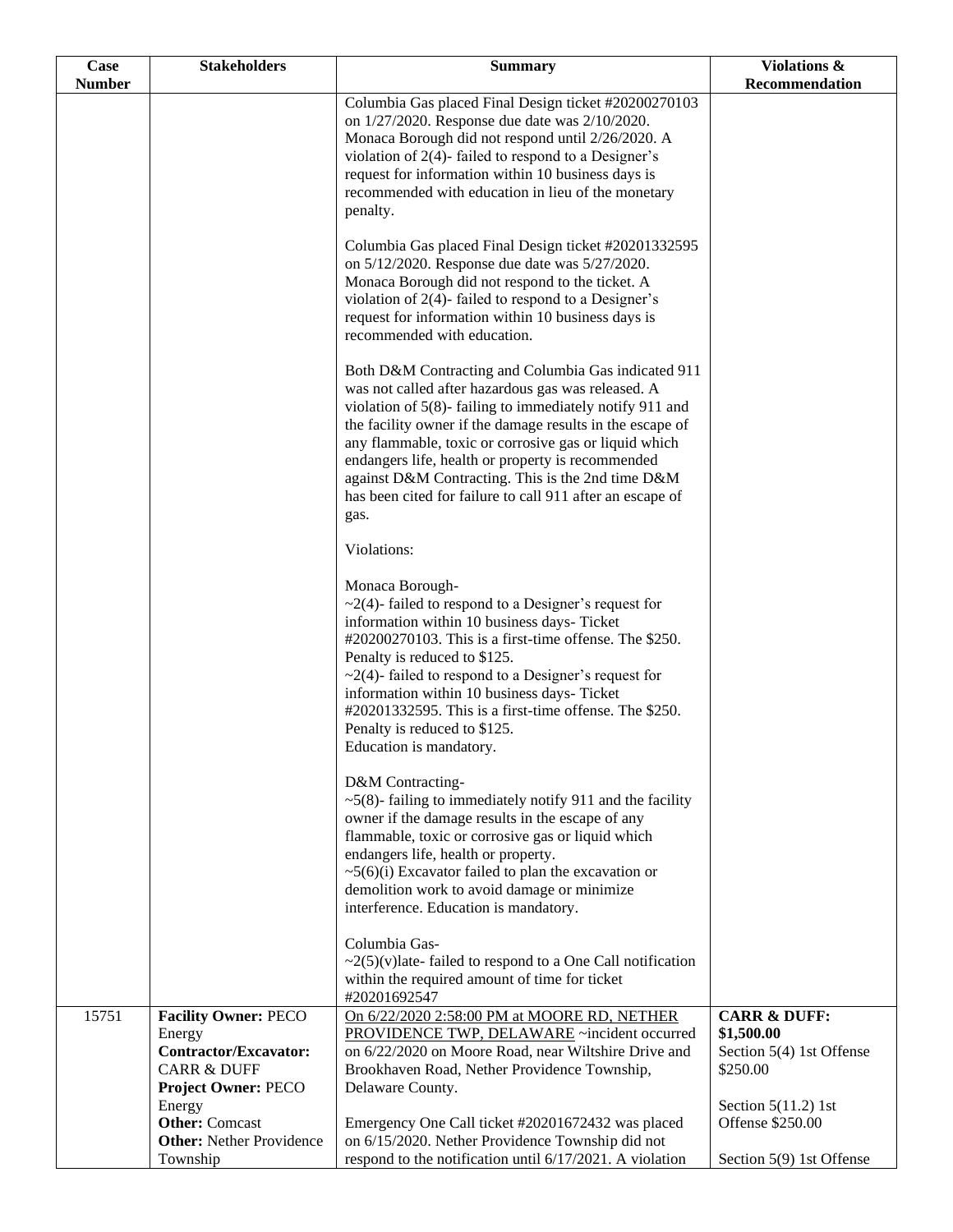| Case<br><b>Number</b> | <b>Stakeholders</b> | <b>Summary</b>                                                                                                                                                                                                                                                                                                                                                                                                                                                                                                                                                                                                                                                                                                                                                                                                                                                                                                                                                                                                                                                                                                                                                                                                                                                                                                                                                                                                                                                                                                                                                                       | Violations &<br>Recommendation                                                                                                                                                         |
|-----------------------|---------------------|--------------------------------------------------------------------------------------------------------------------------------------------------------------------------------------------------------------------------------------------------------------------------------------------------------------------------------------------------------------------------------------------------------------------------------------------------------------------------------------------------------------------------------------------------------------------------------------------------------------------------------------------------------------------------------------------------------------------------------------------------------------------------------------------------------------------------------------------------------------------------------------------------------------------------------------------------------------------------------------------------------------------------------------------------------------------------------------------------------------------------------------------------------------------------------------------------------------------------------------------------------------------------------------------------------------------------------------------------------------------------------------------------------------------------------------------------------------------------------------------------------------------------------------------------------------------------------------|----------------------------------------------------------------------------------------------------------------------------------------------------------------------------------------|
|                       |                     | of $2(5)$ (vii)- Failed to respond to an emergency<br>notification as soon as practicable following notification<br>is recommended with education in lieu of the monetary<br>penalty.<br>Routine One Call ticket #20201712514 was placed on<br>$6/19/2020$ . Response due date was $6/23/2020$ for<br>excavation to begin on 6/24/2020 at 7:00 AM. Comcast<br>did not respond to the notification until 6/24/2020 at<br>5:20 AM. A violation of $2(5)(v)$ late-failed to respond to<br>a One Call notification within the required amount of<br>time is recommended.                                                                                                                                                                                                                                                                                                                                                                                                                                                                                                                                                                                                                                                                                                                                                                                                                                                                                                                                                                                                                 | \$1,000.00<br><b>Comcast: \$1,000.00</b><br>Section $2(5)(v)$<br>Subsequent \$1,000.00<br><b>Nether Providence</b><br>Township: \$0.00<br>Section $2(5)(\n \n  1st)$<br>Offense \$0.00 |
|                       |                     | Carr & Duff submitted an AVR stating, "On June 22nd a<br>Carr & Duff directional drill crew stuck a marked gas<br>line at the intersection of Moore Road and Wildshire<br>Drive. The directional drill crew pot holed the One Call<br>Markings and located a cast iron pipe directly under<br>mark at approximately 39 inches from grade. Identifying<br>this cast iron pipe as the gas line identified on the<br>C&C's, they adjusted for depth and continued the<br>directional drilling activities. At approximately 1458 the<br>directional drill contacted a gas line at the adjusted depth<br>of 50 inches. It was later identified that the C&C's noted<br>the gas line was a 6" plastic pipe, and that the directional<br>drill crew miss-identified the pipe that was exposed<br>during their pot-hole activities." A violation of 5(4)-<br>failed to exercise due care and employ prudent<br>techniques and $5(11.2)$ - when using HDD, failed to<br>utilize the best practices published in the HDD<br>Consortium are recommended. Carr and Duff is also<br>cited for placing an emergency ticket for a non-<br>emergency event. They placed an update excavation<br>ticket for this job back in 2019 for the same area. Ticket<br>20201672432 is an emergency ticket to "install cable and<br>conduit" and the duration of the work is 2 weeks which<br>indicates that this is a standard installation, not a 2-week<br>long emergency. The emergency ticket was also placed<br>on June 15 but the excavation and damage did not occur<br>until 1 week later on June 20. |                                                                                                                                                                                        |
|                       |                     | Violations:<br>Nether Providence Township-<br>$\sim$ 2(5)(vii)- Failed to respond to an emergency<br>notification as soon as practicable following notification.<br>Nether Providence took 2 days to make an initial<br>response to an emergency ticket.                                                                                                                                                                                                                                                                                                                                                                                                                                                                                                                                                                                                                                                                                                                                                                                                                                                                                                                                                                                                                                                                                                                                                                                                                                                                                                                             |                                                                                                                                                                                        |
|                       |                     | Comcast-<br>$\sim (5)(v)$ late-failed to respond to a One Call notification<br>within the required amount of time<br>Carr & Duff-<br>$\sim$ 5(4)-failed to exercise due care and employ prudent<br>techniques<br>$\sim$ 5(11.2)- when using HDD, failed to utilize the best<br>practices published in the HDD Consortium<br>$\sim$ 5(9) Excavator placed an emergency ticket for a non-<br>emergency event.                                                                                                                                                                                                                                                                                                                                                                                                                                                                                                                                                                                                                                                                                                                                                                                                                                                                                                                                                                                                                                                                                                                                                                          |                                                                                                                                                                                        |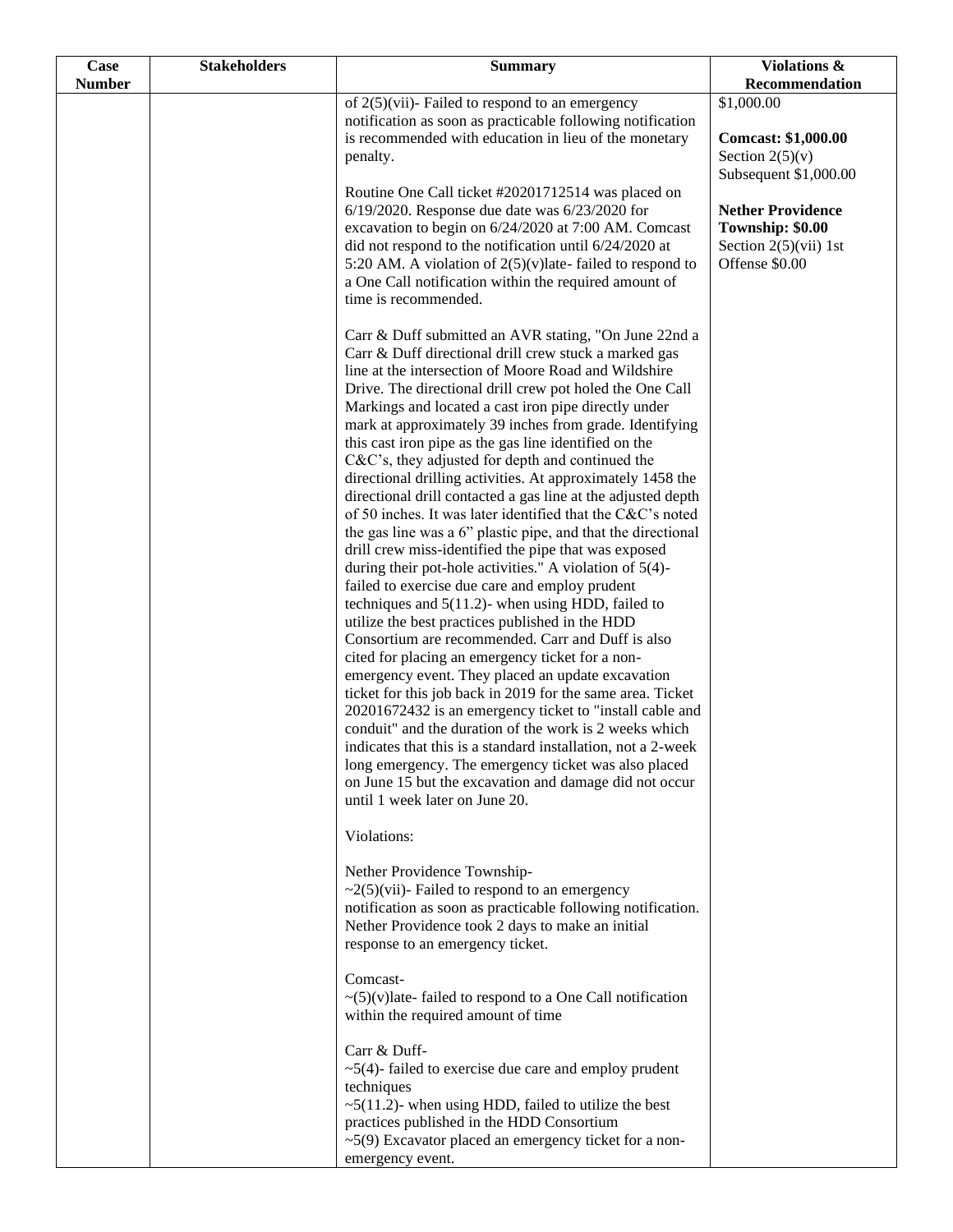| Case          | <b>Stakeholders</b>                                                                                                                                                                                                                                                    | <b>Summary</b>                                                                                                                                                                                                                                                                                                                                                                                                                                                                                                                                                                                                                                                                                                                                                                                                                                                                                                                                                                                                                                                                                                                                                                                                                                                                                                                                                                                                                                                                 | <b>Violations &amp;</b>                                                                                                                                                                                                                                                                                                  |
|---------------|------------------------------------------------------------------------------------------------------------------------------------------------------------------------------------------------------------------------------------------------------------------------|--------------------------------------------------------------------------------------------------------------------------------------------------------------------------------------------------------------------------------------------------------------------------------------------------------------------------------------------------------------------------------------------------------------------------------------------------------------------------------------------------------------------------------------------------------------------------------------------------------------------------------------------------------------------------------------------------------------------------------------------------------------------------------------------------------------------------------------------------------------------------------------------------------------------------------------------------------------------------------------------------------------------------------------------------------------------------------------------------------------------------------------------------------------------------------------------------------------------------------------------------------------------------------------------------------------------------------------------------------------------------------------------------------------------------------------------------------------------------------|--------------------------------------------------------------------------------------------------------------------------------------------------------------------------------------------------------------------------------------------------------------------------------------------------------------------------|
| <b>Number</b> |                                                                                                                                                                                                                                                                        |                                                                                                                                                                                                                                                                                                                                                                                                                                                                                                                                                                                                                                                                                                                                                                                                                                                                                                                                                                                                                                                                                                                                                                                                                                                                                                                                                                                                                                                                                | Recommendation                                                                                                                                                                                                                                                                                                           |
|               |                                                                                                                                                                                                                                                                        | First two penalties reduced by 50% for first-time<br>offender.                                                                                                                                                                                                                                                                                                                                                                                                                                                                                                                                                                                                                                                                                                                                                                                                                                                                                                                                                                                                                                                                                                                                                                                                                                                                                                                                                                                                                 |                                                                                                                                                                                                                                                                                                                          |
| 18014         | <b>Facility Owner: PECO</b><br><b>ENERGY</b><br><b>Contractor/Excavator:</b><br><b>HOMEOWNER</b>                                                                                                                                                                       | On 8/31/2020 1:00:00 PM at 620 SANDY ST,<br>NORRISTOWN BORO, MONTGOMERY The incident<br>occurred on Monday, August 31, 2020, at 620 Sandy<br>Street, Norristown Borough, Montgomery County,<br>where gas service line was damaged.<br>PECO Energy stated, Homeowner, Daniel and his father<br>used a shovel to dig for a downspout drainage that is<br>directly in front of the gas meter and during the dig a 1-<br>inch plastic gas service line was hit causing a leak. The<br>Homeowner did not know to call One Call before the<br>job. PECO called in the New Excavation Emergency<br>ticket, 20202442522, to repair the line. PECO provided<br>no pictures.<br>On Wednesday, June 30, 2021, a letter was mailed to the<br>Homeowner, Daniel requesting an Alleged Violation<br>Report (AVR). There was no response to the letter and<br>no AVR was submitted.                                                                                                                                                                                                                                                                                                                                                                                                                                                                                                                                                                                                           | HOMEOWNER: \$0.00<br>Section 5(16) 1st Offense<br>\$0.00<br>Section 5(8) 1st Offense<br>\$0.00                                                                                                                                                                                                                           |
|               |                                                                                                                                                                                                                                                                        | *The Homeowner is in violation of sections:<br>5(16)- Failed to submit an Alleged Violation Report<br>within 10 business days of striking a line.<br>5(8)- Failed to immediately notify 911 resulting in the<br>escape of gas.<br>They have no previous violations. Recommendation: No<br>penalties and No violations.                                                                                                                                                                                                                                                                                                                                                                                                                                                                                                                                                                                                                                                                                                                                                                                                                                                                                                                                                                                                                                                                                                                                                         |                                                                                                                                                                                                                                                                                                                          |
| 22911         | <b>Facility Owner:</b><br>MONROE ENERGY LLC<br><b>Facility Owner:</b><br>Philadelphia City Water<br>Depart.<br>Contractor/Excavator:<br>QCI Excavating Inc.<br>Contractor/Excavator:<br><b>Trouble Shooters</b><br>Resources LLC<br><b>Project Owner:</b><br>Homeowner | On 3/15/2021 7:00:00 AM at 1722 W ONTARIO ST,<br>PHILADELPHIA CITY, PHILADELPHIA The incident<br>occurred on Monday, March 15, 2021, at 1722 W.<br>Ontario, in Philadelphia City.<br>Facility Owner, Monroe Energy, MIPC, LLC (MIPC)<br>received a call from the contractor, Trouble Shooters<br>Resources, LLC (TSR) stating, it is believed that<br>Philadelphia Water Department (PWD) installed a tap<br>into what was assumed to be PWD water main line. A<br>MIPC Pipeliner arrived at the worksite and determined<br>third-party damage resulting from a tapped connection<br>installed in MIPC's 8-inch petroleum pipeline that runs<br>from Philadelphia Junction to G Street Terminal.<br>TSR called in a New Excavation Emergency ticket<br>(20210631611), on March 4, 2021, with a scheduled<br>excavation date of March 5th at 7:00 a.m The work<br>type was installing water service from the street in, and<br>working for the Homeowner. TSR stated that work was<br>rescheduled for March 15th due to PWD concerns with<br>their records.<br>TSR explained, the drill team arrived at the worksite and<br>TSR started their excavation to locate the water line. The<br>first (1st) line exposed was a dry water main, and during<br>continued excavation a second (2nd) line was exposed,<br>which was believed to be a water main. A TSR<br>excavator asked the lead mechanic, a PWD Employee, if<br>they were confident that the second (2nd) line was the | Philadelphia City Water<br>Depart.: \$2,750.00<br>Section 5(8) 1st Offense<br>\$1,000.00<br>Section 5(8) 1st Offense<br>\$1,000.00<br>Section 2(5)(i) 1st Offense<br>\$500.00<br>Section 2(10) 1st Offense<br>\$250.00<br><b>Trouble Shooters</b><br><b>Resources LLC: \$0.00</b><br>Section 5(16) 1st Offense<br>\$0.00 |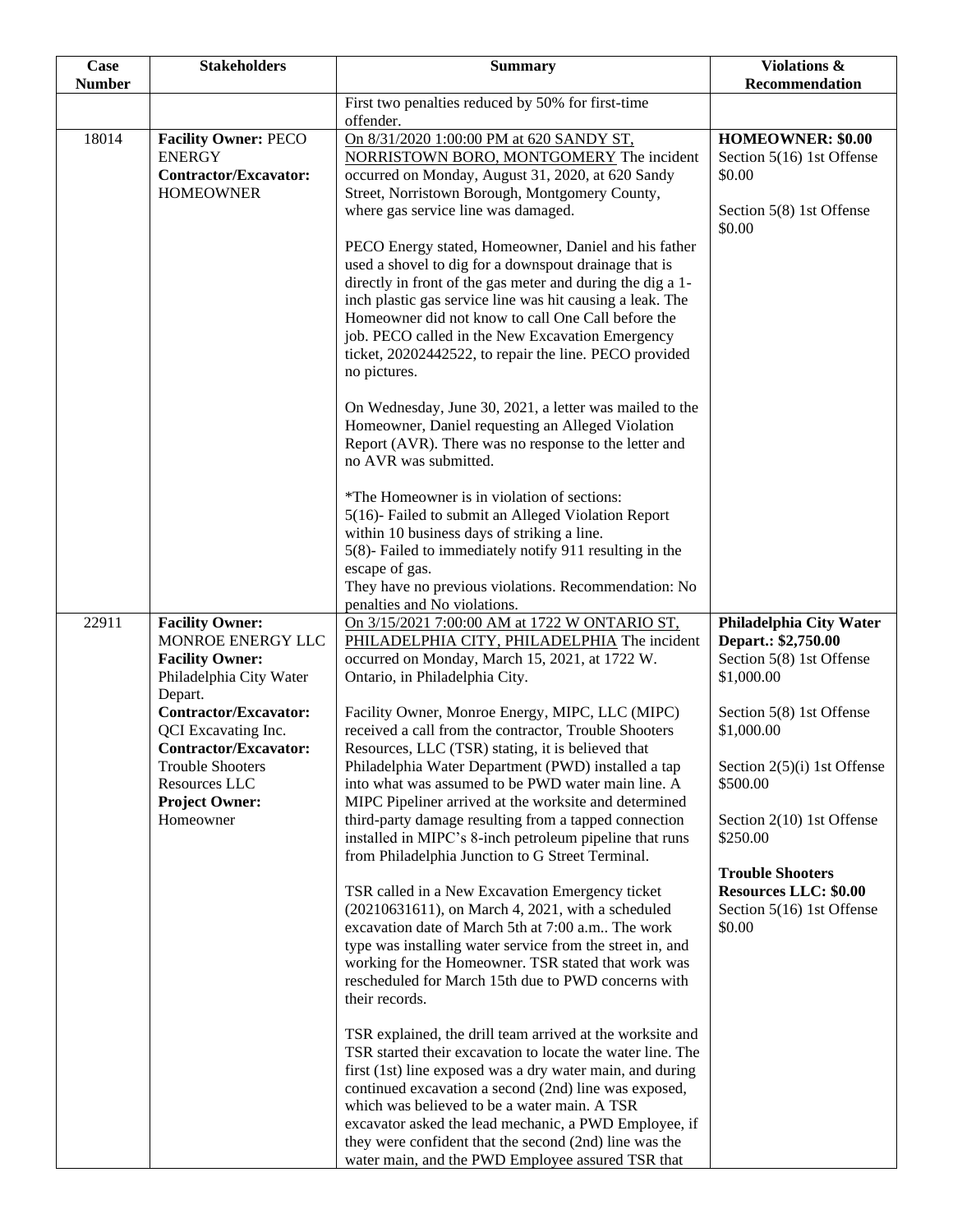| Case          | <b>Stakeholders</b>                                                                                                        | <b>Summary</b>                                                                                                                                                                                                                                                                                                                                                                                                                                                                                                                                        | Violations &                                                                                                                                                                          |
|---------------|----------------------------------------------------------------------------------------------------------------------------|-------------------------------------------------------------------------------------------------------------------------------------------------------------------------------------------------------------------------------------------------------------------------------------------------------------------------------------------------------------------------------------------------------------------------------------------------------------------------------------------------------------------------------------------------------|---------------------------------------------------------------------------------------------------------------------------------------------------------------------------------------|
| <b>Number</b> |                                                                                                                            |                                                                                                                                                                                                                                                                                                                                                                                                                                                                                                                                                       | Recommendation                                                                                                                                                                        |
|               |                                                                                                                            | the second (2nd) line was PWD's water main. The Diller<br>had completed tapping what was believed to be the water<br>main, but it is a gasoline main line; the smell was strong.<br>MIPC was called and the work crew was advised to<br>"shut the job down, do not touch anything and leave<br>everything the way it is". The work crew vacated the<br>worksite about 4:00 p.m. (TSR was at the worksite from<br>7:30 a.m. $-11:30$ p.m.)<br>TSR provided two pictures; please look at both.<br>TSR indicated on their Alleged Violation Report (AVR) |                                                                                                                                                                                       |
|               |                                                                                                                            | that 911 was not called. MIPC indicated on their AVR<br>that they did call 911.<br>On Monday, May 24, 2021, an email was sent to<br>Philadelphia Water Department requesting an AVR. To<br>date, there was no response to the email and no AVR<br>was submitted.<br>On Wednesday, May 26, 2021, a letter was mailed to the<br>Homeowner requesting an AVR, but no AVR submitted<br>On Tuesday, June 22, 2021, an email was sent to TSR<br>requesting additional information; there was no response<br>to the email.                                   |                                                                                                                                                                                       |
|               |                                                                                                                            | *Trouble Shooters Resources, LLC is in violation of<br>Sections:<br>5(16)- Excavator failed to submit an AVR within 10<br>business days of striking a line.<br>Recommendation: Education, zero penalty and keep<br>violation. An AVR was submitted on May 25, 2021                                                                                                                                                                                                                                                                                    |                                                                                                                                                                                       |
|               |                                                                                                                            | *Philadelphia Water Department is in violation of<br>Sections:<br>2.5(i), 2(10), 2.5(vii) - 21210744432, 5(8),<br>5(8)*Philadelphia Water Department is in violation of<br>Sections:<br>2.5(i)- Marked incorrectly.                                                                                                                                                                                                                                                                                                                                   |                                                                                                                                                                                       |
|               |                                                                                                                            | 2(10)- Facility owner failed to submit an AVR through<br>the One Call System within 30 business days of a line<br>struck.<br>5(8)- Excavator vacated worksite after causing damage<br>that resulted in the escape of gas or liquid<br>5(8)- Failed to immediately notify 911<br>Recommendation: Education, penalties and violations                                                                                                                                                                                                                   |                                                                                                                                                                                       |
| 23365         | <b>Facility Owner:</b><br>Columbia Gas<br>Contractor/Excavator:<br>First Energy / Penn Power<br><b>Project Owner: Penn</b> | applied.<br>On 4/24/2021 10:00:00 AM at HAINE SCHOOL RD,<br>CRANBERRY TWP, BUTLER The incident occurred<br>on Saturday, April 24, 2021, on Haine School Road, in<br>Cranberry Township, Butler County, where a gas service<br>line was damaged.                                                                                                                                                                                                                                                                                                       | Columbia Gas: \$500.00<br>Section $2(5)(i.1)$ 2nd<br>Offense \$500.00<br><b>First Energy / Penn</b>                                                                                   |
|               | Power, FirstEnergy Corp.<br><b>Other:</b> Adams Township<br>Municipal Water<br>Authority                                   | Excavator and Project Owner, Penn Power-FirstEnergy<br>Corp. (Penn Power) submitted their Alleged Violation<br>Report stating the reason for the incident was due to<br>Facility Owner issue, Columbia Gas marking<br>incorrectly.<br>Also, Penn Power explained, they were excavating to<br>replace two poles and anchors, and they were confident<br>in starting the job because Columbia Gas responded to<br>New Excavation Routine ticket, 20211093228, as "Field<br>Marked". At approximately at 10:00 a.m. Penn Power hit                       | Power: \$1,000.00<br>Section 5(8) 1st Offense<br>\$1,000.00<br><b>Adams Township</b><br><b>Municipal Water</b><br><b>Authority: \$0.00</b><br>Section $2(5)(v)$ 1st Offense<br>\$0.00 |